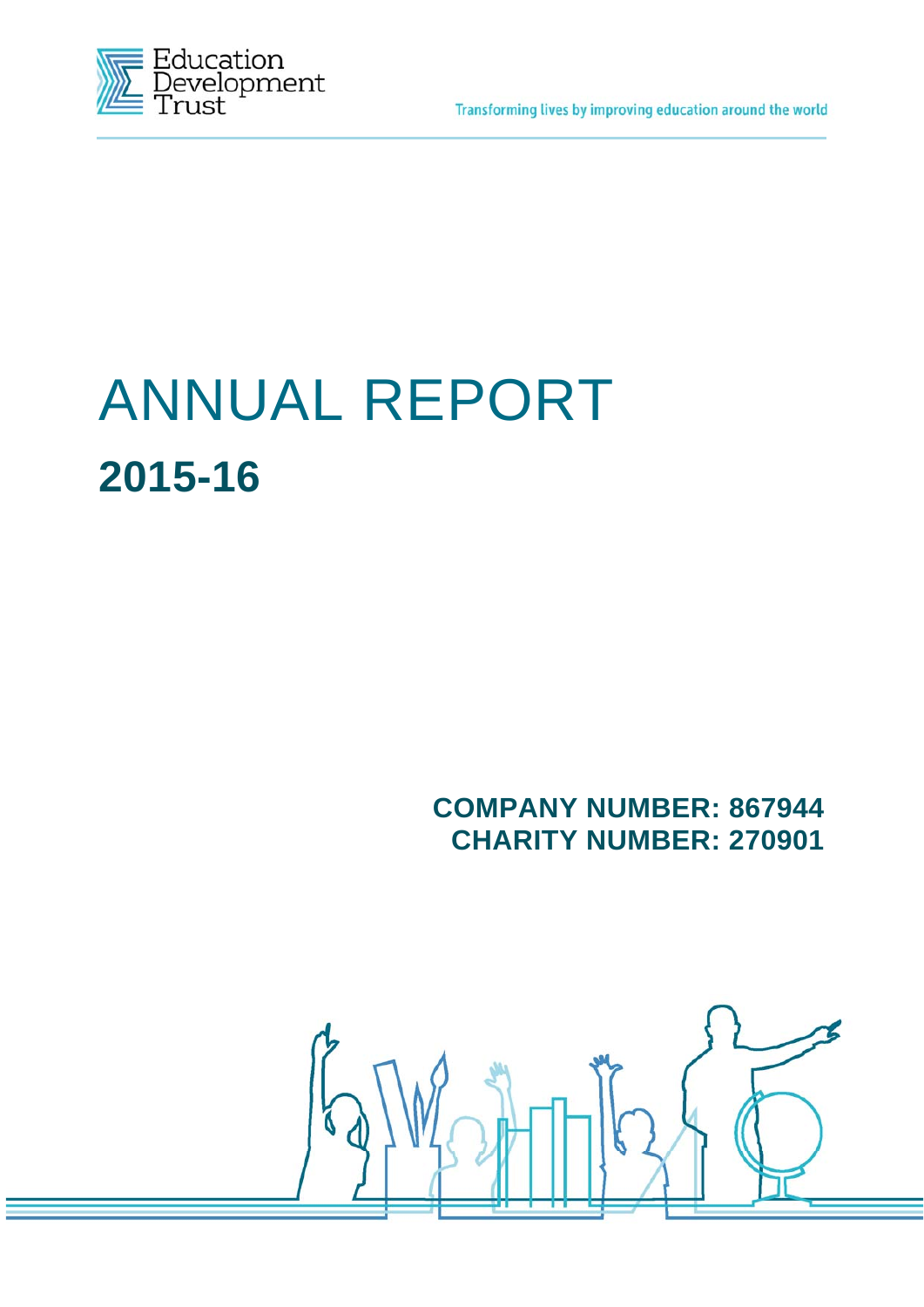

# **INTRODUCTION**

The report and accounts for the 12 months ended 31 August 2016 have been prepared in accordance with the Statement of Recommended Practice 'Accounting and Reporting by Charities', published by the Charity Commission in 2015. In this financial year, the organisation has transitioned to the new reporting requirements of FRS102, the impact of which is detailed in the accounts.

## **CONTENTS**

| 1            | <b>OBJECTIVES AND ACTIVITIES IN 2015/16</b><br>Mission, vision and values<br>Organisational objectives 2015/16                                                                                                                                                                                                                                                         | 3<br>3<br>3                                                                                                                                          |
|--------------|------------------------------------------------------------------------------------------------------------------------------------------------------------------------------------------------------------------------------------------------------------------------------------------------------------------------------------------------------------------------|------------------------------------------------------------------------------------------------------------------------------------------------------|
| $\mathbf{2}$ | <b>STRATEGIC REPORT</b><br>Who we are and the services we provide<br>Research<br>How we work<br>Educational impact and key performance indicators<br>Organisational achievements<br><b>Financial overview</b><br>Reserves policy<br>Investment policy and returns<br>Principal risks<br><b>Financial risks</b><br>Plans for future periods<br>Operational plan 2016/17 | 4<br>$\overline{\mathcal{A}}$<br>$\overline{\mathbf{4}}$<br>$\overline{\mathbf{4}}$<br>$\overline{5}$<br>5<br>14<br>14<br>14<br>15<br>16<br>17<br>18 |
| 3            | STRUCTURE, GOVERNANCE AND MANAGEMENT<br>Responsibilities of the Board of Trustees<br><b>Structure</b><br>Governance<br>Management<br><b>Staff</b><br>Risk management and internal control                                                                                                                                                                              | 19<br>19<br>19<br>20<br>21<br>21<br>21                                                                                                               |
| 4            | REFERENCE AND ADMINISTRATIVE DETAILS<br>Charity details<br><b>Trustees</b><br>Members<br><b>President and Vice President</b><br>Executive<br>Bankers and professional advisers                                                                                                                                                                                         | 24<br>24<br>24<br>24<br>24<br>25<br>25                                                                                                               |
| 5            | <b>INDEPENDENT AUDITOR'S REPORT</b>                                                                                                                                                                                                                                                                                                                                    | 26                                                                                                                                                   |
| 6            | <b>CONSOLIDATED FINANCIAL STATEMENTS AND NOTES</b>                                                                                                                                                                                                                                                                                                                     | 28                                                                                                                                                   |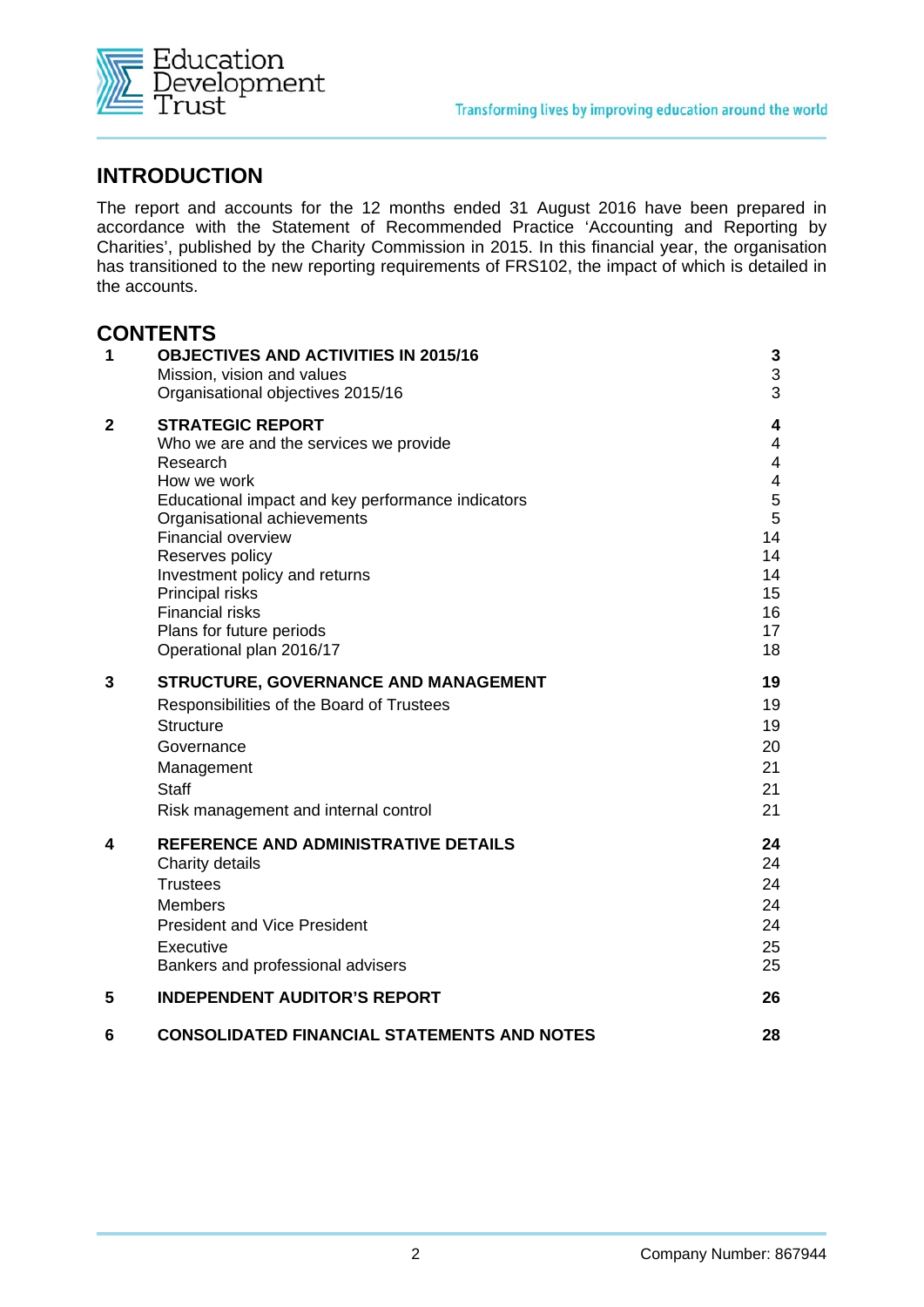

# **1 OBJECTIVES AND ACTIVITIES IN 2015/16**

## **MISSION, VISION AND VALUES**

The principal object of Education Development Trust, as defined in its Articles of Association, is *to advance education for the public benefit*. Our **mission** is to provide evidence-based sustainable solutions that transform lives through education. The priorities are to:

- carry out or commission educational *research*;
- provide advice and *consultancy services* on education matters to governments and others;
- provide training and other *support for educators*, which enable them to improve the quality of teaching and learning;
- promote and assist *teaching* in educational or training establishments or other organisations throughout the world; and
- provide *counselling and guidance* to young people and adults.

Our organisational achievements set out in Section 2 are categorised using these five priorities as are the accounts that follow. Our educational performance is summarised in the Strategic Report.

Our **vision** is a world where everyone's life is transformed through excellent education.

We believe in the power of education to help individuals fulfil their potential and benefit society. In conducting our work we seek to embody the following **values**:

- **excellence** in learning outcomes, our people and our solutions;
- **integrity** in the way we build trust and bring purpose to our work as an education charity;
- **accountability** through rigorous and transparent assessment of our performance;
- **collaboration** by working together across teams and in partnership with clients and customers to build capacity.

We seek to apply these values to all of our activities, to our interaction with our clients and to our relationship with our beneficiaries.

## **ORGANISATIONAL OBJECTIVES 2015/16**

To maximise opportunities and our competitive advantage in 2015/16, we aimed to:

- Continue to strive to embed our values: excellence, integrity, accountability and collaboration, at the heart of what we do and how we operate;
- Continue to develop our capability in our core proposition areas, combining our knowledge and expertise of what works to deliver impactful education solutions;
- Embed efficiencies and improvements to secure sustained performance in the delivery of effective education solutions;
- Enhance our brand and reputation for having a proven impact on the education of children, young people and adults to increase our presence in key markets;
- Develop strong partnerships to maximise opportunities and competitive advantage;
- Continue to invest in research to ensure we are a knowledge-led organisation recognised for our evidence-informed solutions.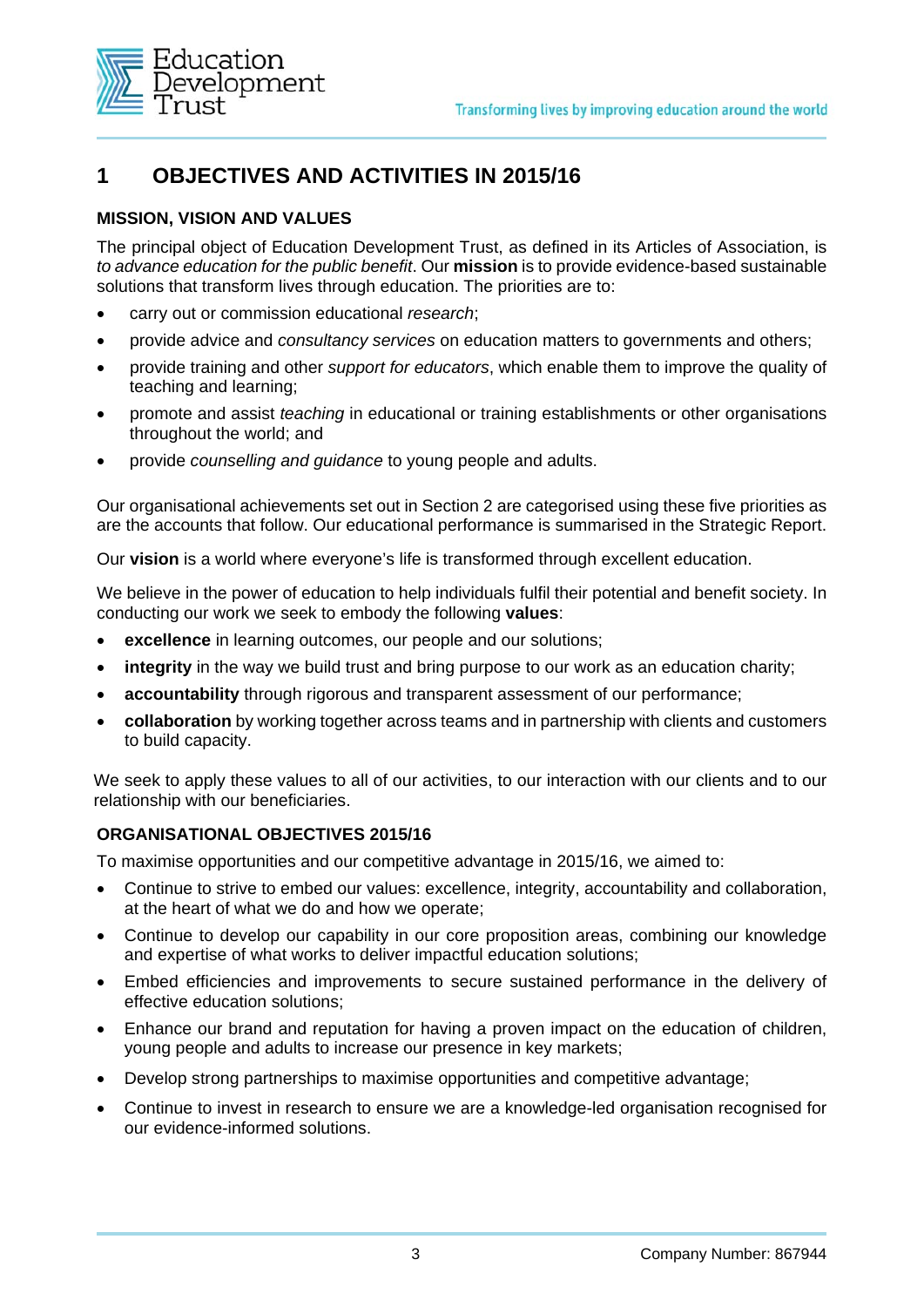

# **2 STRATEGIC REPORT**

## **WHO WE ARE AND THE SERVICES WE PROVIDE**

Education Development Trust is a charity registered in England and Wales and includes international and UK trading subsidiaries. We are a values-based organisation, with credible expertise in education improvement around the world.

Established over 40 years ago, we have been an organisation focused on teaching and learning. The largest single group of employees is teachers, mostly in schools. We are also providers of other services to young people such as careers guidance. Other groups of staff are responsible for training teachers, undertaking school improvement activities and inspecting schools. We also deploy consultants, whose contribution is at a national level, designing and assisting in systemwide reforms.

The bulk of our work is directed at improving the quality of schools and schooling, acting on behalf of governments, aid agencies or the schools themselves. All of our income is generated by selling our services. Education Development Trust's management of schools and provision of services to governments and other clients is fully consistent with the mission of the charity as set out above.

## **RESEARCH**

Education Development Trust seeks to be a knowledge-led organisation recognised for our capacity to design and deliver high quality solutions that are evidence-informed. In addition to providing services to clients based on the best available evidence, we also fund a programme of public domain educational research. We typically produce research reports in partnership with like-minded organisations. Through the programme, we aim to increase public benefit and to contribute positively to the public profile of the charity. The success of our research programme is measured by the following criteria:

- The technical quality of our research reports;
- The visibility and impact of our research publications;
- The extent to which we are seen as 'thought leaders' as a result of our research;
- The contribution of the research programme to the development of CfBT Schools Trust (CST), our family of independent schools and our operational delivery around the world.

All the research published in 2015/16 is available for free download along with the entire research portfolio at http://www.educationdevelopmenttrust.com/en-GB/our-research/our-research-library.

## **HOW WE WORK**

Education Development Trust does not raise funds via the public. Our revenue is generated by winning education-related contracts from governments and public or private bodies. What sets us apart is that any surpluses are reinvested into educational research and development. Our research programme is freely available and aims to improve educational practice on the ground while widening access to research in the UK and overseas.

In the context of the significant global and domestic economic changes, 2015/16 has seen the further development of a robust and consistent financial model that underpins our operations, enabling us to:

 **Invest in the future:** generate surpluses for research and development, innovation and business development, brand building, business change/enabling change and building our reserves;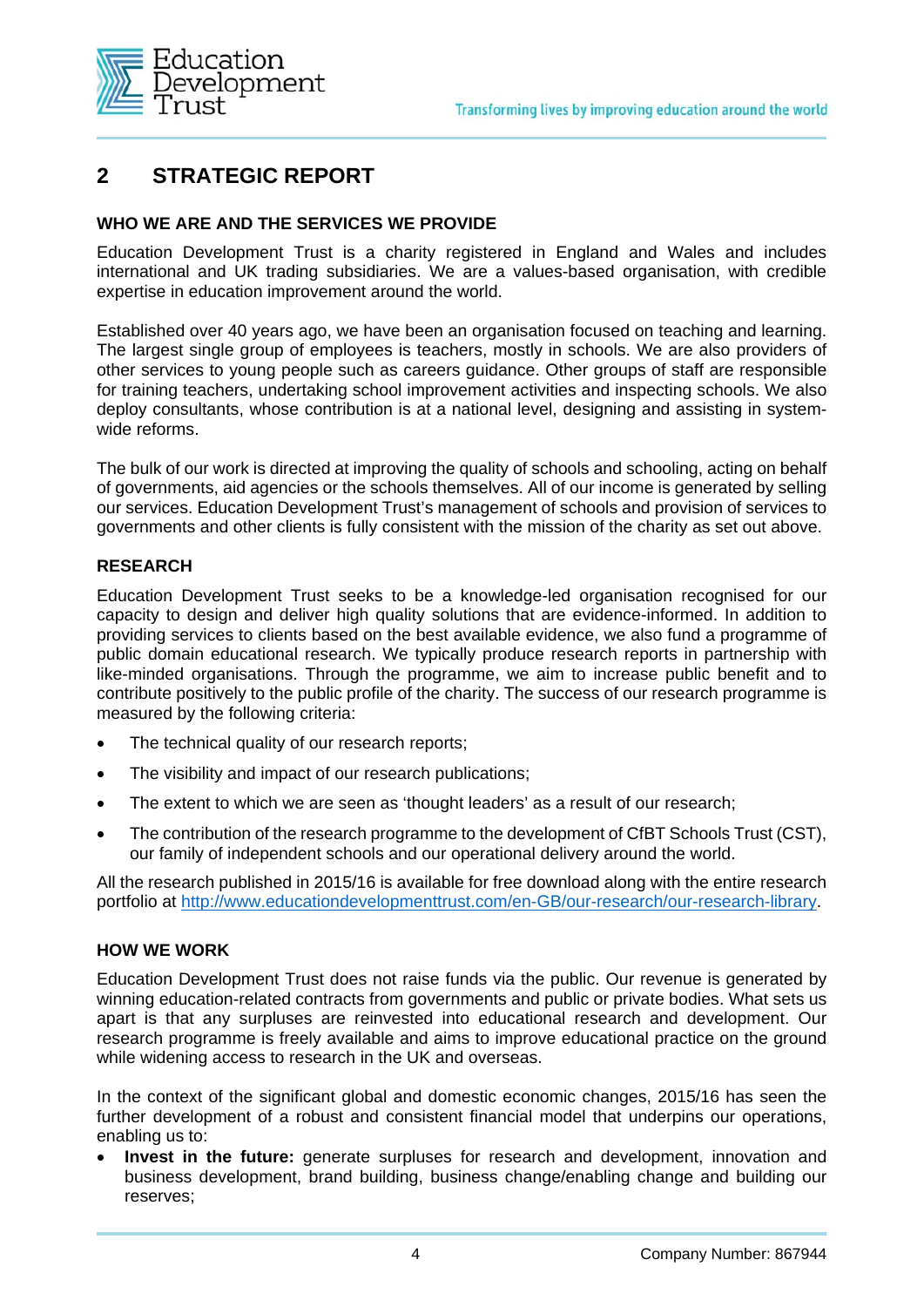

- **Focus on quality:** maximise quality of resource to deliver impactful solutions;
- **Be lean and flexible:** support activity in an efficient and effective way for the sole purpose of enabling delivery on the front line but with the ability to scale up and down as the market changes;
- **Have appropriate corporate overheads:** ensure our overheads are structured to deliver our legal obligations as well as essential core support capability that is vital to success.

## **EDUCATIONAL IMPACT AND KEY PERFORMANCE INDICATORS**

Our mission is to transform lives around the world by improving education and we systematically evaluate the impact of our work to establish our effectiveness across our diverse portfolio of charitable activity. Whether we measure KPIs set by the client or establish our own measures, all of our programmes and the work we do has tailored metrics to establish that our work is having a positive impact on individuals and school systems.

As an example, we track and quantify the number of girls going to school and how well they do thanks to our programme in Kenya and we ensure that we are monitoring the outcomes for the people to whom we provide careers advice in the north-east and south-central regions of England; we evaluate the effectiveness of the English teachers deployed by us in Brunei and we provide rigorous quality assurance of the school inspectors we deploy in Abu Dhabi.

By regularly and systematically evaluating our effectiveness, we can ensure that we consistently deliver against our mission and for our clients. The next section provides an overview of our impact during the financial year.

## **ORGANISATIONAL ACHIEVEMENTS**

## **1. RESEARCH**

**Our research:** during the period September 2015-August 2016, 12 research reports were published:

- **School improvement London: a global perspective:** this report considers how successful London's schools have been over the past decade and identifies what might be learned from the translation that is relevant to policymakers and educationalists worldwide.
- **Interesting cities:** this report compared the approaches used to improve school standards in five diverse cities around the word: London, New York, Dubai, Rio de Janeiro and Ho Chi Minh City. All five cities represent different societies in terms of economic development, politics and culture. Key ways to improving education standards were: appointing or electing a key figure to drive through a change in agenda; using 'big data' to identify and intervene where students are in danger of falling behind; and increasing both accountability and support for teachers with improved training.
- **Language trends England 2015/16:** this was the 14th in a series of annual reports charting the health of language learning in English schools. Key findings include: primary schools often struggle to find the curriculum time for languages; primary schools struggle to recruit suitably qualified teachers; teachers believe new A levels are more likely to further reduce already declining numbers of pupils taking languages at Key Stage 5 and teachers believe the examination system is creating negative attitudes towards language learning.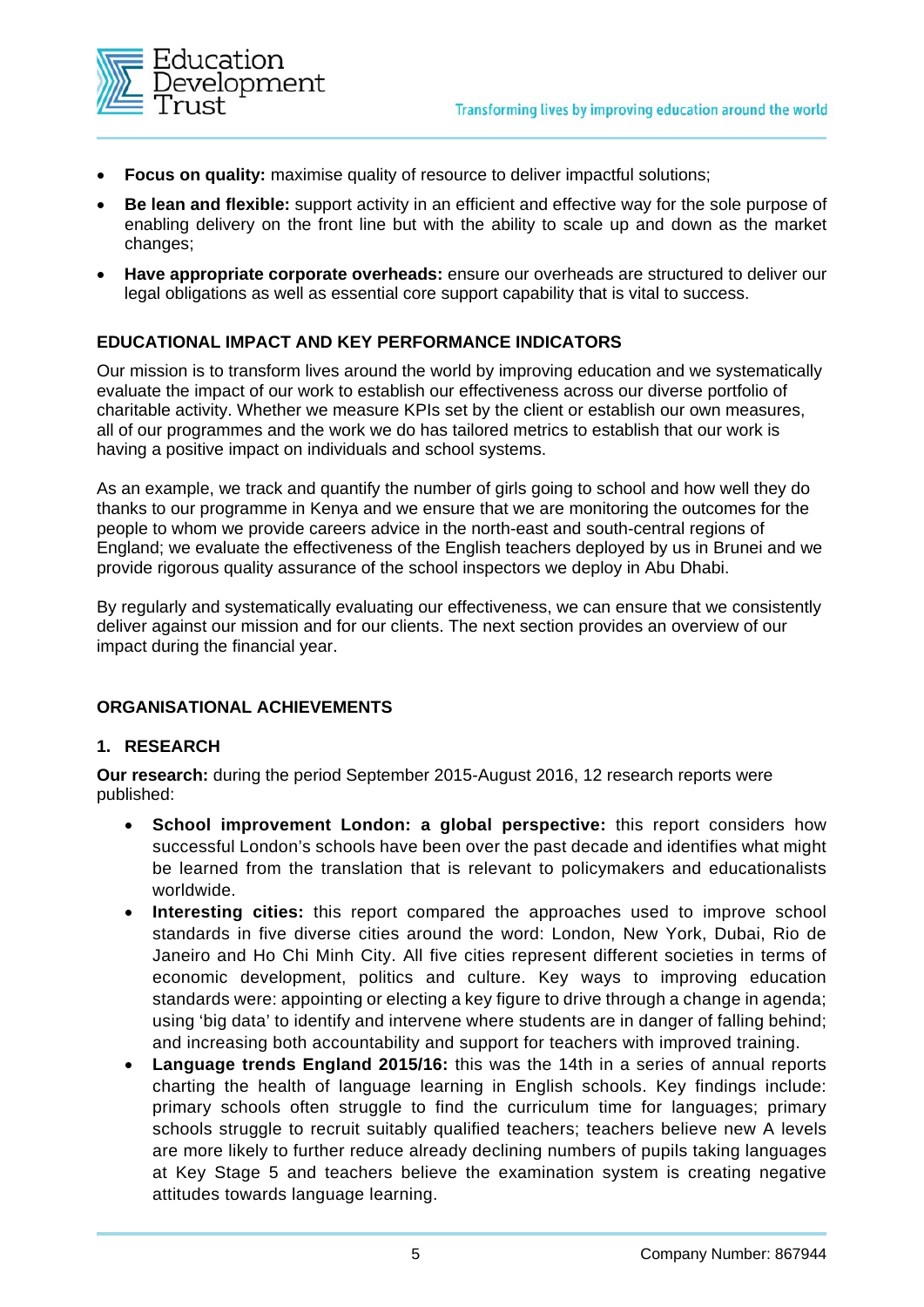

- **Redistributing excellence:** this study explored the role that teacher redistribution can play in supporting equitable workforce planning in the UK context. The study received more than 800 survey responses from teachers, finding moral purpose to be a key driver for teachers when considering job changes. Teachers also indicated they are looking for better career options 'in the middle'.
- **Rapid school improvement:** this report looks at the experience of a group of schools in England who underwent dramatic improvement over a short period of time. The headteachers who participated in the study clearly articulated the approach they had taken to improve their schools, with each having a theory about how to bring about change. The key messages from headteachers are that: teaching quality is key and requires immediate action; strong leadership in making quick decisions is essential; and two core responsibilities of headteachers should be monitoring and motivation.
- **Language trends Wales 2015/16:** this year's report shows the number of pupils in Wales studying a foreign language to GCSE declined by 44% between 2002 and 2015. At primary level, the report finds languages are more often taught to older pupils, with the most popular languages being French or Spanish. Due to English and Welsh being taught, there was also concern over an already crowded curriculum, with modern foreign languages competing with other priorities.
- **Evidence that counts: what happens when teachers apply scientific methods to their practice:** this publication contains 12 reports of teacher experimental research. It demonstrates that schools can carry out rigorous local investigations which can be replicated by others or scaled up to achieve larger sample sizes.
- **Research Leads (three reports in series):** three reports were published in August 2016 in partnership with researchED. The first of these reports, *Teaching as a research-engaged profession*, by Tony McAleavy, explores the challenges of schools becoming engaged in research. It provides a roadmap for anyone embarking on a journey to become more research informed, enabling them to better negotiate difficulties they may encounter. The second report, *The school Research Lead*, by Tom Bennett, explored the question of how new Research Leads should see their role. Tom produced a thought-provoking essay exploring the ways in which the work of the Research Lead can be conceptualised. The final report in this set of three, *Research Leads*, by Anna Riggall and Rachel Singer, presents findings from a study of teachers in England operating as their school's Research Lead. It identifies some of the challenges facing this pioneering group of Research Leads as they try to create a new form of teacher professionalism based on research engagement.
- **Inspiring teachers (two reports in series):** the first report, *Inspiring teachers: how to inspire teachers*, contains findings from an enquiry that looked at 36 'inspiring' teachers nominated for the project by headteachers and principals of CfBT Schools Trust schools and academies. The second report, *Inspiring teachers: perspectives and practices*, investigates the notion of 'inspiring' teacher, arising from headteachers' suggestions that schools nominate a number of 'inspiring' teachers so that their practice could be studied and the results shared across the participating schools.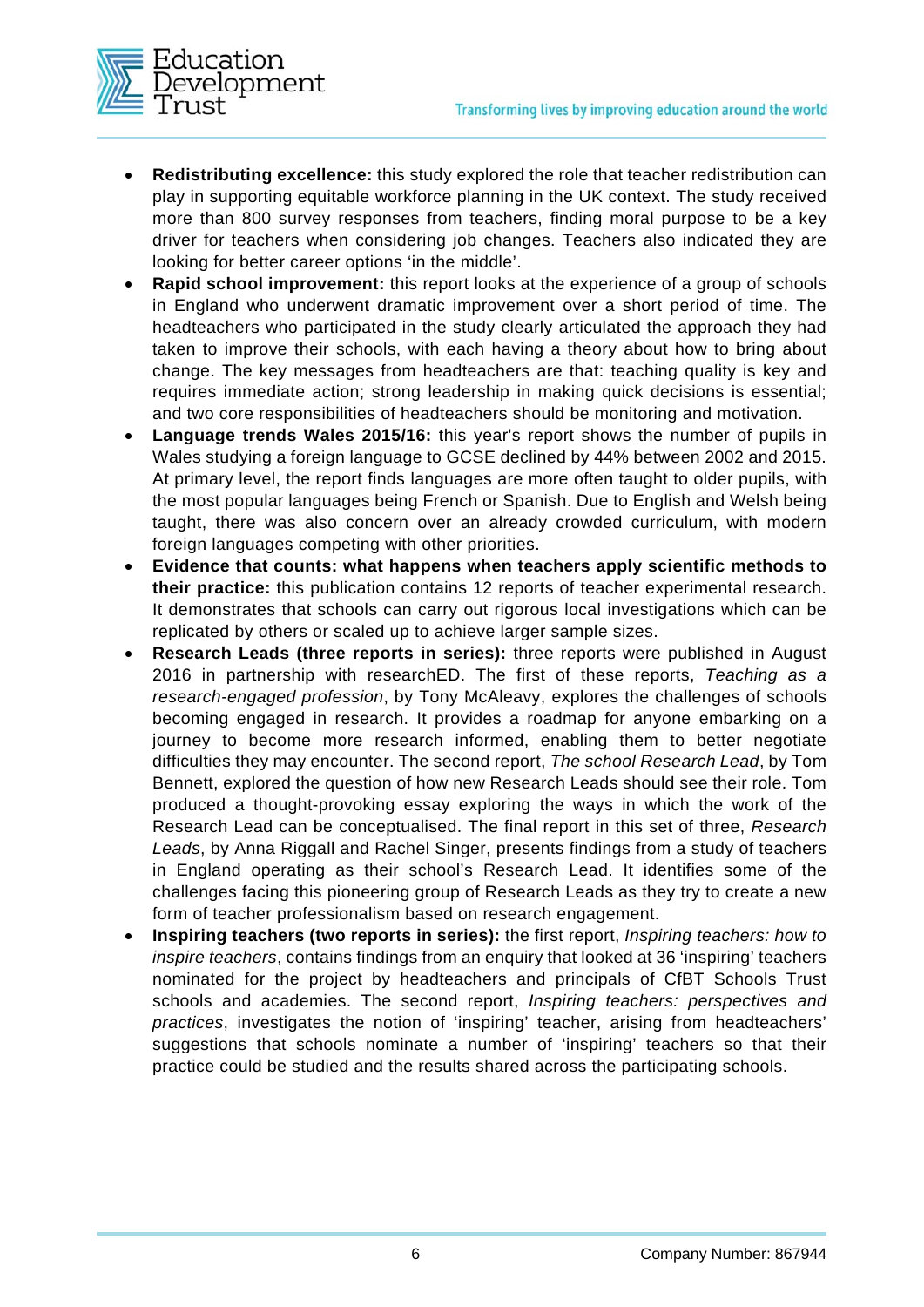

## **2. CONSULTANCY SERVICES**

As an organisation with wide international experience and great breadth and depth of expertise, our work is naturally diverse, and is designed to meet the particular local market needs. Our range of work during the financial year included but was not limited to the following.

## **Girls Education Challenge Project, Kenya**

This project aims to increase the access, retention and learning outcomes of marginalised girls in arid and semi-arid lands and the urbans slums of Kenya. Involvement in the project is hugely rewarding in the difference it is making to the lives of girls, and it also demonstrates our capability in delivering large education gender programming successfully. Our approach is to work with schools, communities, households and the girls themselves to ensure a wholesale behaviour and culture change; PwC and DFID both commented on our successful alignment to the national education programme and for having a very strong education programme that can be adopted by other partners. The total pupil population has increased to 100,834 in the areas affected with more girls (50,515) than boys (50,319).

A key target is to ensure marginalised girls remain in school throughout the life of the project. We are monitoring attendance and literacy outcomes of girls in the schools supported by our project and comparing their outcomes with those of girls in control schools. The first indicator – girls remaining in school throughout the life of the project – will be measured at the end-line. In terms of learning outcomes our target was to be 0.25 standard deviations above the average of control schools; at mid-line our schools were reported at 0.403 standard deviations above the average of control schools. In terms of attendance, our target was to increase from a baseline of 83% attendance and outperform comparison schools by 6 percentage points. At mid-line, we were above our baseline, and 5 percentage points above comparison schools.

## **Girls Education Challenge, Somalia**

In delivering the DFID-funded Girls Education Challenge in Somalia, our task was to build the capacity of the ministries of education across the three zones of Somalia: Puntland, Somaliland and South Central Somalia. Specifically in providing leadership in promoting girls' education and in undertaking routine monitoring of gender equality in education to increase access, retention and completion for girls – as well as boys – in Somalia. Somalia has one of the lowest average gross enrolment rates at primary school in the world: 30-34% for boys and 22% for girls.

Ministry staff were trained on the following: gender-responsive education and leadership; genderresponsive quality assurance and resource mobilisation; effecting dialogue between the ministries, heads of schools and communities on strategies for improving gender equality in education. Headteachers were also given tailored professional development.

## **Elmidoon, Somalia**

Our partnership with the ministry of education in Somalia has put into practice our education reform agenda by building skills and knowledge with young officers, and refreshing those of the older ones who form part of the education administrations in the newly created autonomous regional states and districts.

#### **Elimiwadaag, Somalia**

This grant helps us to put in place synergies across all levels of the Somali education system. There were four component parts: curriculum, exams, scholarships and networking. Under the scholarship deliverable, 436 female beneficiaries received financial support to complete one cycle of education in the regions of Puntland and Somaliland. As at April 2015, 57% of beneficiaries had completed their 2-year end-of-cycle education level and enrolled in to their 3rd year from Sept/Oct 2015.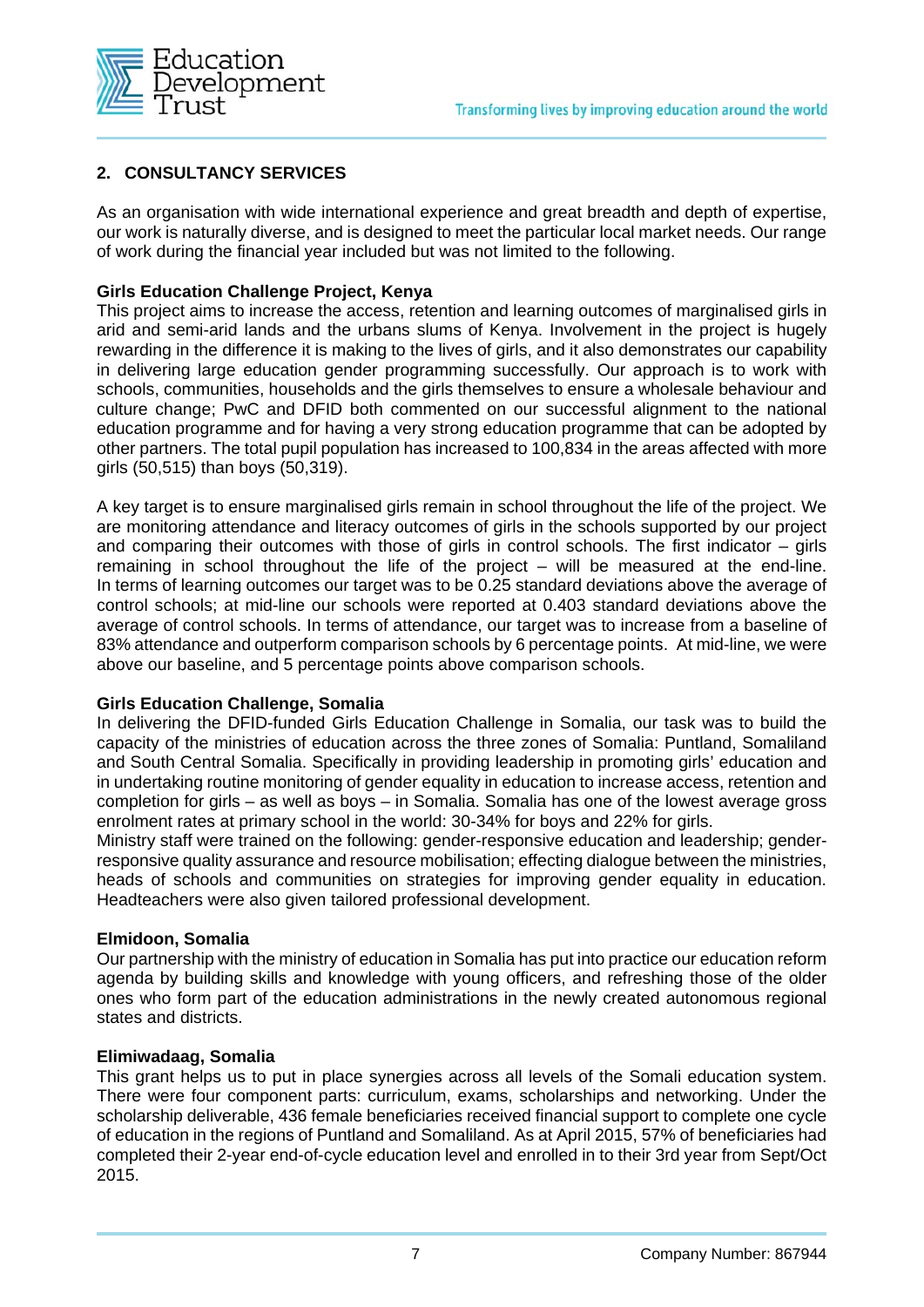

## **Unicef/Danida, Somalia**

To address the shortage of trained teachers and education infrastructure following two decades of conflict in Somalia, we were contracted to train 126 teachers in two 5-day sessions in 2014/15; we returned this year to carry out the final training session.

## **Abu Dhabi Educational Council (ADEC) inspections, Abu Dhabi**

We are contracted to inspect government and private schools across the Emirate of Abu Dhabi, contributing to the school improvement agenda, and to build the capacity by training Emirati inspectors, and finally to impact on education policy through school-based thematic research. In this year we delivered to time and quality 138 school inspections, implemented a new UAE inspection framework, and provided thorough client review.

### **Knowledge and Human Development Authority (KHDA) associate inspections, Dubai**

To our longest standing client in the UAE, we supply associate inspectors to support the inspection of public and private schools across the emirate of Dubai. We support not only school improvement through inspection, but also help to develop a locally based inspections force. In this year we inspected 151 schools across 3,541 inspection days. Our strategic partnership with KHDA also sees us work on joint research.

### **Abu Dhabi Educational Council (ADEC) professional development, Abu Dhabi**

Since 2006 we have been one of ADEC's first partners, and are now the longest serving partner. As an organisation we have maintained a strong reputational standing starting with the publicprivate partnership and throughout our professional development contract.

The Tamkeen final variation order was to deliver professional development services to 87 schools in three areas of Abu Dhabi Emirate, and the 4,000 teachers therein. 97% of leaders met or exceeded the 150 hours target and 93% of teachers met the 100 hours minimum requirements. We are well recognised for quality in the development of materials and group strand blended course materials.

#### **Lincolnshire, England**

Our work with Lincolnshire County Council spans 14 successful years of delivering school improvement activities. In 2016, 90% of Lincolnshire schools were judged 'good' or 'outstanding' by Ofsted against 63% in 2010. We are particularly proud of our work in the South Holland District and on closing the gap for disadvantaged children in the primary phase – both made a considerable contribution to the overall Ofsted grading improvement. Our contract to deliver school improvement services on behalf of Lincolnshire County Council concluded in August 2016.

#### **Framework contracts**

Under these contracts, we provide specialist expertise related to donor-funded education reform – often at very short notice. Our work can be at any stage of the project lifecycle, from design to implementation to monitoring and evaluation.

Our clients are the Australian Department for Foreign Affairs and Trade, the UK government Department for International Development, Unicef, Norwegian Agency for Development Cooperation and the European Commission. Our consultants can be working anywhere in the world.

#### **Saudi Skills Standard, Saudi Arabia**

We provide external assessment of the ten Colleges of Excellence, with a full-time presence on the ground in Riyadh throughout the engagement.

#### **Accreditation of international schools**

Our own accreditation process for international schools, the International School Quality Mark, offers a partnership model for schools. We offer continued advice and support post inspection and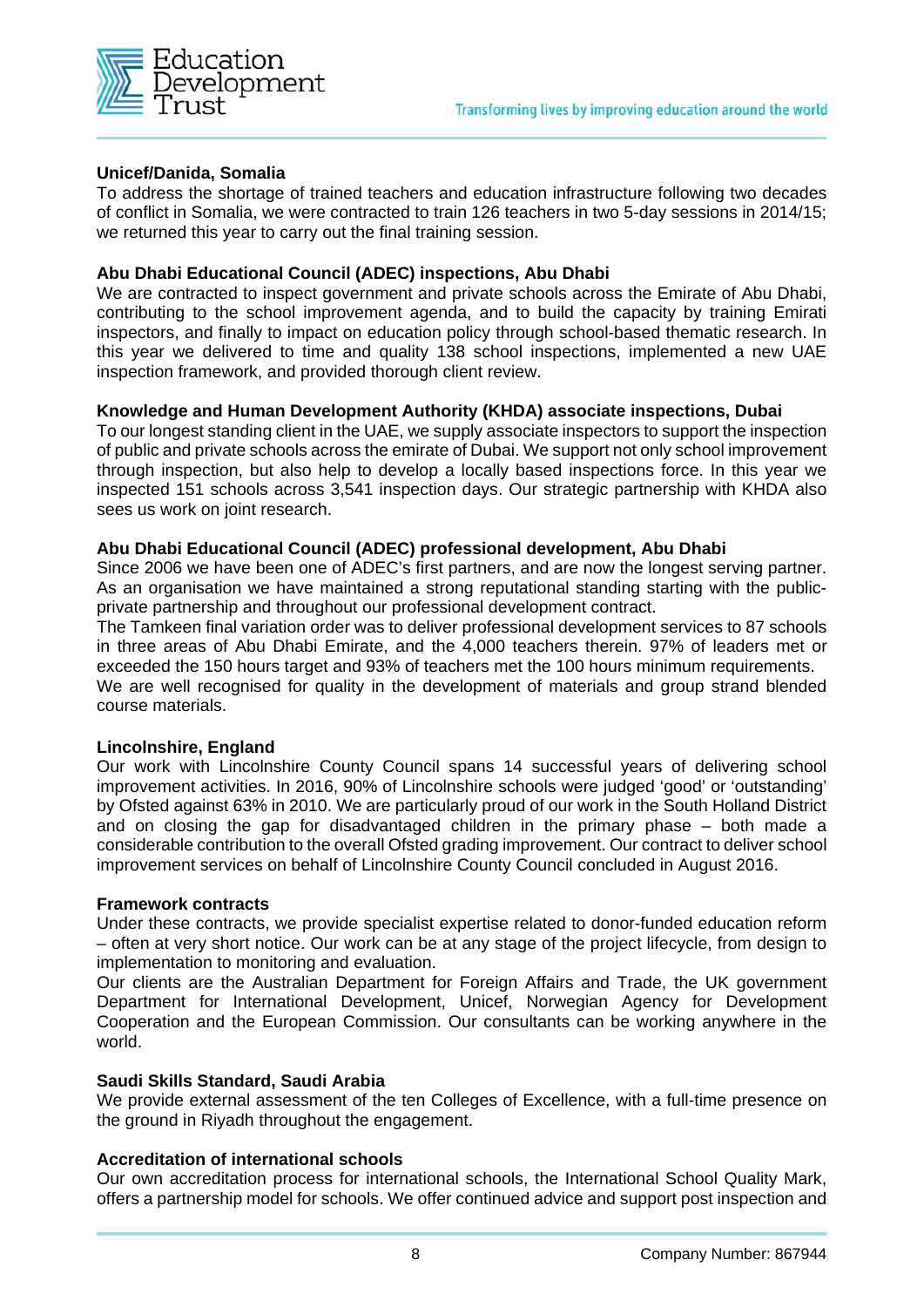

accreditation while the accreditation itself demonstrates to parents and pupils that the school has been judged by independent evaluators as meeting rigorous quality standards.

British schools overseas can volunteer to be inspected according to standards determined by the UK Department for Education that are monitored and quality assured by Ofsted. Education Development Trust has been approved by the Department for Education as an inspectorate to carry out inspections of British schools overseas.

## **Consultancy-based field research**

Our track record in education reform continued to build throughout this year. Our largest contract of this type during the period involved working with Unicef to support institutional development in the Ministry of Education, Youth and Sport in Cambodia.

We are the education partner with the Mannion Daniels consortium that was chosen to manage DFID's UK Aid Direct fund (formerly the Global Poverty Action Fund). This work continues to 2019. Also with Unicef funding, we have supported the development on a national inclusive guide for teachers in Rwanda, and with DfID funding we have supported the implementation of the new competency-based curriculum framework in Rwanda, by designing and implementing integrated assessment standards and writing an assessment guide for teachers.

Our consultancy-based work also included providing technical consultancies for NGOs including Save the Children.

### **Transitioning to a school-led system**

We have developed a strategic consultancy offer for UK local authorities and sector-led bodies to support them in the ongoing transitioning to a school-led system. In Kenya and in India, we have been piloting an innovative school leadership model where the strongest headteachers support school improvement in struggling schools. In Mexico, we have supported the set-up of school selfevaluation pilots in three states.

## **3. SUPPORT FOR EDUCATORS**

#### **Core Maths Support Programme, England**

Our expertise in delivering and managing programmes that provide improved outcomes for pupils in England in maths is also evident in Core Maths Support Programme (CMSP).

Funded by the Department for Education, this is part of the UK government's plan to increase participation in maths across all post-16 providers, and raise the standard in maths for all participating students. Over a two-and-a-half-year programme, in this financial year we worked with 360 centres (approximately 10,000 students studying Core Maths) with 500 anticipated from September 2016.

The first ever examinations for Level 3 Core Maths were held in May 2016 with an overall pass rate across the three examination boards that received entries, of 82%.

Core Maths has been described as 'the single most significant development in post-16 mathematics in a generation'. Teaching Core Maths demands a different pedagogical approach and evidence collated to date indicates a marked impact on teachers' professional development. The programme has secured an extension through to July 2017. Some challenges still remain, including availability of teachers to teach Core Maths as well as student retention in an as yet still new and not widely embedded qualification.

#### **Lincolnshire, England**

In our Early Years work in 47 county-wide Children's Centres in Lincolnshire, we supported child development to ensure school readiness, delivering 14,500 activities annually. 99% of observed sessions are rated as 'good' or 'outstanding'. Children begin school ready to learn and thrive – greatly impacting the life chances of some of the county's most vulnerable children.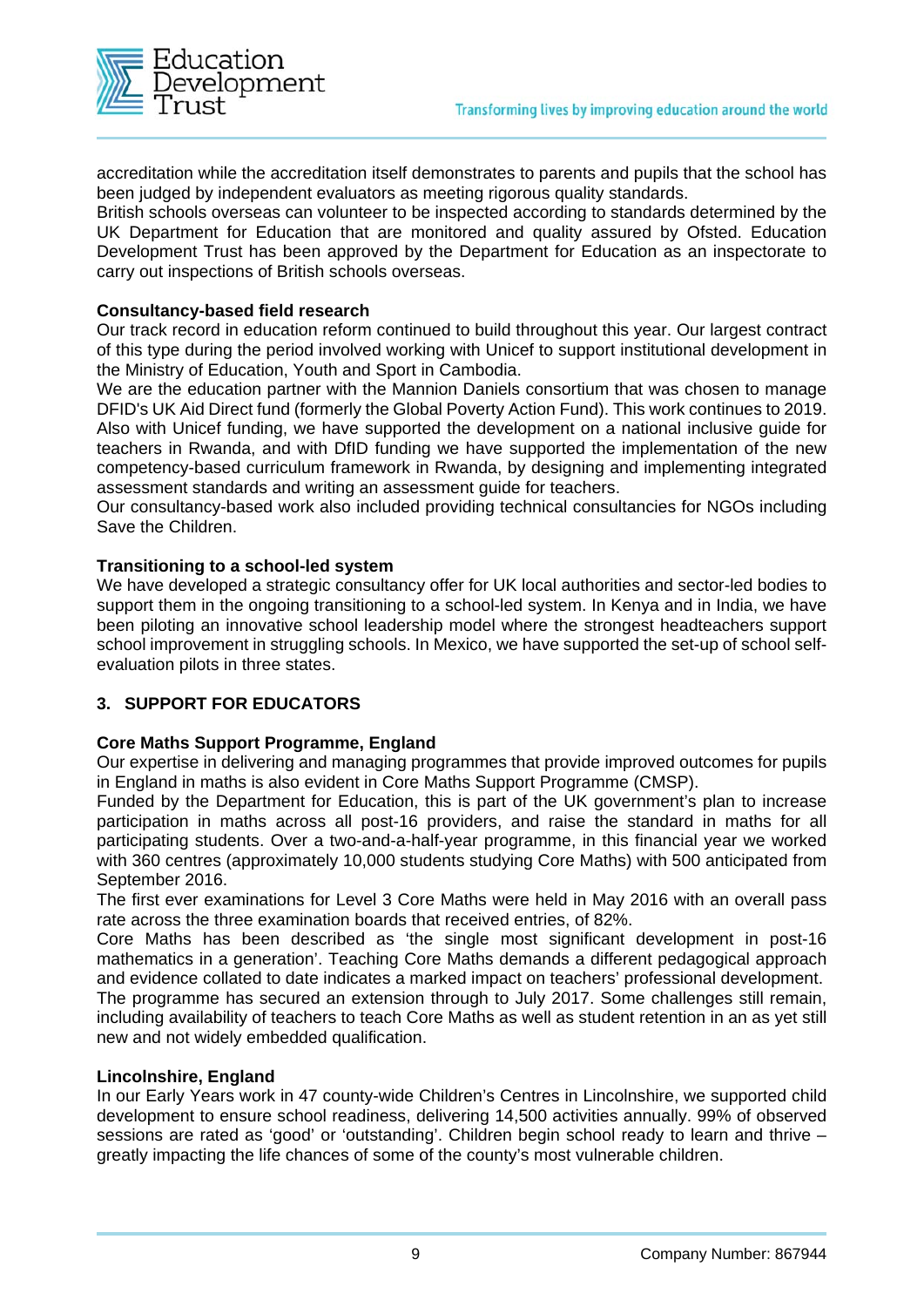

## **Oman**

We have maintained a presence in Oman since 1987 providing educational expertise and personnel to the ministry of education and the ministry of higher education. Having presented the strategy and design framework through to the official launch of what is now known as the Specialised Centre for Professional Teacher Training (SCPTT), we have continued to provide leadership support for operations during 2015/16. Working with local trainers, we also designed national professional development programmes for more than 3,000 teachers in Oman through the 'new teachers', 'centre associates' and 'expert supervisors' programmes.

In 2016, we relocated the British Training Institute to Seeb to provide direct support to local schools in the area, through our International School Quality Mark (ISQM) and Cambridge University's Certificate in English Language Teaching to Adults (CELTA) programme. In addition to corporate training, we continue to offer general English and IELTS preparation programmes and are looking forward to the prospect of expanding these operations on a regional basis.

## **Future Teaching Scholars, England**

The National College for Teaching and Leadership (NCTL) is our client for this new programme to attract 330 of the highest quality A-level students to select maths and physics-related degrees and pursue a career in teaching those subjects. This contract demanded the development of a high quality new route into teaching which, like many other programmes, takes a school-led approach. The programme means that the successful candidates are supported throughout their university careers and into their teaching career, so building a long-term relationship with them is very much part of this contract. From award of contract in October 2015 to the attendance by 78 successful Future Teaching Scholars in the very first cohort at their National Conference in Nottingham in September 2016, a focussed and fast-paced awareness, engagement and recruitment programme was undertaken. The contract programme over the coming years will provide valuable insights into the development of high quality teachers from A-level student to classroom maths or physics teacher.

## **Inspiring Leadership conference 2016, England**

Education Development Trust co-hosted Inspiring Leadership in June 2016 bringing together some 1,500 school leaders and aspiring leaders from the UK and beyond. The conference gave delegates the opportunity to come together to hear from a range of inspirational speakers – from educationalists to business leaders and including our own CEO, Steve Munby – as well as to join specialist masterclasses and workshops tailored to their own needs. We organise the conference in partnership with the Association of School and College Leaders (ASCL) and the National Association of Head Teachers (NAHT).

## **London Connected Learning Centre, England**

Our centre in London is all about learning with technology. Its aims are to improve the quality of teaching of computing in primary schools; to help senior leadership teams make effective decisions on the strategic planning of ICT; to support schools in their responsibilities around online safety; and to raise awareness across all staff of the potential impact technology can have in improving both teaching and learning when used well.

In the last year, London CLC has worked with 2,636 teachers, up from 1,770 in the previous year, with 99% of service users rating the service as good or excellent. Within Lambeth, where London CLC is based, we work with children, families and the wider community to help them learn with, and through, digital technologies. Use of technology in this way becomes a catalyst and motivation for families and communities to become digitally literate and acquire essential skills for work and life. In 2015/16 we worked with more than 500 parents and provided 3,513 learner sessions, with 93% average attendance rates and 98% success rates. 94% of parents felt the course had a positive effect on their child's education and 100% of parents felt better informed about online safety.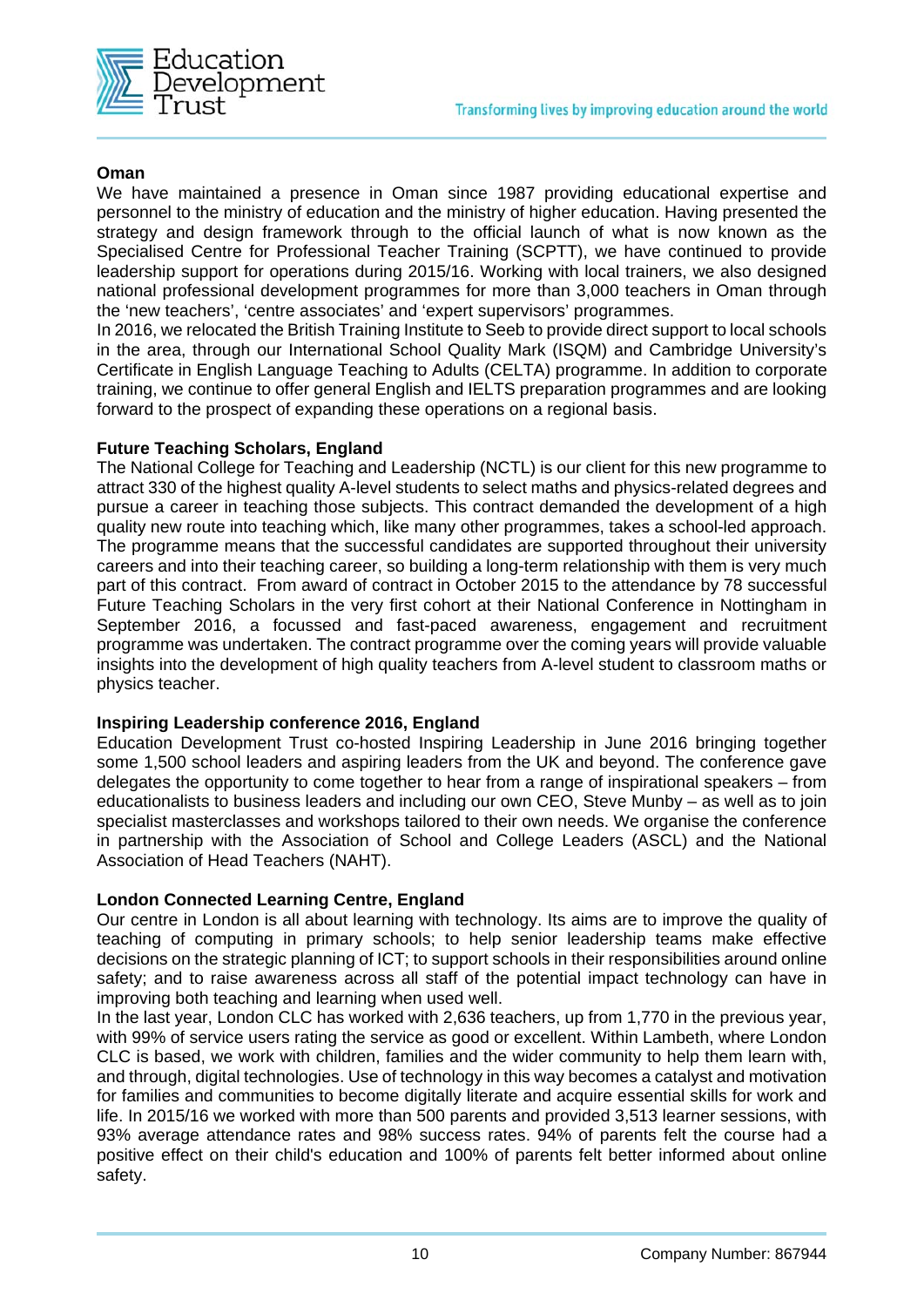

### **Schools Partnership Programme (SPP), UK**

Through SPP, we are supporting the school system to be truly inspirational by identifying and developing areas of exceptional practice. Applying our framework, schools working in clusters commit to sharing data and being responsible for one another's outcomes, cementing the principles of trust and transparency across the schools involved. At a fundamental level this programme is contributing to the system leadership both across the UK and internationally by directing school-led improvement, and contributing to policy debates. Schools involved in the SPP programme in the UK had the opportunity to connect even more widely through our Global Dialogue webinar which compared approaches in leadership and the sharing of best practice across schools in Canada, Australia, New Zealand and the UK.

Between September 2015 and August 2016 more than 400 schools engaged in peer review through SPP, supplementing the 130 who went through this process in the previous financial year. In all, we delivered leadership training to over 700 schools. We are now the leading provider of peer review in the UK.

## **Global Learning Programme (GLP), Wales**

This programme helps teachers to integrate development and global issues into effective teaching and learning at Key Stages 2 and 3, helping to equip their pupils to make a positive contribution to a globalised world. We give expert training to the schools to deliver the global learning curriculum; schools use this context to develop the numeracy and literacy skills of the pupils, while also running an effective network and improving leadership skills. GLP extended to 51 lead schools in this year, with a total of 519 network schools joining – all like-minded schools. Schools are supported also by national training events (six in the year), termly newsletters and ten resource packs supplementing the website information. All schools audit their practice through an online self-evaluation tool.

## **Whole School Improvement Programme (WSIP), India**

Funded by Tech Mahindra Foundation, the WSIP is being delivered in two schools in Hyderabad catering for students from disadvantaged communities. First generation learners who come from low-income families are being supported to receive an education. Our main goal is transformation of the school through an integrated approach covering all aspects of leadership, teaching and learning, curriculum, accountability, assessment and parental and community engagement.

## **Closing the Gap: Test and Learn, England**

Closing the Gap: Test and Learn was a unique approach to the delivery of a large-scale randomised controlled trial programme in England, as participation was entirely voluntary on the part of the schools. Some 162 Teaching School Alliances engaged in the programme in this, its second year, and through them, 357 headteachers agreed to take part in and test Year 2 children and 4,723 pupils completed tests. The final report for this project has been viewed more than 6,000 times on the gov.uk website. The client for the project, the National College for Teaching and Leadership (NCTL), rated us as outstanding across seven KPIs over the lifetime of the contract.

## **Alexandria Schools Trust, Middle East**

The former charity Alexandria Schools Trust (AST) merged with Education Development Trust in 2014. The AST charitable fund is used to promote and maintain teaching of the English language and culture in the Middle East. Funds have been used in a variety of ways in Egypt, most recently providing high quality professional development in English language teaching and digital training resources. Not only do we work with 40 national institute schools delivering to 290 teachers, we have also delivered a training of trainers programme, to build up a cadre of Egyptian English language teachers to provide a self-sustaining model of professional development for Egypt. Our English in Focus project celebrates improvements witnessed and shares good practice with teachers of English across Egypt.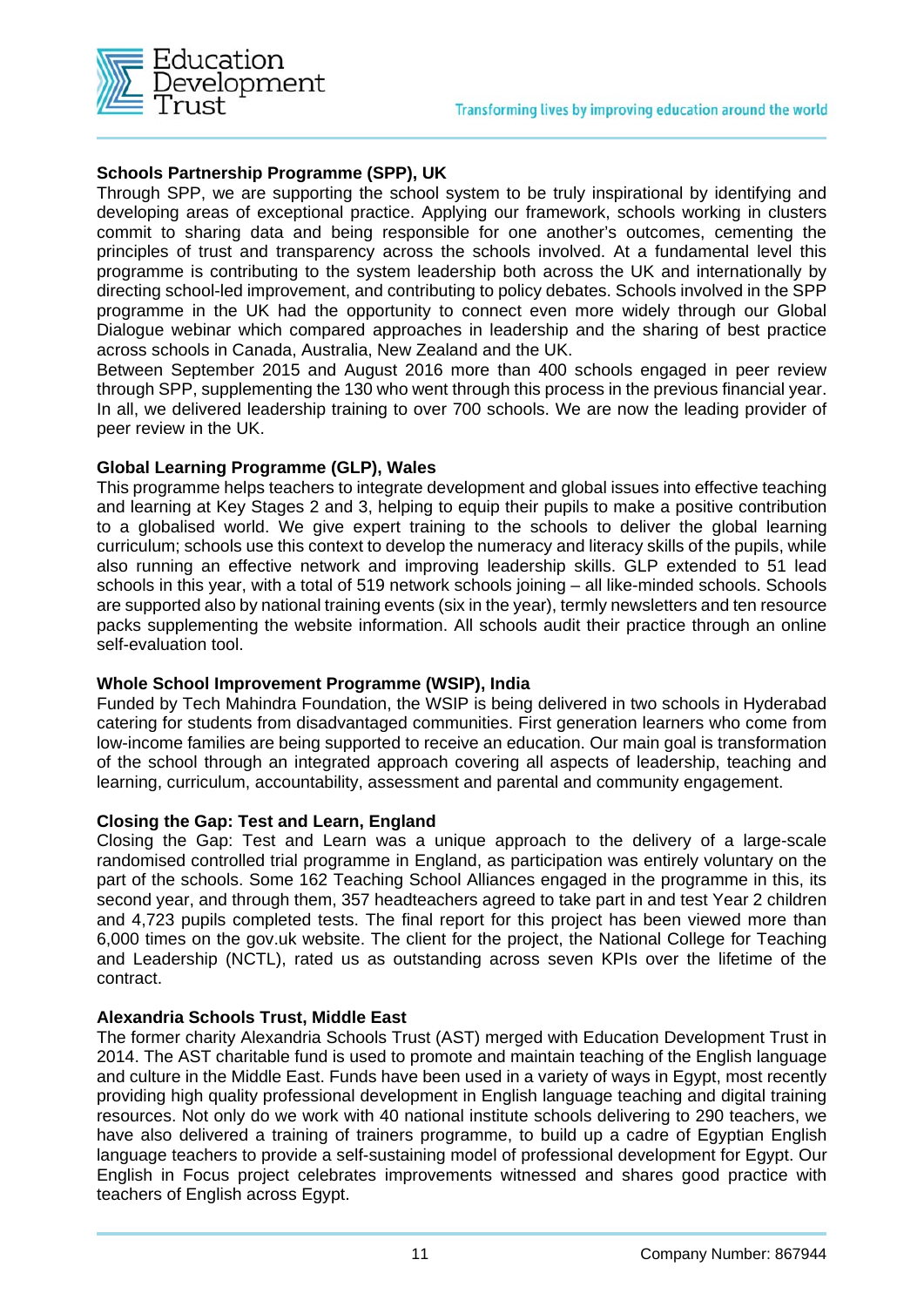

## **4. TEACHING**

### **English language teaching, Brunei Darussalam**

We recruit and manage English teachers for primary, secondary and pre-university levels to teach in government schools in Brunei Darussalam. We recruit, orientate and manage 262 expatriate English teachers, increase the proficiency of Bruneian students, deliver high impact teaching and learning and build the capacity of our own and local English teachers.

In year, we outperformed the minimum quantity target key performance indicator by  $+23%$ . Our teachers work with more than 20,000 students across Brunei, and our teachers, trainers and mentors are stationed in more than 75% of Brunei schools, working directly or indirectly with more than 90% of Brunei's school-age learners.

In year, we were awarded a further contract, Expert Teachers for Maths and English.

### **Fee-paying schools, England**

We own three fee-paying schools in the UK, with the aim of offering access to quality independent education for 2-11 year olds on a non-selective basis at affordable prices: Danesfield Manor School; Oakfield Preparatory School and St Andrew's School. All deliver a financial contribution to Education Development Trust.

Desired destination schools for Year 6 pupils continue to be fulfilled, with all pupils going on to their first or second choice. Each school continues to feature in *The Sunday Times* top 100 preparatory schools listing, with two of the schools (Danesfield Manor and St Andrew's) in the top 50; St Andrew's climbed 34 places this year, from 67th to 33rd.

### **The International School of Cape Town, South Africa**

Our fee-paying school in Cape Town continues to grow: the second pre-prep campus has increased the school to 450 students, a growth of 80 students in the last 3 years. It enjoys an increasingly positive reputation in the city and this year produced excellent results: 89% A\*-C at IGCSE and 55% A\*-A at A-Level.

## **CfBT Schools Trust, England**

Education Development Trust is principal sponsor of CfBT Schools Trust, a multi-academy trust of 16 primary and secondary schools. A number of schools were inspected by Ofsted during the year, providing valuable feedback on the effectiveness on improvement strategies at school and trust level. All of the schools which were subject to a Section 5 inspection in this academic year, and had been inspected previously as academies, had improved by at least one category and – notably – moved out of a category of concern. These were:

Benjamin Adlard Primary School – 'special measures' to 'good'

Meadow Park Academy – 'special measures' to 'requires improvement'

Danum Academy\* – 'special measures' to 'requires improvement' (left CfBT Schools Trust in August 2016)

Oakbank School – 'requires improvement' to 'good'

Boston West Academy was inspected as an academy for the first time in the summer term of 2016, and judged 'outstanding' in all areas.

At the end of 2015/16, Ofsted judgements for CfBT Schools Trust's remaining schools that have been inspected were as follows:

|                             | <b>Number of schools</b> |      | Percentage (%) |      |
|-----------------------------|--------------------------|------|----------------|------|
|                             | 2016                     | 2015 | 2016           | 2015 |
| <b>Outstanding</b>          | 7                        | 6    | 46%            | 35%  |
| Good                        | 6                        | 4    | 40%            | 24%  |
| <b>Requires improvement</b> | 1                        | 1    | 7%             | 6%   |
| <b>Special measures</b>     | 1                        | 6    | 7%             | 35%  |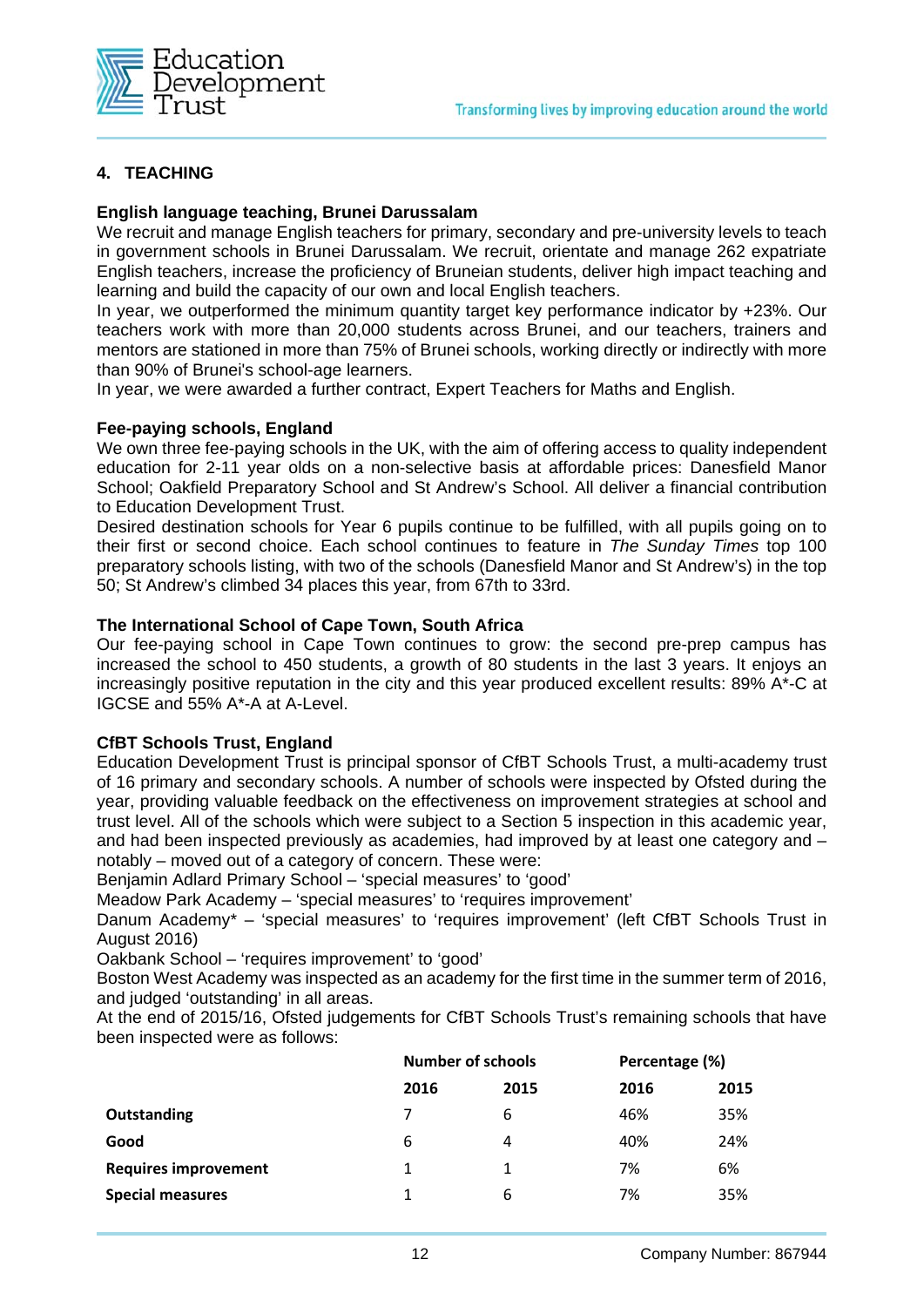

## **Key Stage 2 results**

Overall Year 6 results continue to improve with a trust-wide average of 52% of pupils reaching the expected standard in combined reading, writing and maths. The overall progress score was +0.2, and there were some strong performances in individual schools.

The standout school in the trust was Benjamin Adlard Primary School, which achieved a valueadded score of 6.16 for all pupils with 6.25 for disadvantaged. This exceptional progress measure is reflected in Benjamin Adlard's most recent Ofsted inspection, which judged the school to be 'good' – just 19 months after being placed in 'special measures'.

## **Key Stage 4 results**

Overall KS4 results, although below national averages, (Attainment 8 4.4 national 4.9) have improved on 2015.

## **5. COUNSELLING AND GUIDANCE**

## **National Careers Service, England**

Under our management, this government service provides access to independent, professional advice on careers, skills and training in the north-east and south-central regions of England. In the north east, we operate the service in seven prisons and more than 500 community locations. Through these, we have explored career options with more than 40,000 customers, 86% of whom were unemployed at the time. 78% undertook some form of career management activity following our intervention, and, of those, 31% went on to take a qualification or entered sustainable employment. We have empowered our customers to make choices that will continue to positively affect their lives.

In south central, we operate in nine prisons and more than 200 community locations and have explored career options and aspirations with more than 42,000 customers: 81% were unemployed when they met us. 75% undertook career management activity and 26% of those progressed to take a qualification or sustainable employment. Our advisers undertook 59,000 interventions.

## **Steel Workers Advice Service, England**

We formed part of a task force which brought together key partners to provide tailored support to affected workers, businesses and the community when many in the steel industry were affected by redundancy. We supported more than 1,000 steel workers, many of whom had never worked in any other industry, and sourced 1,787 courses to help them remain in employment. The client is delighted with the service and has extended the period of work in the light of this success.

## **Traded careers service, England**

We provide independent careers advice and guidance and work-related activities to young people through their schools. We aim to provide a safe environment to explore opportunities based on the provision of robust information. We also support schools to achieve the Investors in Careers standard. We have supported more than 60 schools and 8,700 young people in total.

## **Youth careers guidance, England**

Our aim is that all young people have the opportunity to explore career choices with an impartial careers adviser. We assist clients to secure sufficient suitable education and training provision for all young people aged 16-19 and for those aged 20-24 with a Learning Difficulty Assessment in their area. For young people, we encourage, enable or assist them to participate in education or training.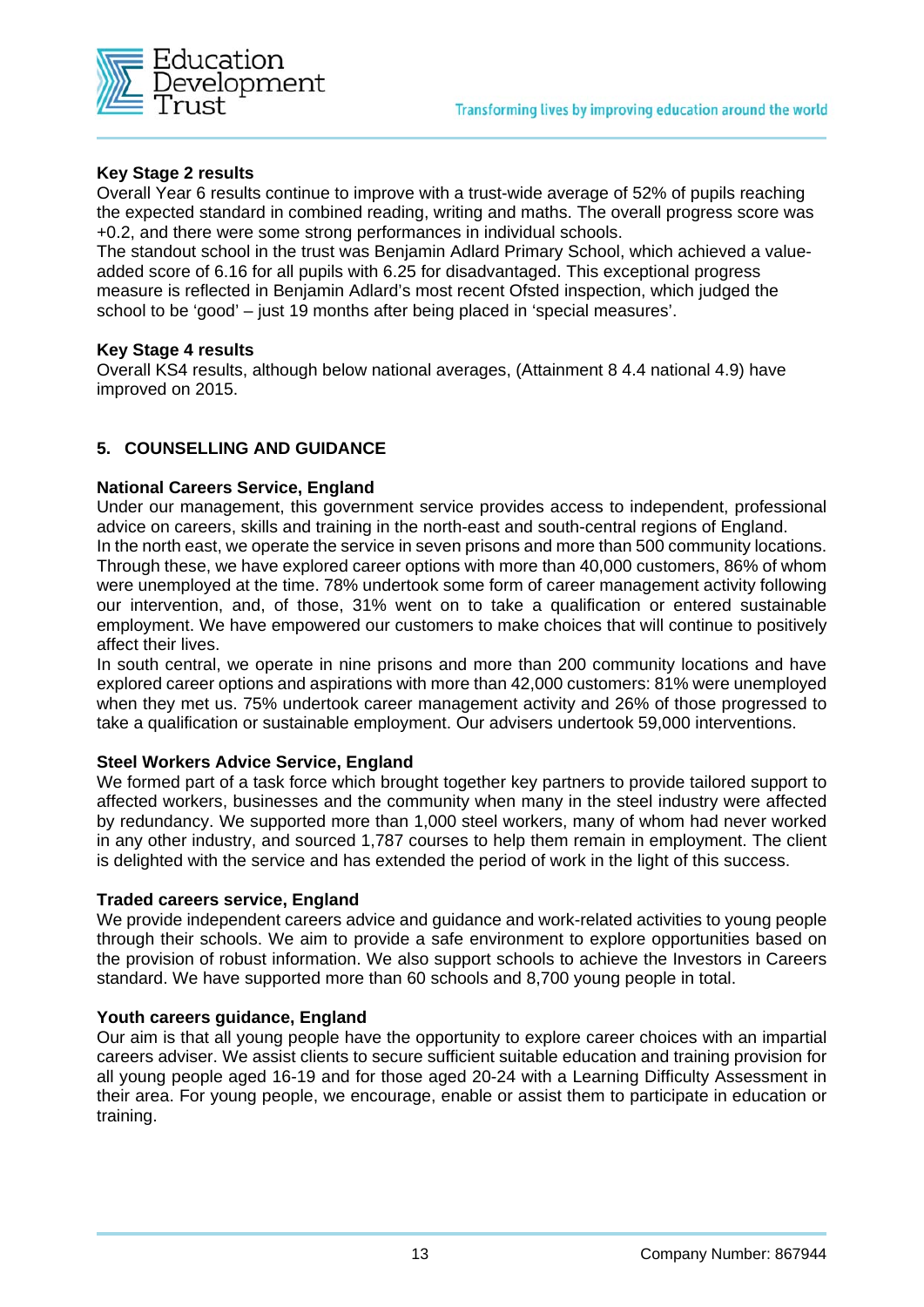

#### **FINANCIAL OVERVIEW**

Almost all of the Charity's income and that of its subsidiary companies is derived from contracts, which it manages on behalf of its clients, or services it provides directly to learners. The Charity and its subsidiaries are not dependent on the services of unpaid volunteers or on donations in kind or any other intangible income not evaluated or explained in the accounts.

The results of Education Development Trust's subsidiary companies are incorporated on a lineby-line basis in the Consolidated Statement of Financial Activities and in the Group Balance Sheet. The surpluses/deficits of the subsidiary companies are set out in Note 10.

The results for the 12-month period show a net surplus of  $£2.3m$   $£1.9m$   $14/15$ ). Total income is £69m, a reduction of £16m from 14/15, mainly as a result of the conclusion of the inspections contract in the UK due to Ofsted insourcing all inspections nationally.

After accounting for actuarial losses of £11m, the defined benefit pension scheme accounting liabilities have increased significantly to £24.6m. £21.4m of this liability relates to CfBT Advice and Guidance Ltd. As this position was no longer financially sustainable, CfBT Advice and Guidance Ltd is in the process of entering administration. It is the intention of Education Development Trust to enter into an agreement with the Administrator to buy the trade and assets of CfBT Advice and Guidance Ltd. This is being treated as a non-adjusting post balance sheet event.

The total assets less current liabilities of the Group amount to £31.9m (£36.4m 14/15). Due to the pension deficits noted above, the net assets of the Group are £6.2m (£13.3m 14/15). For the Charity, net assets of £15.4m are reported (£15.1m 14/15).

## **RESERVES POLICY**

The Board of Trustees reviews the reserves of the Charity each year to determine the level of funds required to invest in future developments and the amounts to be distributed by way of educational research. The Board has determined that the group should maintain free reserves of 2-3 months minimum of salary costs. Free reserves are the unrestricted, undesignated funds not tied up in fixed assets, i.e. the working capital of the Group supported by the investment portfolio. Free reserves exclude the defined benefit pension scheme accounting liabilities but include minority interests.

On 31 August 2016 the free reserves of the Group were £15.8 million (Charity £3.9 million) excluding the defined benefit pension scheme accounting liabilities of £24.6 million (Charity £2.6 million). These reserves represent 5 months' salary costs of the Group and 3 months' salary costs of the Charity.

In order to comply with the disclosure requirements of SORP 2015, research grants are accounted for on a commitments basis. The value of funds committed to third parties at 31 August 2016 (£45k) is shown within creditors on the balance sheet.

The restricted funds of the Group relate to Kings Monkton School, the League for the Exchange of Commonwealth Teachers and Alexandria Schools Trust.

## **INVESTMENT POLICY AND RETURNS**

Education Development Trust's policy is for its investments to provide growth in income and capital prudently over the long term. It invests its reserves through selected investment managers, and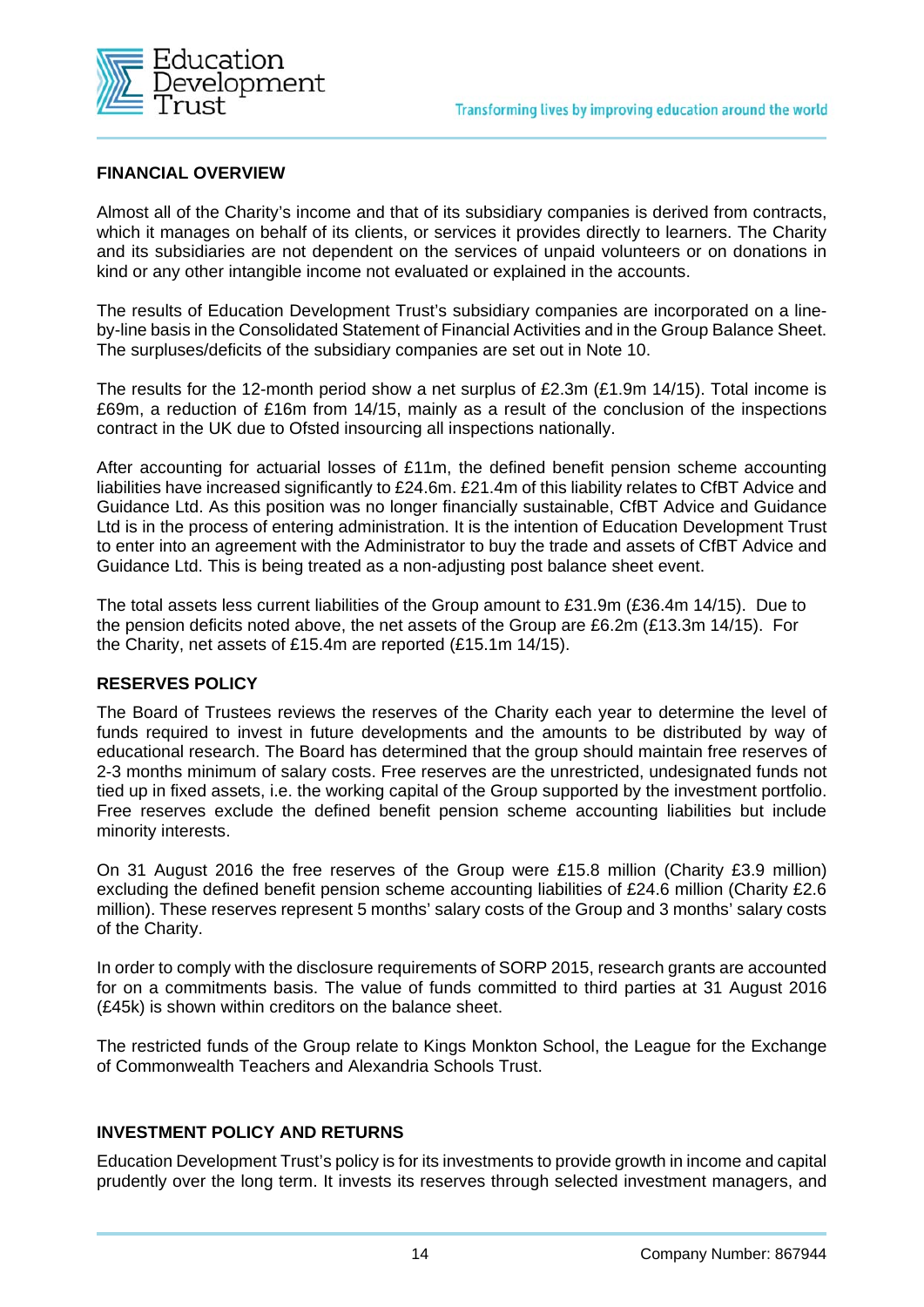

operates an ethical investment policy. Under the terms of that policy and having regard to the requirements of charity law to maximise returns, Education Development Trust seeks to avoid investments in activities that the Trustees consider to be contradictory to its aims and objectives. Trustees periodically review implementation of this policy through consultation with the investment managers.

As permitted in the Charity's Memorandum of Association, the Board of Trustees has wide investment powers and has delegated responsibility for the management of its investment portfolio, within an agreed risk profile, to investment managers. To assess whether its policy is being successfully pursued, the Board of Trustees sets the investment managers the task of achieving a total rate of return each year that exceeds benchmark weighted indices. In the 12 months to 31 August 2016, the portfolio showed a total return of 14.9% (2014/15: 1%). Historic performance against benchmarks is shown in the table below.

|                      | 1 Year |             | 3 Years |                    | 5 Years |                  |
|----------------------|--------|-------------|---------|--------------------|---------|------------------|
|                      | Actual | Benchmark I | Actual  | Benchmark   Actual |         | <b>Benchmark</b> |
| Newton (to 31/12/16) | 17.4%  | 19.6%       | 8.3%    | 9.7%               | 10.4%   | 10.7%            |
| HSBC (to 31/12/16)   | 15.9%  | 18.1%       | 7.0%    | 7.9%               | 10.2%   | 8.9%             |

## **PRINCIPAL RISKS**

In 2015/16 the top corporate risks identified and associated managing actions were:

| <b>Risk identified</b>                                                                                                                                                                                                                                                     | <b>Managing actions</b>                                                                                                                                                                                                                           |
|----------------------------------------------------------------------------------------------------------------------------------------------------------------------------------------------------------------------------------------------------------------------------|---------------------------------------------------------------------------------------------------------------------------------------------------------------------------------------------------------------------------------------------------|
| Occurrence of a serious child<br>safeguarding incident through failure to<br>implement appropriate checks and<br>measures and follow clear procedures                                                                                                                      | Implementation and review of safeguarding<br>$\bullet$<br>policies and procedures (overseen by the<br>Corporate Safeguarding Committee)<br>Annual safeguarding audit, report and action<br>$\bullet$<br>plan                                      |
| Safety and security of staff working in<br>unstable or volatile environments is<br>compromised due to lack of appropriate<br>processes being in place to safeguard our<br>people                                                                                           | Local duty of care policies and procedures<br>$\bullet$<br>Review of corporate policy<br>$\bullet$                                                                                                                                                |
| Failure to manage the retention and<br>motivation of key people, particularly<br>during periods of change                                                                                                                                                                  | Talent management process<br>$\bullet$<br>Staff reward and recognition strategy<br>$\bullet$<br>Customer account plans<br>٠                                                                                                                       |
| Difficult economic climate and/or changes<br>in client strategic direction impacts<br>Education Development Trust's ability to<br>retain or secure long-term sustainable<br>contracts and/or achieve a sustainable<br>financial model, leading ultimately to<br>insolvency | Active client relationship management with<br>$\bullet$<br>dedicated account managers and account<br>plans<br>Investment in business development team<br>$\bullet$<br>and new business growth processes<br>Review of reserves policy<br>$\bullet$ |
| Failure to exploit new products and<br>business opportunities impacts Education<br>Development Trust's ability to gain<br>significant market presence in key<br>propositions and markets and deliver to<br>new business targets                                            | Development of intellectual property and<br>$\bullet$<br>consultancy offer<br>New business growth processes<br>$\bullet$<br>Regular updates to business plans<br>$\bullet$                                                                        |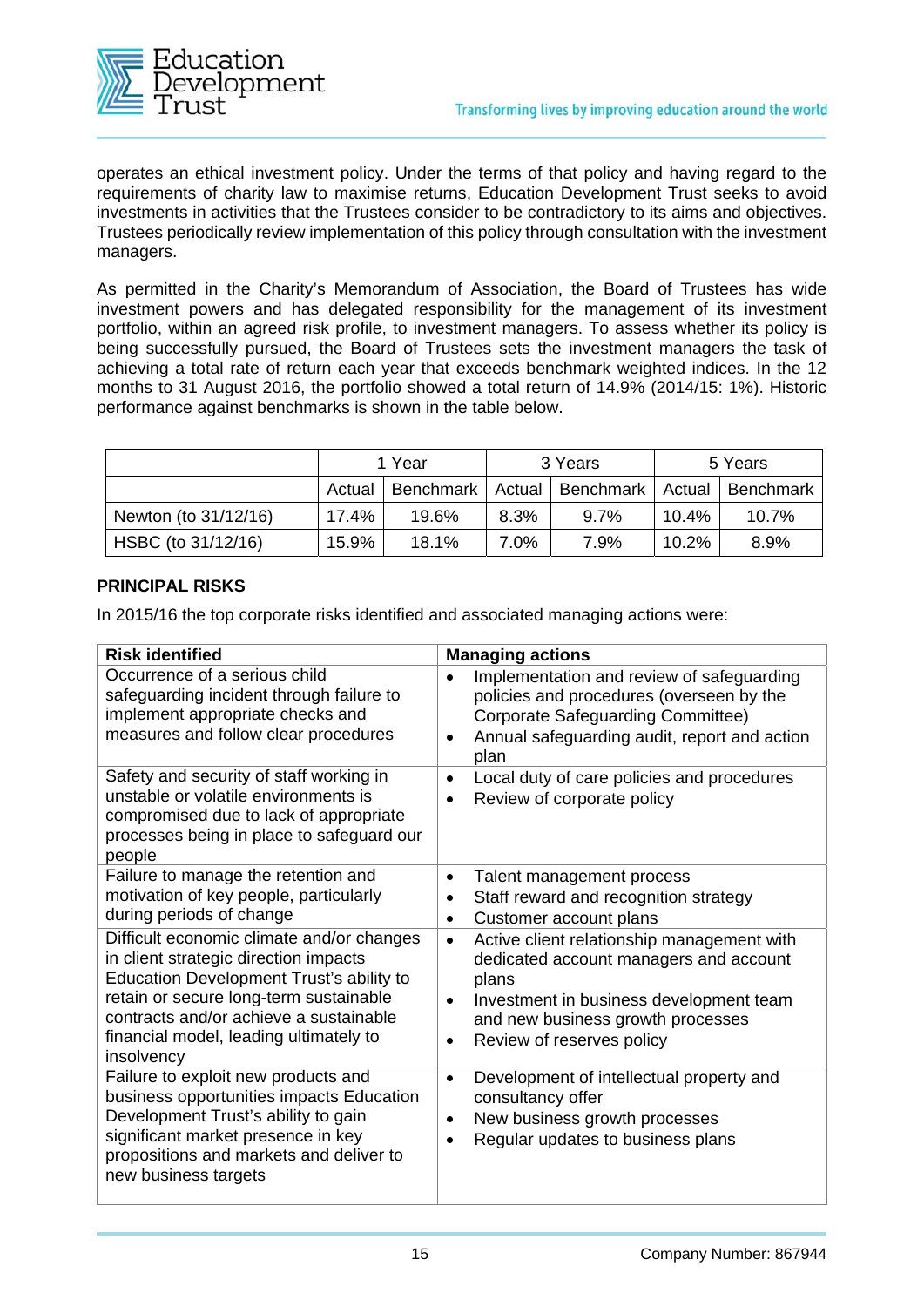

| <b>Risk identified</b>                                                                                                                     | <b>Managing actions</b>                                                                                                                                                                                                                                                                                                       |
|--------------------------------------------------------------------------------------------------------------------------------------------|-------------------------------------------------------------------------------------------------------------------------------------------------------------------------------------------------------------------------------------------------------------------------------------------------------------------------------|
| Poor financial or educational performance<br>damages Education Development Trust's<br>reputation and ability to secure new work            | Rigorous review and sign-off on bids and<br>$\bullet$<br>new business<br>Annual budget process and regular forecasts<br>$\bullet$<br>Cash flow forecasting and management<br>$\bullet$<br>process<br>Monthly financial reviews<br>$\bullet$<br>Continued focus on the effective delivery of<br>$\bullet$<br>current contracts |
| Defined benefit pension financing<br>requirements which might exceed financial<br>plans or threaten the viability of certain<br>operations | The risk will be crystallised through the<br>$\bullet$<br>Administration of CfBT Advice and Guidance<br>Ltd after the end of the financial year.                                                                                                                                                                              |

## **FINANCIAL RISKS**

The following sets out the specific principles in relation to certain types of financial risks.

### **Liquidity**

The Group retains sufficient cash funds to meet the day-to-day needs of the organisation, and invests its remaining reserves in longer-term investments to maximise returns.

#### **Financial market**

The Group's exposure to market risk arises primarily from the Group's fixed asset investments: an investment portfolio of stocks and shares managed by an asset management company and investment properties. The Group's policy for the investment portfolio is to limit the amount the investment managers can invest in any one company and to ensure the investment portfolio is spread between equities and bonds, both in the UK and overseas, and is invested ethically. There are no investments in unquoted stocks, derivatives or unregulated collective investment schemes. The investment managers are also limited on how much they can invest in any one foreign currency or country.

#### **Credit**

The Group is mainly exposed to credit risk from credit sales. A significant amount of income is derived from major institutional, government and donor funding agencies and so the associated credit risk is modest. However, where it works for private sector clients it assesses the credit risk of new customers and factors the information from these credit ratings into future dealings with the customers. At the balance sheet date there were no significant concentrations of credit risk. The maximum exposure to credit risk is represented by the carrying amount of each financial asset in the balance sheet.

#### **Foreign exchange**

Due to the international nature of its activities, the Group's reported reserves, net assets and gearing are all affected by foreign exchange movements. The day-to-day transactions of overseas subsidiaries are carried out in local currencies with, wherever possible, both income and expenditure being in the currency of that location. Net exposures are identified and appropriate management strategies put in place on a case-by-case basis. The Group does not currently have any currency derivative instruments in place.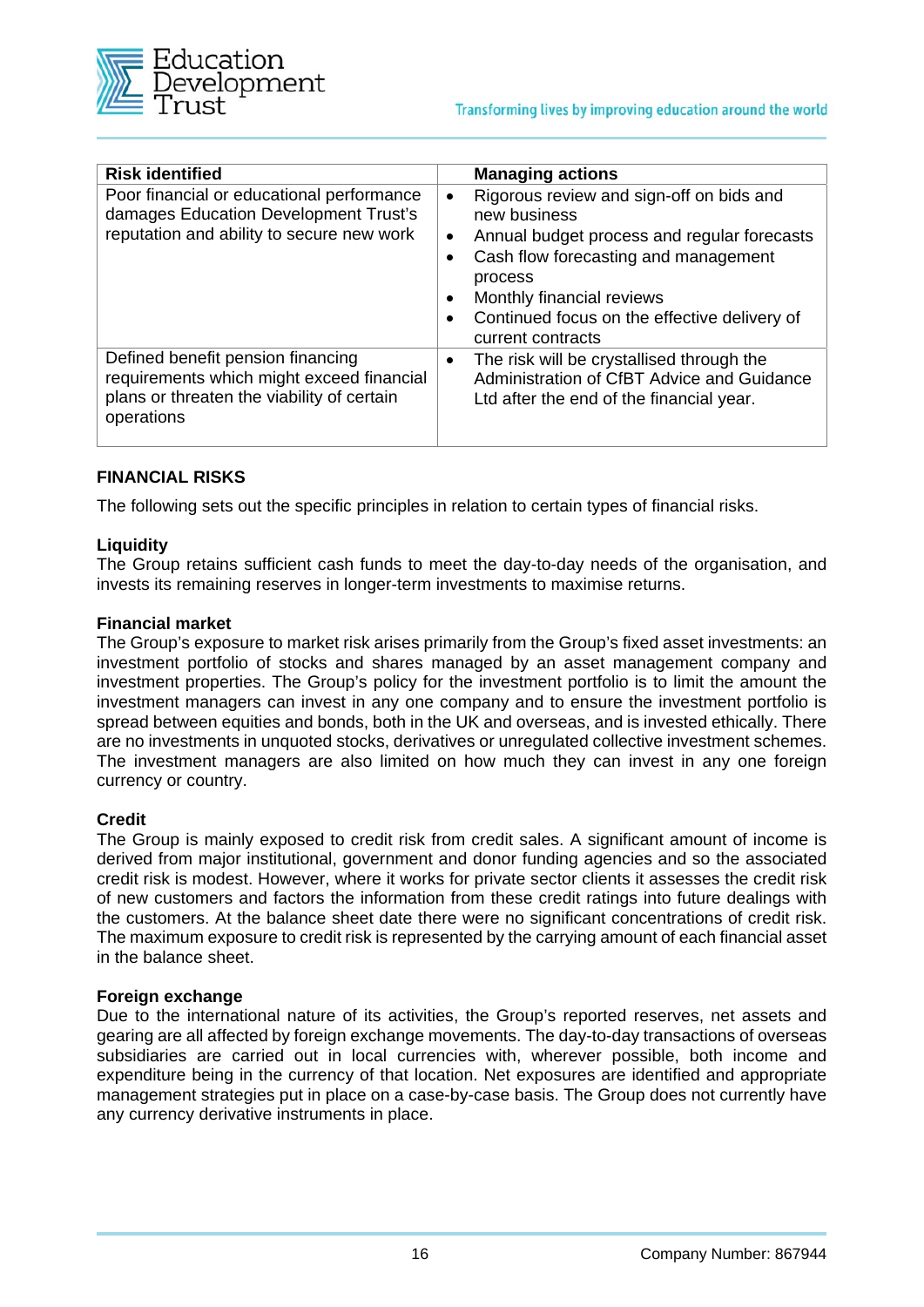

## **Procurement**

All third party expenditure is governed by a procurement policy and any purchases over a defined amount are subject to a tender process and contracts are put in place.

## **PLANS FOR FUTURE PERIODS**

The current strategic plan which was approved by the Board in July 2015 set three strategic objectives for the period 2015-2018:

- 1. Significant growth will take place in priority markets
- 2. We will have a reputation for outstanding, high impact education solutions in our core areas of expertise
- 3. We will be well positioned with current and prospective clients through excellence in client engagement, brand management and marketing.

The 3-year planning process involved a review of our agreed areas of distinctive competence and was also grounded in a detailed assessment of the market potential in our key geographical areas. The plan confirmed the need for a relentless focus on areas where we have marked expertise and competitive advantage. It was decided that we would only offer services to clients in five proposition areas:

- 1. school improvement
- 2. English language teaching
- 3. reforming national level education
- 4. leading and managing schools
- 5. careers information, advice and guidance

While the fundamental elements of the strategic plan stand, some important modifications were made during 2015/16. As a result of this analysis, we proposed to re-model our client-facing organisational structure based on the three core activities that we had identified: large-scale programmes (named Education Services), Research and Consultancy, and Independent Schools. We decided to abandon the structural distinction between UK and international operations. The position agreed by the Board was that by organising ourselves by what we do rather than where we do it, we could bring greater rigour and focus to each area to ensure more effective delivery.

The modifications to the plan can be summarised as follows:

- The core propositions and our priority geographical markets remain as stated in the 3 year plan.
- Further diversification will be provided through an increased emphasis on our consultancy offer and the management of international private schools.
- Expertise in the consultancy field short-term work advising governments and others on education reform – is a priority for organisational growth.
- The development of our involvement in international schools should be linked to the management of our current portfolio of fee-paying schools. In September 2016, we appointed a new Independent Schools Director to lead this work.
- We will restructure the business to reflect the tripartite division in our client-facing work between large contracts (Education Services Group), the provision of short-term consultancy and the management of our research programme (Research and Consultancy Group) and the management of a growing portfolio of private schools (Schools Group).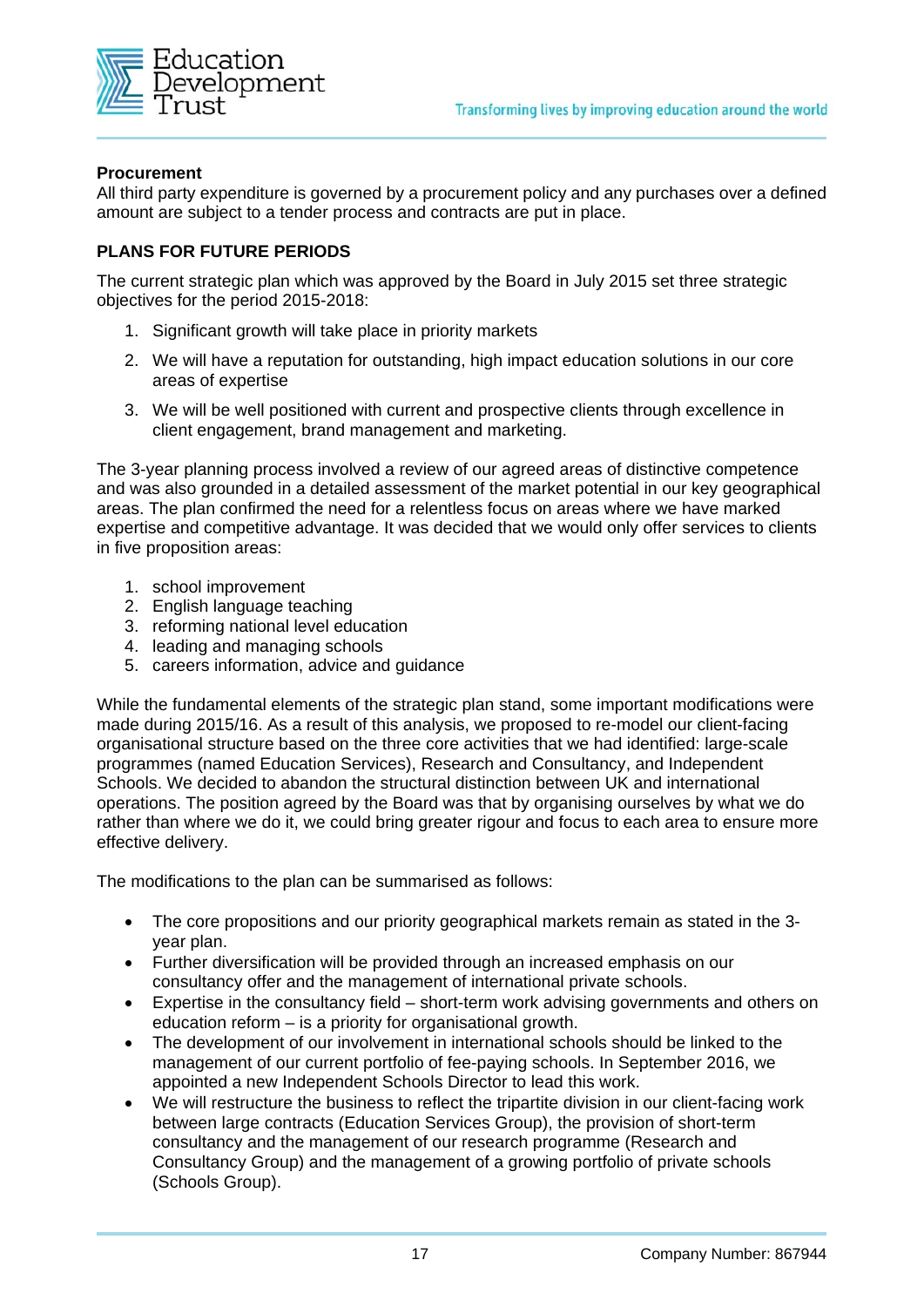

- Within the Education Services Group we will develop the role of regional account managers with 'end to end' responsibility for business development, contract delivery and client relationship management.
- The corporate central business development team will be replaced by business development functions within each of the three new client-facing groups.

## **OPERATIONAL PLAN 2016/17**

The following sets out some of the key operational objectives for 2016/17.

## **Education Services Group:**

- Complete the current Girls Education Challenge programme delivery in Kenya.
- Consolidate our work in Somalia by successful implementation of the ELENA project.
- Successfully deliver the final 12 months of Core Maths Support Programme in England on behalf of the DfE.
- Build on mobilisation and Year 1 successes of Future Teaching Scholars in England, agreeing and achieving an appropriate target for recruitment of Year 2 candidates.
- Complete delivery of current Lincolnshire Early Years contract.
- Maintain the continued focus on improving the efficiency of the delivery of existing National Careers Service contracts in England.
- Successfully mobilise the new UAE MoE inspections programme.
- Complete UAE Irtiqa'a inspections for the 2016/17 academic year.
- Successfully deliver the Tata Trust and HSBC English language improvement programmes and the pilot academic audit contracts in India.
- Complete implementation of the Brunei MoE Literacy and Numeracy project inception phase.
- Mobilise main phase of the Brunei Literacy and Numeracy project from January 2017.
- Ensure that the Brunei ELT contract is fully resourced in terms of teacher numbers from April 2017.

## **Research and Consultancy Group:**

- Continue to deliver donor frameworks/consultancies to a high standard including work for DFID, UNICEF, the Norwegian government and the European Commission.
- Mobilise and deliver Brunei and Rwanda consultancy components to a high standard.
- Deliver UK consultancies including projects in Essex, Cumbria, Birmingham, Liverpool and Wales.
- Deliver TALIS research into maths teaching in England to a high standard.
- Undertake high impact English language work in Egypt, Lebanon and Jordan, funded by the Alexandria Schools Trust.
- Complete research on system reform in India and Vietnam.
- Launch international edition of research into rapid school improvement.

#### . **Independent Schools Group:**

- Further develop support for our portfolio of four fee-paying schools.
- Explore opportunities for greater involvement of the management of private schools internationally.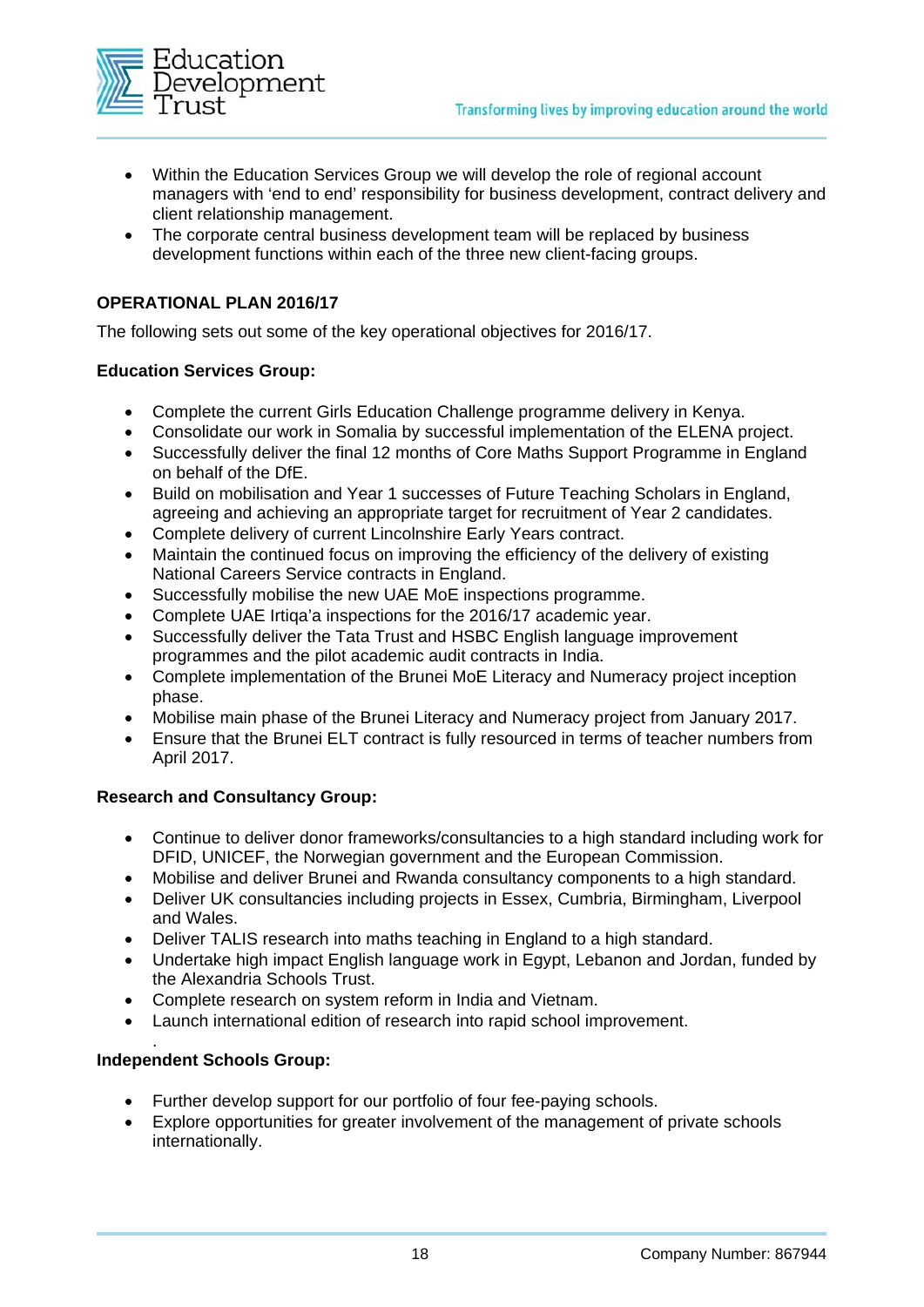

# **3 STRUCTURE, GOVERNANCE AND MANAGEMENT**

## **RESPONSIBILITIES OF THE BOARD OF TRUSTEES**

The Board of Trustees is responsible for preparing the Annual Report and the financial statements in accordance with the Companies Act 2006 and for being satisfied that the financial statements give a true and fair view. The Board of Trustees is also responsible for preparing the financial statements in accordance with United Kingdom Accounting Standards (United Kingdom Generally Accepted Accounting Practice). In considering its responsibilities, the Board has had regard to 'Good Governance: A code for the Voluntary and Community Sector'.

Trustees have also given careful consideration to the Charity Commission's general guidance on public benefit and are satisfied that all the Trust's work is for the public benefit. The Strategic Report sets out our activity in more detail.

Charity and company law requires the Board of Trustees to prepare financial statements for each financial year which give a true and fair view of the state of affairs of the Charity and of the surplus or deficit of the Charity for that year. In preparing those financial statements, the Board of Trustees is required to:

- select suitable accounting policies and then apply them consistently;
- make judgements and estimates that are reasonable and prudent;
- state whether applicable accounting standards have been followed, subject to any material departures disclosed and explained in the financial statements; and
- prepare the financial statements on the going-concern basis unless it is inappropriate to presume that the Charity will continue in business.

The Board of Trustees has overall responsibility for keeping proper accounting records that show and explain the Charity's transactions, disclose with reasonable accuracy at any time the financial position of the Charity and enable them to ensure that the financial statements comply with the Companies Act 2006.

The Board of Trustees is also responsible for safeguarding the assets of the Charity and hence for taking reasonable steps for the prevention and detection of fraud and other irregularities.

All of the current Trustees have taken all the steps that they ought to have taken to make themselves aware of any information needed by the Charity's auditors for the purposes of their audit and to establish that the auditors are aware of that information. The Trustees are not aware of any relevant audit information of which the auditors are unaware.

## **STRUCTURE**

Education Development Trust is a charity registered in England and Wales and includes international and UK trading subsidiaries. We manage education services under contract to local and national governments and own a small group of independent schools. Some of our work in the United Kingdom is delivered by a separate subsidiary charity, CfBT Advice and Guidance Ltd, which seeks to relieve unemployment, promote the rehabilitation of offenders, and offer careers guidance to young people.

In Brunei, CfBT Education Services (B) Sdn Bhd, a majority-owned subsidiary, is principally engaged in the supplying of English language teachers to the Sultanate's public schools. The principal activities of the Centre for British Teachers LLC, registered in Abu Dhabi, are to provide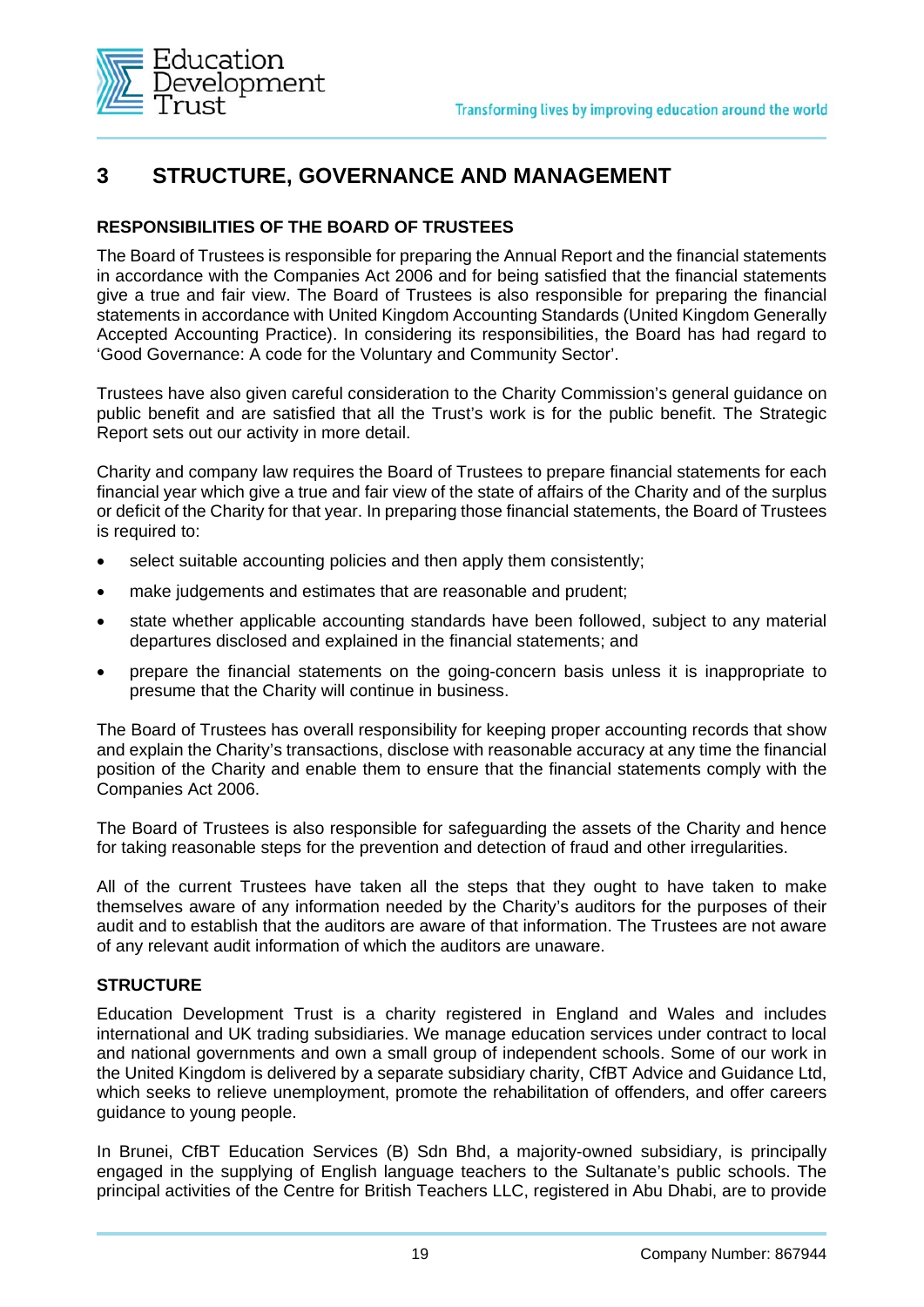

educational consultancy and support for schools. Active trading subsidiary companies also operate in India, Malaysia, Oman and South Africa.

## **GOVERNANCE**

Education Development Trust was incorporated on 31 December 1965 and received charitable status on 20 February 1976. The charity is governed by its Articles of Association, last amended in October 2016.

#### **Board structure**

The Board of Trustees meets every two months to determine strategy and policies and review performance. It is responsible for the approval of budgets, financial statements and new investments, delegating specific responsibilities to its committees. Details of the Trustees who served throughout the year (except as noted) are set out in Section 4.

There are three permanent committees of the Board of Trustees which report to the Board on their meetings and activities.

- The **Audit Committee** meets four times a year as a minimum. The committee provides an independent oversight of the Group's systems of internal control, financial reporting, risk management and compliance.
- The **Education Impact Committee** meets four times a year to review the educational impact of the organisation's activities. It also has the remit to commission educational research.
- The **Executive Remuneration Committee** meets twice a year. It has responsibility for benchmarking and determining the remuneration and benefits strategy of the executives and for overseeing the remuneration strategy for all employees in the Group. The committee is provided with Hay Group UK benchmarking data on an annual basis in order to review the salary and total reward packages for the executive including any new appointees in role. This comprehensive data covers both the public and industrial and service sectors and provides a useful indicator of salary progression within the diverse market in which Education Development Trust operates. The Hay Group Job Evaluation System is in operation at both executive and non-executive level within the organisation so that the relative 'worth' of all roles can be assessed and used to determine an appropriate level of total remuneration. This data is supplemented by other market intelligence drawn from specialist search consultants and sector specific sources.

Each of these committees is comprised of Trustees and is attended by executive directors and senior members of staff, as required.

There are two Membership Committees. The members of these committees, the majority of which must be Members who are not also Trustees, are appointed by the President:

- The **Nominations Committee** meets twice a year to identify, nominate and make recommendations on the recruitment and appointment of Trustees and Members.
- The **Trustee Remuneration Committee**, meets as required (at least once a year) to review Board performance and provide independent oversight of the remuneration of the Board.

Current trustee membership of Board sub-committees is indicated against each Trustee's name, as listed in Section 4. Some trustee portfolio holders chair significant subsidiaries.

#### **Appointment and role of Trustees**

Applications for new Trustees are sought by public advertisement including the internet, through external advisers and through personal contact. The Nominations Committee interviews all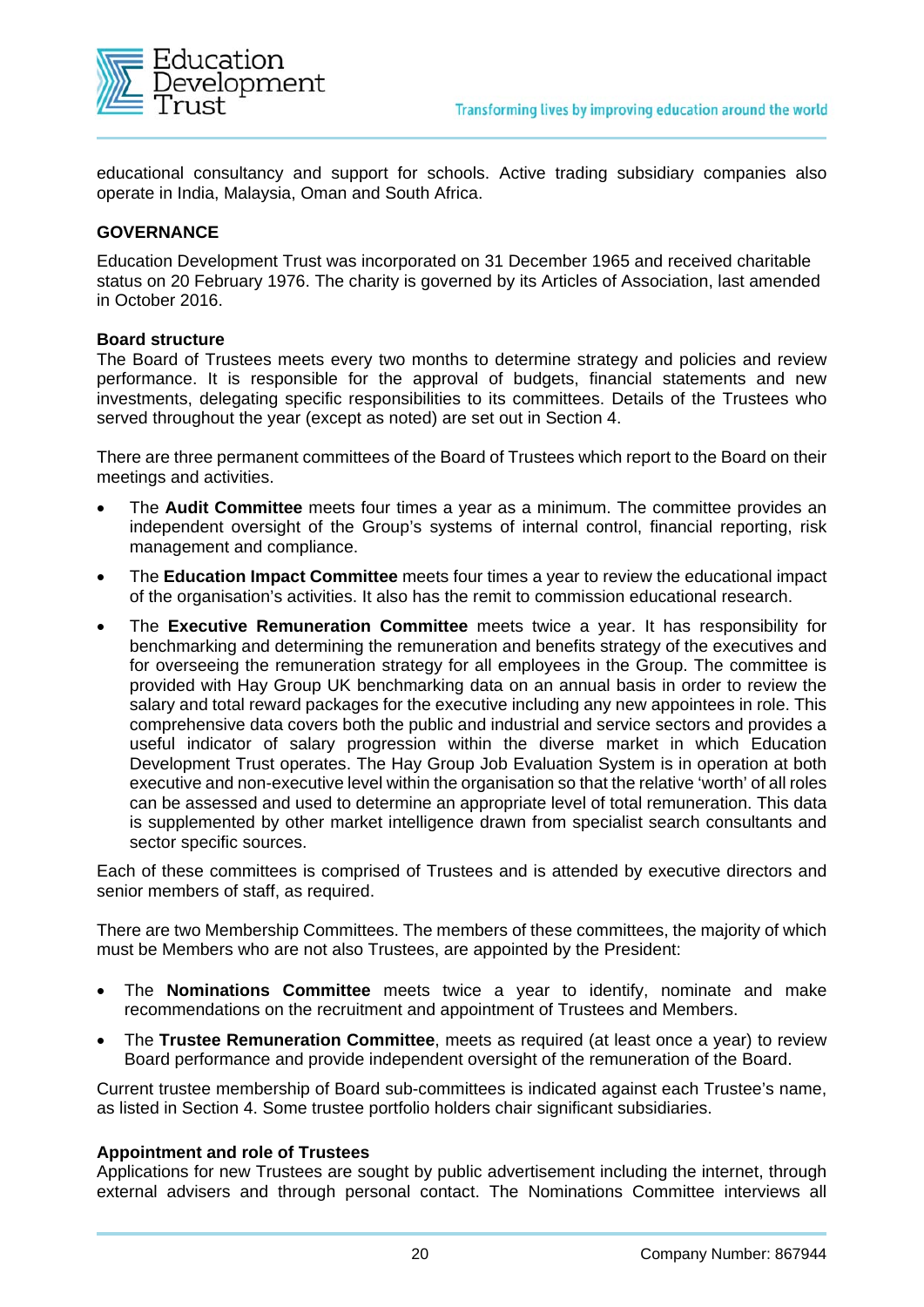

potential trustees and successful applicants are put forward for election by the Membership of the company. Trustees serve up to two terms of four years.

All new Trustees are supported through an induction process, which includes meetings with the Chief Executive, Corporate Governance team and operational Directors as well as written induction materials and relevant training.

Trustees are subject to a performance management process where individual training needs are identified and the Board carries out an annual self-evaluation. Trustees are also encouraged to engage with our operational activities through visits to projects or knowledge-sharing events.

### **Trustee Indemnity Insurance**

Trustee Indemnity Insurance provides insurance cover for charity trustees against claims which may arise from their legitimate actions as trustees. As a matter of law, charities require authority to purchase this type of insurance. In the case of Education Development Trust, that authority is obtained from the Trust's Articles of Association.

## **MANAGEMENT**

In 2015/16 the operational activity of the business was restructured into three groups.

- **Education Services** this group brings together all of our large-scale international and UK programmes as well as the growth and development of related new business opportunities. The key components of this group are:
	- south-east Asia region
	- Middle East, North Africa and India region
	- sub-Saharan Africa region
	- UK
- **Independent Schools** the group includes our four independent schools: three in the UK and one in South Africa.
- **Research and Consultancy** this group incorporates our research activity, the Alexandria Schools Trust, our international development consultancy and other strategic consultancies.

## **STAFF**

During the period under review, Education Development Trust employed more than 1,167 staff worldwide on average. They are responsible for teaching, research, counselling and guidance services, consultancy and supporting educators.

During the year, we have provided training for employees at all levels. We believe in providing training and development for educators and managers, and in extending opportunities impartially to all. All our employment decisions, policies and practices are made without regard to an individual's gender, race, colour, religion, creed, sexual preference or national origin. We support the employment of disabled people wherever possible and are an Equal Opportunities Employer.

Education Development Trust consults and informs staff through a variety of methods including: internal newsletters, intranet, individual and group meetings, CEO and other corporate communications and formal communications to areas of the business affected by organisational change.

## **RISK MANAGEMENT AND INTERNAL CONTROL**

Education Development Trust's Board of Trustees has responsibility for ensuring the appropriate financial and non-financial controls are in place to provide reasonable, but not absolute assurance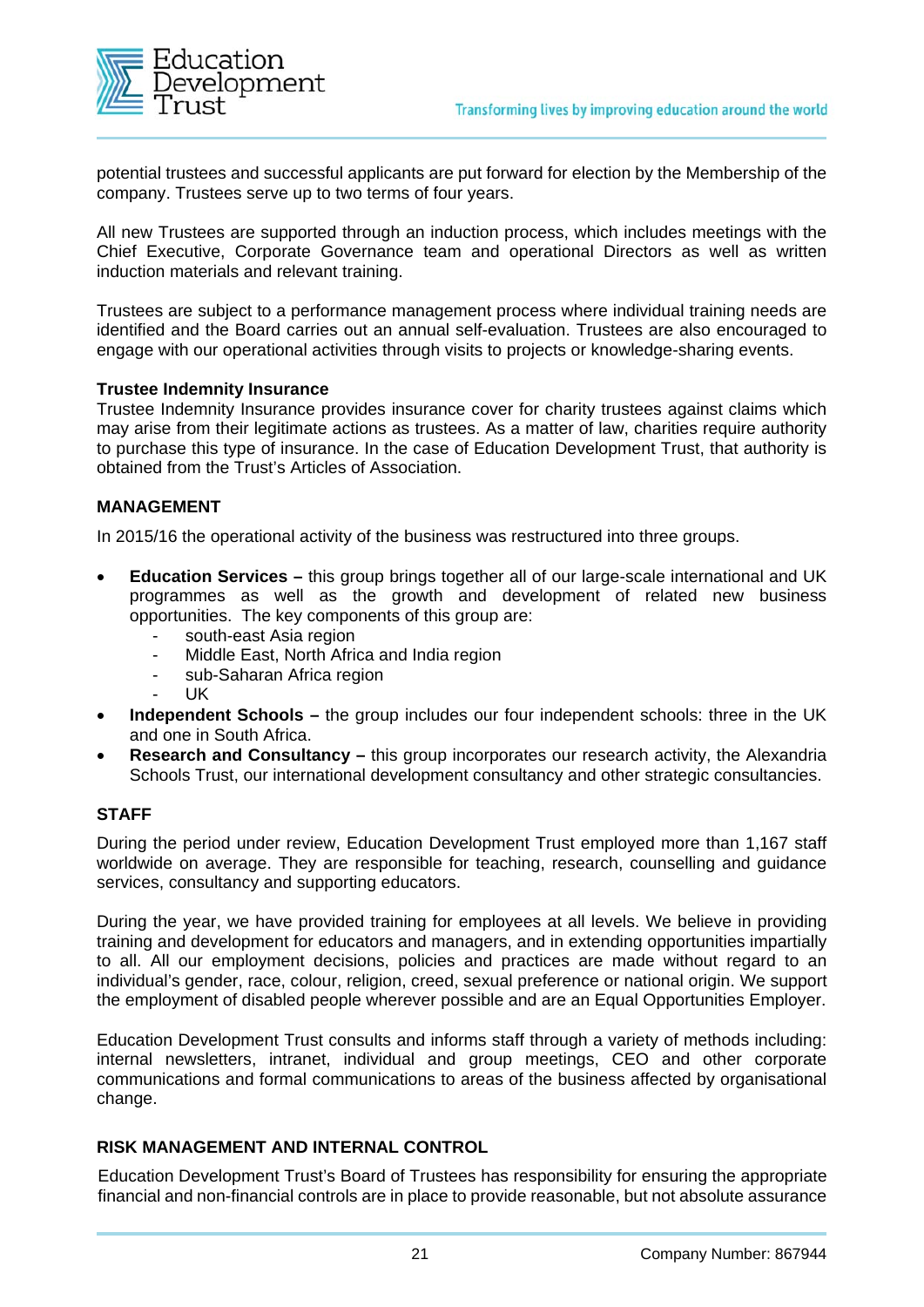

against inappropriate use of resources and against the risk of errors or fraud. It also supports the achievement of the organisation's policies, aims and objectives.

The Audit Committee provides an independent oversight of the effectiveness of the systems of internal control and is responsible for reviewing and approving the annual internal audit programme, reviewing the key findings of the internal audit reports as well as monitoring the implementation of accepted recommendations. The committee also meets at least twice a year with the external auditors, both with and without management, to discuss the annual statutory audit and any internal control weaknesses identified in the management letter.

The key components of Education Development Trust's internal control and risk management environment include:

- a three-year strategic plan approved by the Board of Trustees against which performance is monitored;
- an annual plan and budget approved by the Board of Trustees;
- consideration of the financial results of the Group by the Board of Trustees and executive management, including monthly management reports, variance from budgets, and nonfinancial performance indicators;
- regular consideration of organisational performance and the education impact of Group activity through Quarterly Business Review meetings;
- delegation of authority and segregation of duties;
- a Risk Review Group consisting of key staff overseeing the application of the risk management cycle, monitoring implementation of preventative and mitigating actions in light of issues that have occurred, managing the process for identifying and escalating risks to the corporate risk register;
- processes for identifying and managing compliance with relevant legislation and with the requirements of requilatory bodies;
- operational policies and procedures for staff including policies on whistle-blowing, health and safety, and serious incident reporting, in relation to child protection; and
- an internal audit function which is responsible for the planning and completion of a rolling programme of risk-based audits designed to review the effectiveness of internal control processes across the Education Development Trust Group and to provide recommendations on the strengthening of the control environment, the results of which are reported to management and the Audit Committee.

Education Development Trust operates a formal risk management process which is incorporated within its system of internal control, and which is integrated into the organisation, with clear risk ownership at every level to enable management of the risk profile. This process identifies the type of risks the charity faces (including strategic, operational, compliance and financial risks), assessing and prioritising them in terms of potential impact and likelihood of occurrence, and identifying means of managing the risks, resulting in Strategic and Operational Risk Registers. The Strategic Risk Register records the major risks faced by the organisation, in the context of the three-year plan (top down), while the Operational Risk Register contains risks that have been escalated from across the organisation, and which have a potential impact on the educational or financial viability of a specific contract or business area. Operating at all levels of the organisation, this approach ensures that exposure to risk is regularly reviewed and escalated.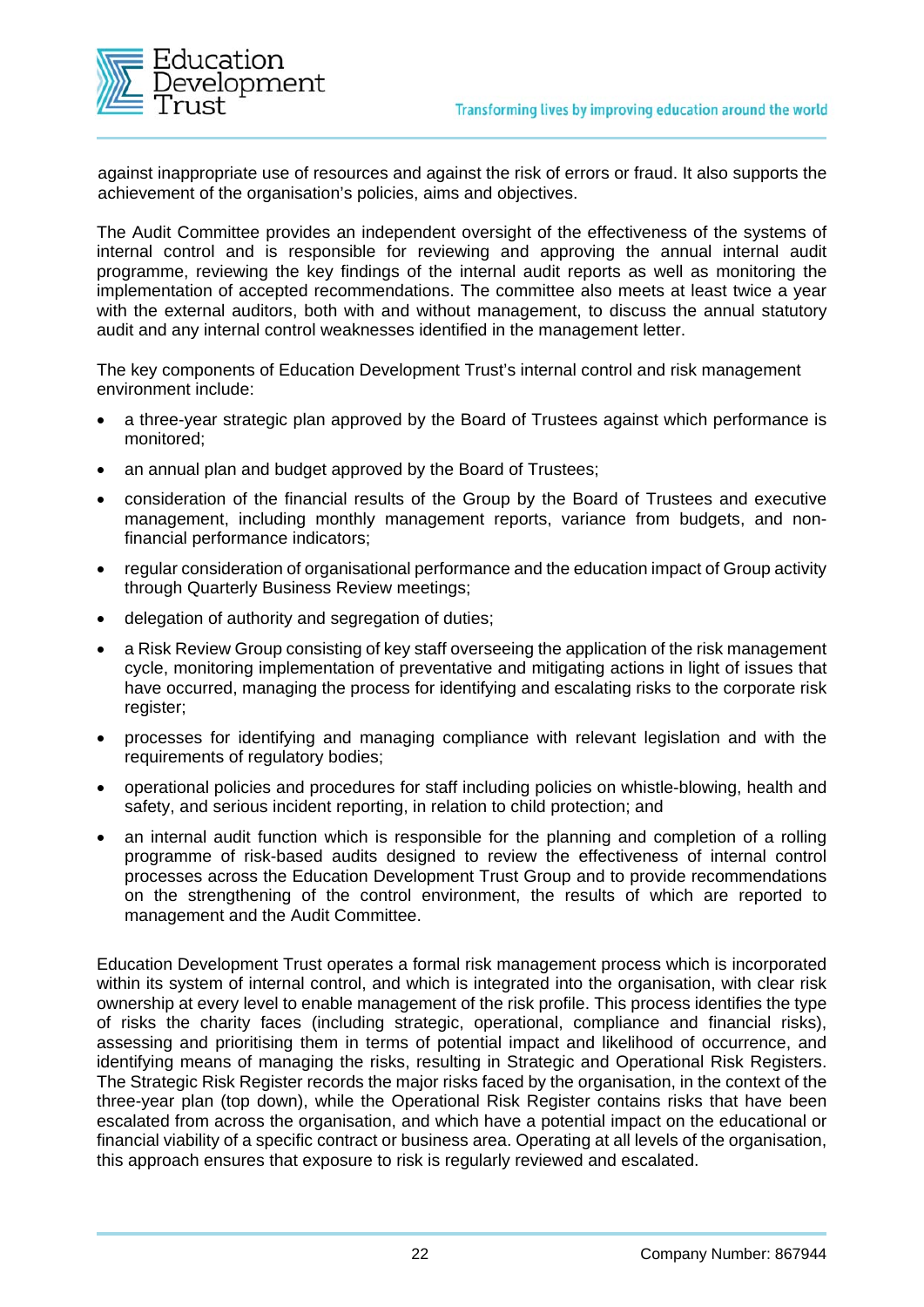

Education Development Trust defines risk appetite as the amount of risk it is willing to take at any point in time in pursuit of its strategic and operational objectives. Education Development Trust will take calculated risks where long-term rewards are expected to be greater than any short-term losses. In some areas risk appetite can be very high due to the potential educational gains and in other areas where the benefits are deemed less significant it will be considerably lower. Critical risks inherent to the organisation are identified and evaluated in order that informed decisions are made about risks that are being accepted. The controls that are identified serve to mitigate the risk and reduce it to a tolerable level.

Particular care is taken in considering the risks associated with activities which could have an adverse effect on reputation and/or performance, or result in a fine by regulatory bodies or in financial loss.

The Trustees' Annual Report and Strategic Report was approved by the Board of Trustees on 27 June 2017 and signed on its behalf by:

nili

Philip Graf Chairman Dated: 27 June 2017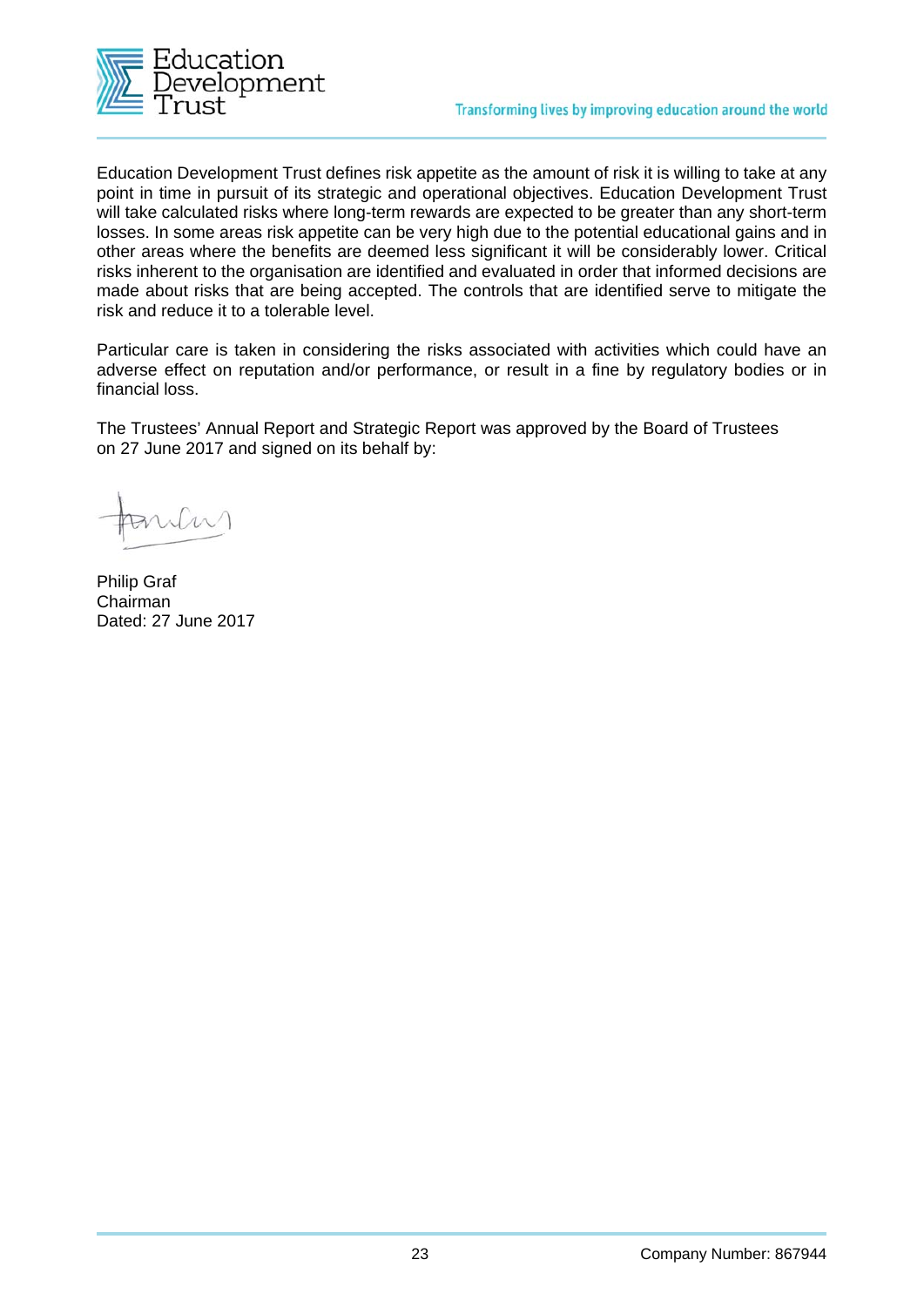

# **4 REFERENCE AND ADMINISTRATIVE DETAILS OF THE CHARITY, ITS TRUSTEES AND ADVISERS**

## **CHARITY DETAILS**

| Name                                | <b>Education Development Trust</b>                      |
|-------------------------------------|---------------------------------------------------------|
| <b>Registered Charity</b>           | Charity Number 270901                                   |
| <b>Company Limited by Guarantee</b> | Company Number 867944                                   |
| Registered & Principal Office       | Highbridge House, 16-18 Duke Street,<br>Reading RG1 4RU |
| Website                             | www.educationdevelopmenttrust.com                       |
| Email                               | enquiries@educationdevelopmenttrust.com                 |
| Telephone                           | 0118 902 1000                                           |
| Fax                                 | 0118 902 1410                                           |

## **TRUSTEES**

### **Service by Trustees**

The following Trustees served throughout the period to which this report relates unless otherwise indicated. (Current membership of Board sub-committees is also indicated).

Philip Graf CBE – (Chairman, Nominations Committee, Executive Remuneration Committee) Philip Wood – (Audit Committee, Executive Remuneration Committee, Education Impact Committee) Sue Hunt – (Chair of Audit Committee) until May 2016 Dr Tim Walsh – (Education Impact Committee, Executive Remuneration Committee, Audit Committee) until April 2017 Alison Macleod – (Nominations Committee, Chair of Executive Remuneration Committee) David Hawker – (Chair of Education Impact Committee) Dr Peter Rawlinson – (Audit Committee) Stuart Laing – (Audit Committee) until May 2016 Christine Gilbert – (Education Impact Committee) Robert Humphreys – (Chair of Audit Committee) from May 2016 Jonathan Owen – (Audit Committee) from May 2016

## **MEMBERS**

As at 31 August 2016, Education Development Trust had 37 Members. The Members take an active role in Education Development Trust's work and share their educational experience and expertise for the benefit of the Trust. The Membership appoint the Trustees and is responsible for reviewing the work of the Trust, principally at the Annual General Meeting.

## **PRESIDENT AND VICE PRESIDENT**

Throughout the period, Sir Jim Rose and Sara Hodson acted as President and Vice President respectively (both were appointed 30 April 2015).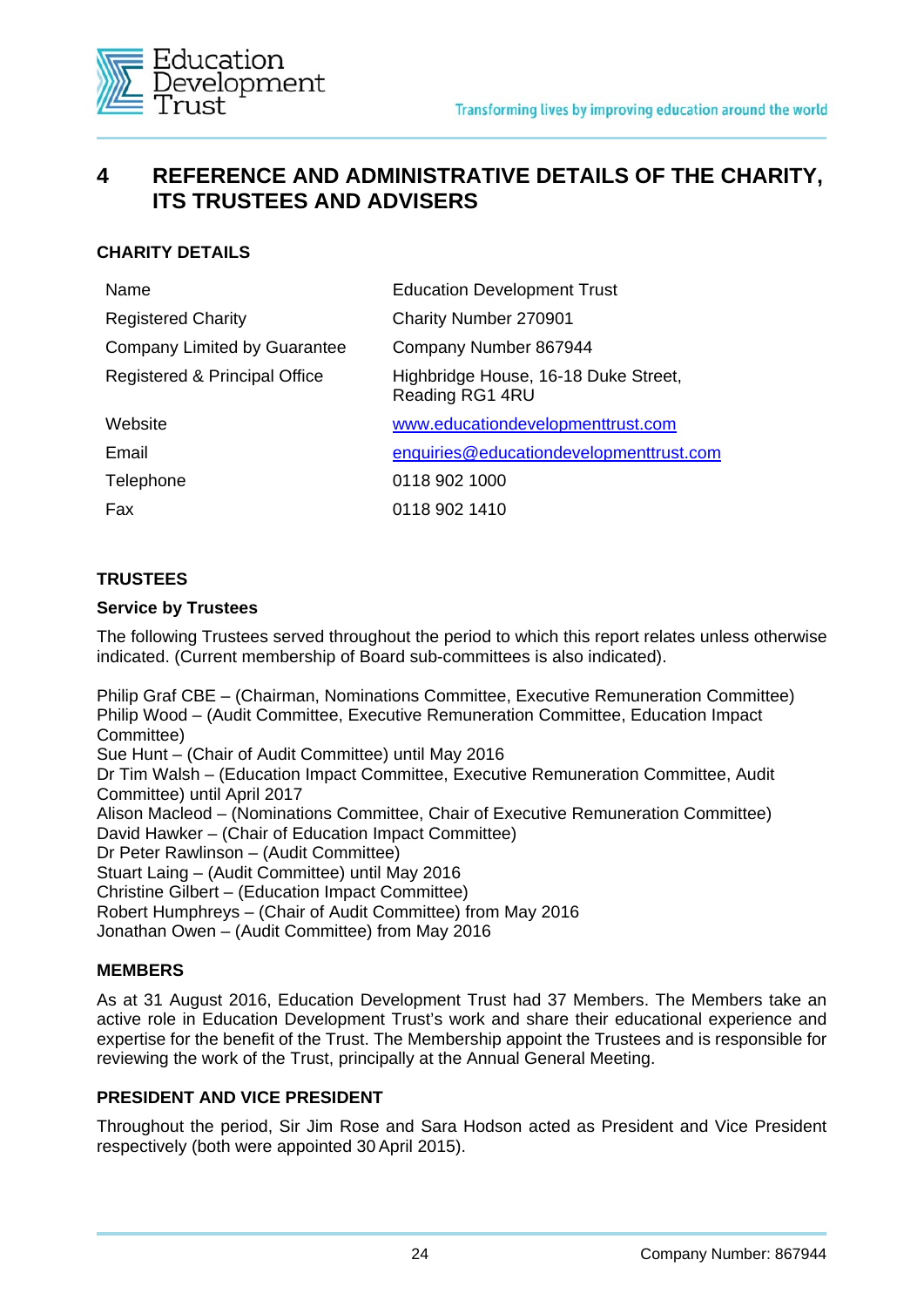

## **EXECUTIVE**

The Executive is responsible for the operational management of the organisation and, through the Chief Executive, reports to the Board of Trustees or its committees:

Steve Munby (Chief Executive) Bob Miles (Finance and Corporate Services Director; Company Secretary) Tony McAleavy (Research and Consultancy Director) Patrick Brazier (Education Services Director) Chris Tweedale (Schools Director)

## **BANKERS AND PROFESSIONAL ADVISERS**

| <b>Bankers</b>                                     | Lloyds Bank Plc<br>24 Broad Street<br>Reading<br>RG1 2BT                                      | <b>Auditors</b>                        | <b>BDO LLP</b><br>2 City Place<br><b>Beehive Ring Road</b><br><b>Gatwick, West Sussex</b><br>RH <sub>6</sub> OPA |
|----------------------------------------------------|-----------------------------------------------------------------------------------------------|----------------------------------------|------------------------------------------------------------------------------------------------------------------|
| Investment<br>Managers                             | Newton Investment<br><b>Management Limited</b><br>71 Queen Victoria Street<br>London EC4V 4DR |                                        | <b>HSBC Global Asset</b><br>Management<br>78 St James's Street<br>London<br>SW <sub>1</sub> A 1HL                |
| Legal<br><b>Advisers</b>                           | Clarkslegal LLP<br>One Forbury Square<br>The Forbury<br>Reading<br>RG1 3EB                    |                                        | Bates Wells & Braithwaite<br>II P<br>2-6 Cannon Street<br>London<br>EC4M 6YH                                     |
|                                                    | Veale Wasbrough Vizards<br><b>Orchard Court</b><br><b>Bristol</b><br><b>BS1 5WS</b>           |                                        | Winkworth Sherwood LLP<br>Minerva House<br>5 Montague Close<br>London<br>SE1 9BB                                 |
| Legal<br><b>Advisers</b><br>(International) London | <b>Trowers &amp; Hamlins LLP</b><br>3 Bunhill Row<br>EC1Y8YZ<br>DX 774 Lon/City               | Legal<br><b>Advisers</b><br>(Pensions) | <b>Charles Russell</b><br>Speechlys LLP<br>5 Fleet Place,<br>London<br>EC4M 7RD                                  |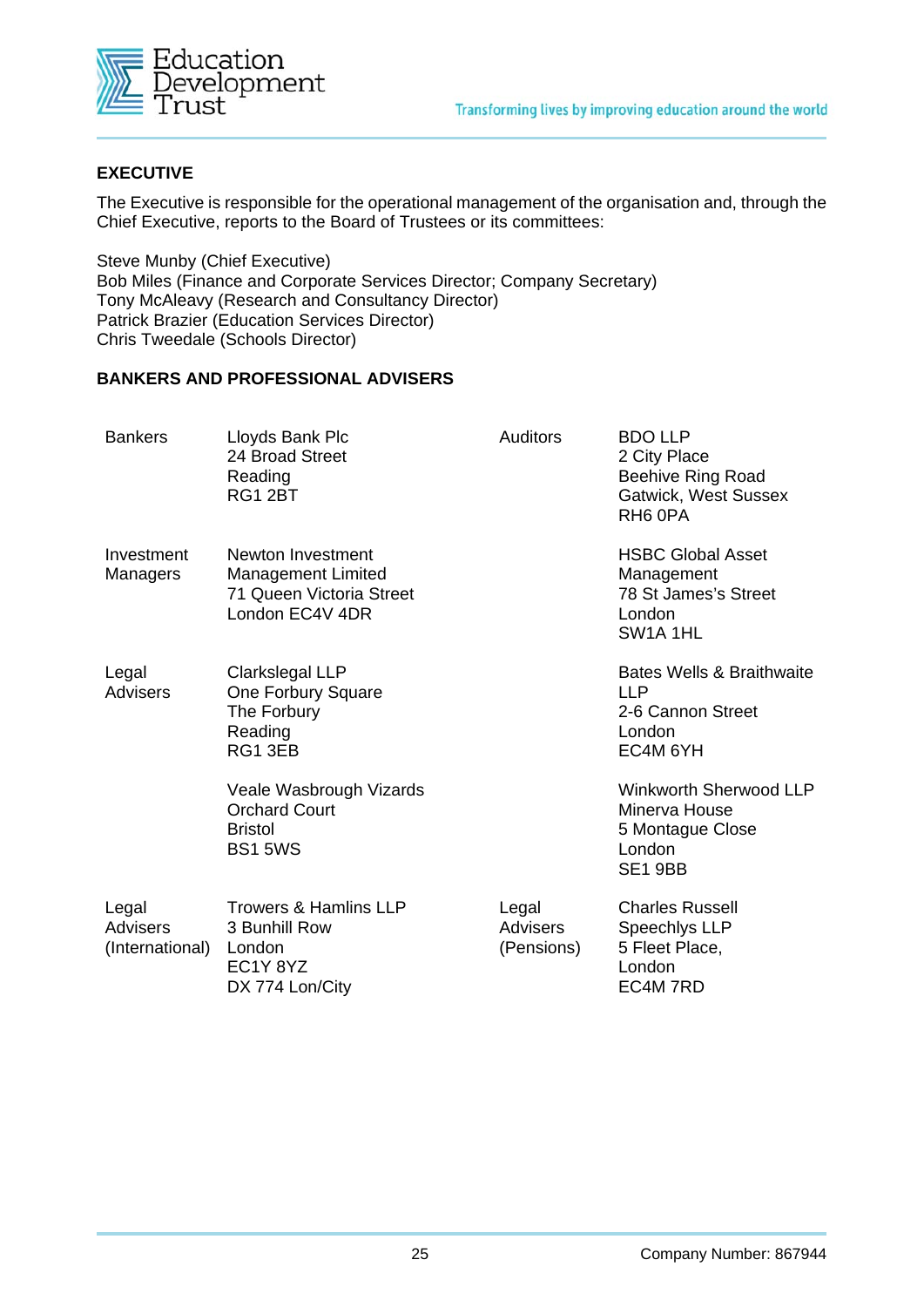

# **5 INDEPENDENT AUDITOR'S REPORT TO THE MEMBERS OF EDUCATION DEVELOPMENT TRUST**

We have audited the financial statements of Education Development Trust for the year ended 31 August 2016 which comprise the Group and Parent Statement of Financial Activities, the Group Summary Income and Expenditure Account, the Group and Parent Charitable Company Balance Sheets, the Group Cash Flow Statement and the related notes. The financial reporting framework that has been applied in their preparation is applicable law and United Kingdom Accounting Standards (United Kingdom Generally Accepted Accounting Practice).

This report is made solely to the Charity's members, as a body, in accordance with Chapter 3 of Part 16 of the Companies Act 2006. Our audit work has been undertaken so that we might state to the Charity's members those matters we are required to state to them in an auditor's report and for no other purpose. To the fullest extent permitted by law, we do not accept or assume responsibility to anyone other than the Charity and the Charity's members as a body, for our audit work, for this report, or for the opinions we have formed.

## **Respective responsibilities of trustees and auditor**

As explained more fully in the Statement of Trustees' Responsibilities, the trustees (who are also the directors of the charitable company for the purposes of company law) are responsible for the preparation of the financial statements and for being satisfied that they give a true and fair view.

Our responsibility is to audit and express an opinion on the financial statements in accordance with applicable law and International Standards on Auditing (UK and Ireland). Those standards require us to comply with the Financial Reporting Council's (FRC's) Ethical Standards for Auditors.

## **Scope of the audit of the financial statements**

A description of the scope of an audit of financial statements is provided on the FRC's website at www.frc.org.uk/auditscopeukprivate.

## **Opinion on financial statements**

In our opinion the financial statements:

- give a true and fair view of the state of the group's and the parent charitable company's affairs as at 31 August 2016 and of the group's and the parent charitable company's incoming resources and application of resources, including its income and expenditure, for the year then ended;
- have been properly prepared in accordance with United Kingdom Generally Accepted Accounting Practice; and
- have been prepared in accordance with the requirements of the Companies Act 2006.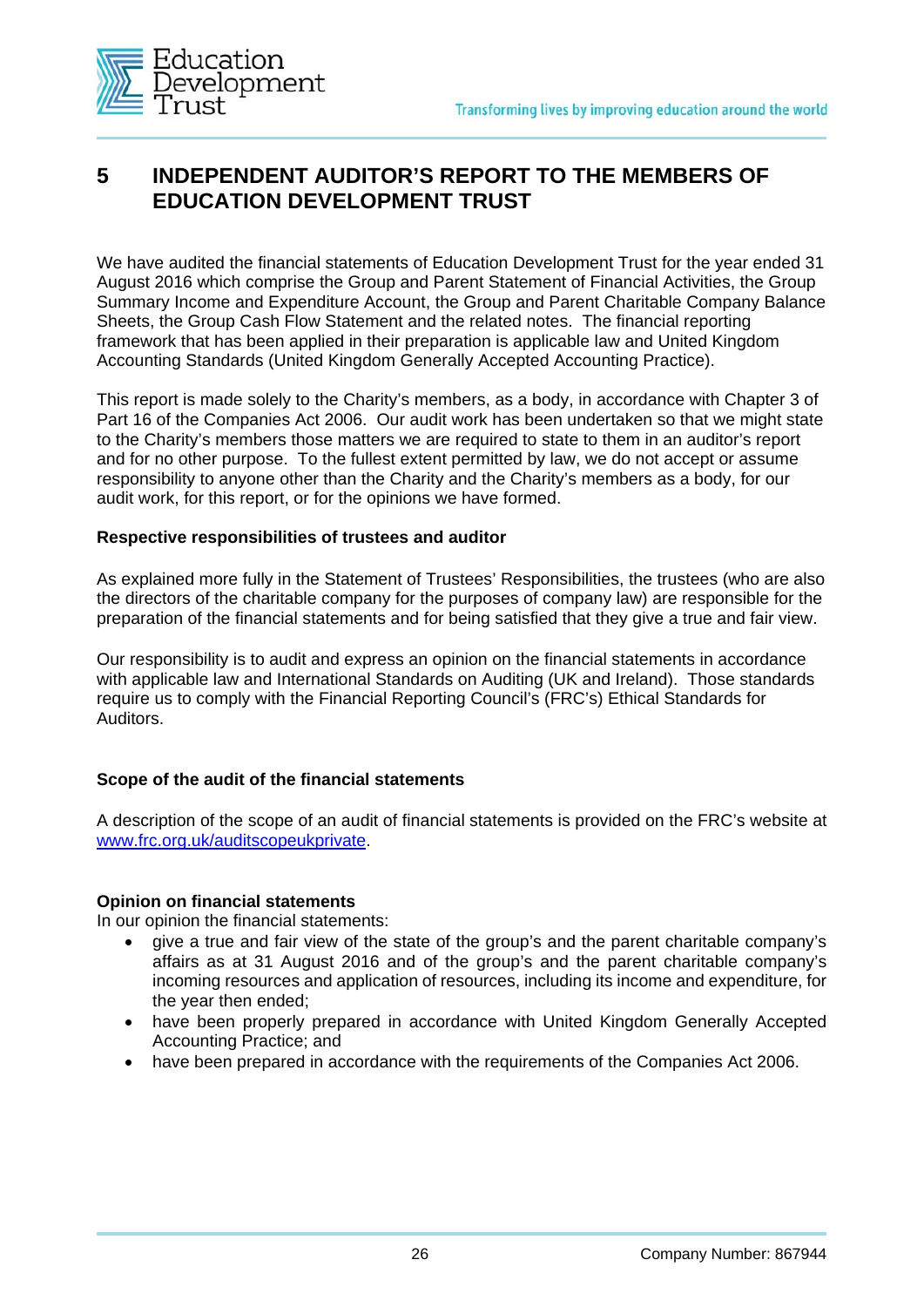

## **Opinion on other matter prescribed by the Companies Act 2006**

In our opinion the information given in the Trustees' report, which includes the strategic report, for the financial year for which the financial statements are prepared is consistent with the financial statements.

## **Matters on which we are required to report by exception**

We have nothing to report in respect of the following matters where the Companies Act 2006 requires us to report to you if, in our opinion:

- the parent charitable company has not kept adequate accounting records, or returns adequate for our audit have not been received from branches not visited by us; or
- the parent charitable company financial statements are not in agreement with the accounting records and returns; or
- certain disclosures of trustees' remuneration specified by law are not made; or
- we have not received all the information and explanations we require for our audit.

BOOLLP,

James Aston, Senior Statutory Auditor for and on behalf of BDO LLP, Statutory Auditor **Gatwick** United Kingdom Date: 28 June 2017

BDO LLP is eligible to act as an auditor in terms of section 1212 of the Companies Act 2006.

BDO LLP is a limited liability partnership registered in England and Wales (with registered number OC305127).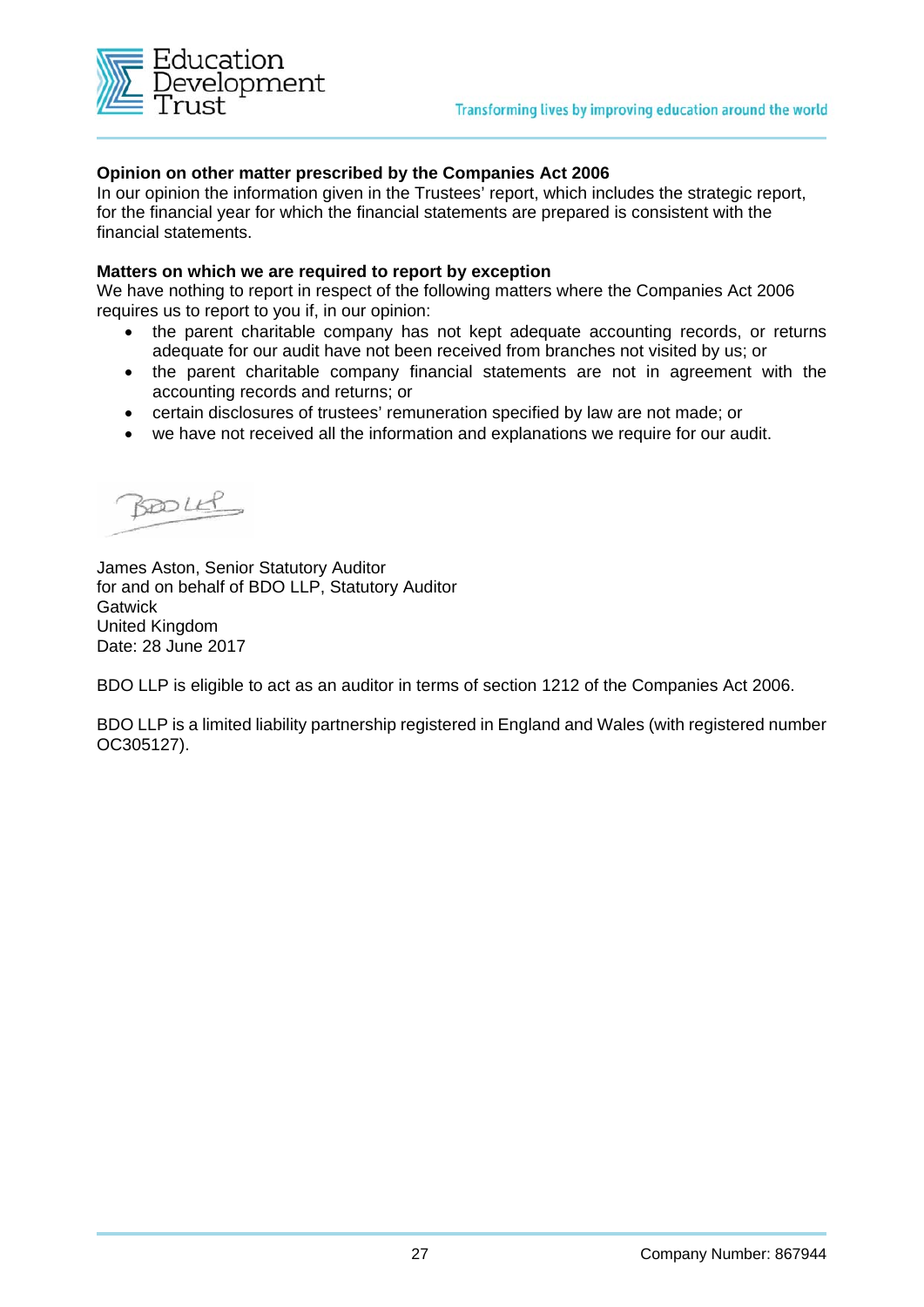

# **6 CONSOLIDATED STATEMENT OF FINANCIAL ACTIVITIES**

**For the year ended 31 August 2016**

|                                                               |                |           |              | Year to                                          | Year to         |
|---------------------------------------------------------------|----------------|-----------|--------------|--------------------------------------------------|-----------------|
|                                                               |                |           |              | General Restricted 31 August 2016 31 August 2015 |                 |
|                                                               |                | Fund      | <b>Funds</b> |                                                  | <b>Restated</b> |
|                                                               | <b>Notes</b>   | £'000     | £'000        | <b>Total</b><br>£'000                            | Total<br>£'000  |
| <b>INCOME</b>                                                 |                |           |              |                                                  |                 |
| <b>Income from investments</b>                                | 1 <sub>c</sub> |           |              |                                                  |                 |
| Dividends receivable                                          |                | 136       | 169          | 305                                              | 267             |
| Rental income                                                 |                | 400       |              | 400                                              | 573             |
|                                                               |                |           |              |                                                  |                 |
| Interest income                                               |                | 60        | 3            | 63                                               | 74              |
| Income from charitable activities                             | 1 <sub>c</sub> |           |              |                                                  |                 |
| Teaching                                                      |                | 29,405    |              | 29,405                                           | 28,479          |
| <b>Consultancy services</b>                                   |                | 19,385    |              | 19,385                                           | 34,421          |
| Counselling and guidance                                      |                | 10,162    |              | 10,162                                           | 9,651           |
| Support for educators                                         |                | 9,125     |              | 9,125                                            | 11,517          |
|                                                               |                |           |              |                                                  |                 |
| <b>Total incoming resources</b>                               | 2a             | 68,673    | 172          | 68,845                                           | 84,982          |
| <b>EXPENDITURE</b>                                            |                |           |              |                                                  |                 |
|                                                               |                |           |              |                                                  |                 |
| <b>Expenditure on raising funds</b>                           |                |           |              |                                                  |                 |
| Investment manager's fees                                     | 1 <sub>d</sub> |           | 48           | 48                                               | 38              |
| <b>Expenditure on charitable activities</b>                   | 1 <sub>d</sub> |           |              |                                                  |                 |
| Teaching                                                      |                | 28,956    | 2            | 28,958                                           | 28,603          |
| Research                                                      |                | 225       |              | 225                                              | (290)           |
| Consultancy services                                          |                | 19,508    | 14           | 19,522                                           | 32,858          |
|                                                               |                |           |              |                                                  |                 |
| Counselling and guidance                                      |                | 10,021    |              | 10,021                                           | 10,730          |
| Support for educators                                         |                | 9,054     | 253          | 9,307                                            | 10,656          |
| <b>Total expenditure</b>                                      | 5              | 67,764    | 317          | 68,081                                           | 82,595          |
|                                                               | 9              | 541       | 577          | 1,118                                            |                 |
| Net gains / (losses) on investments                           |                |           |              |                                                  | (185)           |
| Exchange gains / (losses)                                     |                | 424       |              | 424                                              | (288)           |
| Net income before transfers                                   | 2 <sub>b</sub> | 1,874     | 432          | 2,306                                            | 1,914           |
|                                                               |                |           |              |                                                  |                 |
| Transfers between funds                                       | 1 <sub>o</sub> | 1         | (1)          |                                                  |                 |
|                                                               |                |           |              |                                                  |                 |
| Net income                                                    | 4              | 1,875     | 431          | 2,306                                            | 1,914           |
|                                                               |                |           |              |                                                  |                 |
| Other recognised gains and losses                             |                |           |              |                                                  |                 |
| Actuarial (loss) / gain on defined benefit pension schemes 15 |                | (10, 424) | (607)        | (11, 031)                                        | 1,011           |
| Loss on pension scheme current asset                          | 11             |           |              |                                                  | (1, 124)        |
| Exchange gain on conversion of international subsidiaries     |                | 1,828     |              | 1,828                                            | 233             |
| Total recognised (losses) / gains for current period          |                | (8,596)   | (607)        | (9, 203)                                         | 120             |
|                                                               |                |           |              |                                                  |                 |
| Net movement in funds before minority interest                |                | (6, 721)  | (176)        | (6, 897)                                         | 2,034           |
| Less: Minority interest                                       |                | (797)     |              | (797)                                            | (426)           |
| Net movement in funds after minority interest                 |                | (7, 518)  | (176)        | (7,694)                                          | 1608            |
| <b>Balance brought forward at 1 September 2015</b>            |                | 5,127     | 5,317        | 10,444                                           | 8,836           |
| <b>Balance carried forward at 31 August 2016</b>              |                | (2, 391)  | 5,141        | 2,750                                            | 10,444          |

The statement of financial activities includes all gains and losses recognised in the year.

All income and expenditure is derived from continuing activities.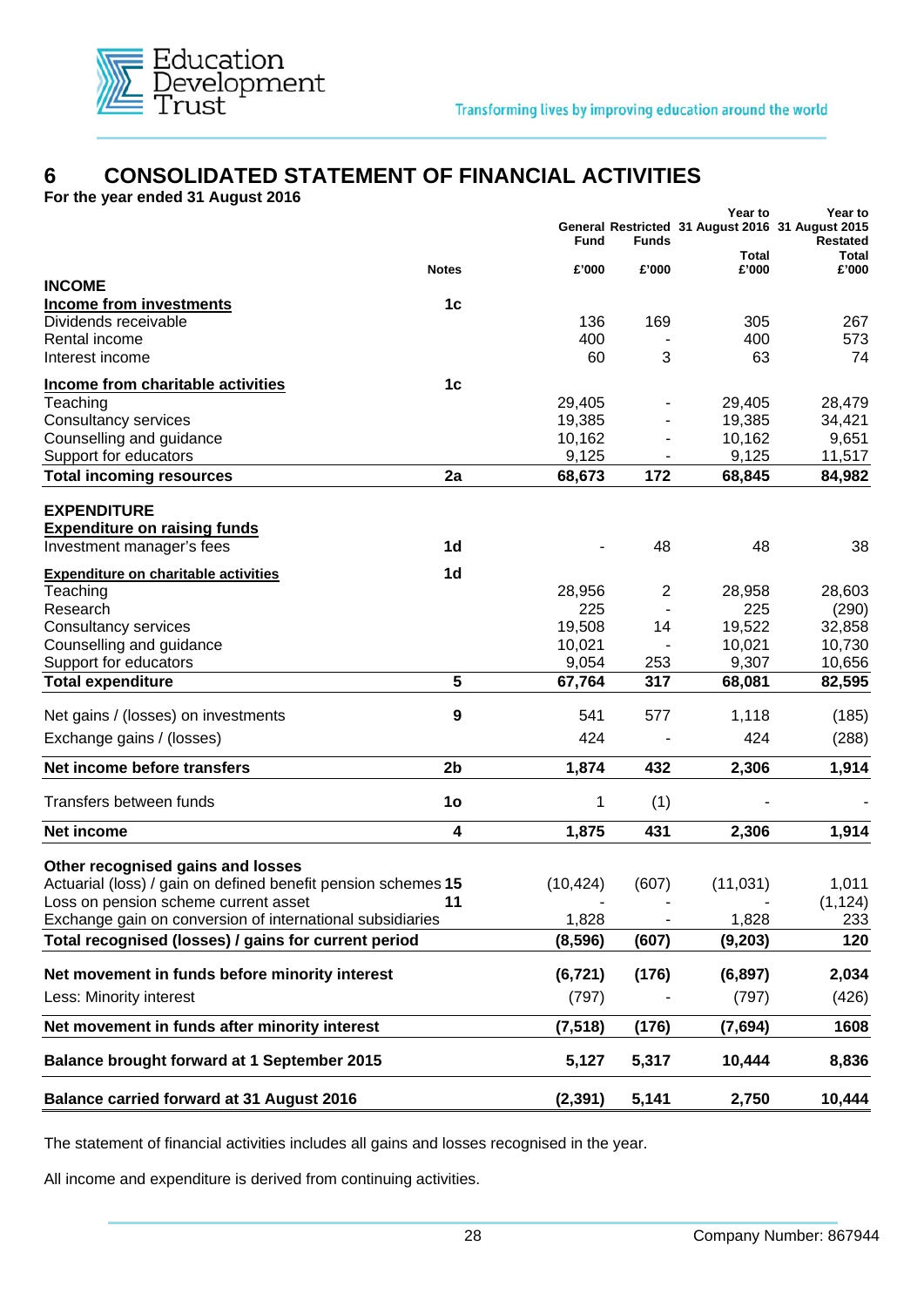



#### **STATEMENT OF FINANCIAL ACTIVITIES – CHARITY ONLY For the year ended 31 August 2016**

|                                                            |                | <b>General Restricted</b> |                       | Year to               | Year to<br>31 August 2016 31 August 2015<br>Restated |
|------------------------------------------------------------|----------------|---------------------------|-----------------------|-----------------------|------------------------------------------------------|
|                                                            | <b>Notes</b>   | <b>Fund</b><br>£'000      | <b>Funds</b><br>£'000 | <b>Total</b><br>£'000 | Total<br>£'000                                       |
| <b>INCOME</b>                                              |                |                           |                       |                       |                                                      |
| <b>Income from investments</b>                             | 1 <sub>c</sub> |                           |                       |                       |                                                      |
| Dividends receivable                                       |                | 931                       | 169                   | 1,100                 | 267                                                  |
| Rental income                                              |                | 399                       |                       | 399                   | 571                                                  |
| Interest income                                            |                | 30                        |                       | 30                    | 47                                                   |
| Income from charitable activities                          | 1 <sub>c</sub> |                           |                       |                       |                                                      |
| Teaching                                                   |                | 10,700                    |                       | 10,700                | 9,371                                                |
| <b>Consultancy services</b>                                |                | 13,799                    |                       | 13,799                | 26,519                                               |
| Counselling and guidance                                   |                | 1,746                     |                       | 1,746                 | 1,726                                                |
| Support for educators                                      |                | 7,695                     |                       | 7,695                 | 10,120                                               |
| <b>Total income</b>                                        |                | 35,300                    | 169                   | 35,469                | 48,621                                               |
|                                                            |                |                           |                       |                       |                                                      |
| <b>EXPENDITURE</b>                                         |                |                           |                       |                       |                                                      |
| <b>Expenditure on raising funds</b>                        |                |                           |                       |                       |                                                      |
| Investment manager's fees                                  | 1 <sub>d</sub> |                           | 48                    | 48                    | 38                                                   |
| <b>Expenditure on charitable activities</b>                | 1 <sub>d</sub> |                           |                       |                       |                                                      |
| Teaching                                                   |                | 10,302                    |                       | 10,302                | 9,598                                                |
| Research                                                   |                | 225                       |                       | 225                   | (290)                                                |
| Consultancy services                                       |                | 14,561                    |                       | 14,561                | 26,722                                               |
| Counselling and guidance                                   |                | 1,392                     |                       | 1,392                 | 1,361                                                |
| Support for educators                                      |                | 8,966                     | 253                   | 9,219                 | 10,239                                               |
| <b>Total expenditure</b>                                   |                | 35,446                    | 301                   | 35,747                | 47,668                                               |
| Net gains / (losses) on investments                        | 9              | 541                       | 577                   | 1,118                 | (185)                                                |
| Exchange gains / (losses)                                  |                | 424                       |                       | 424                   | (288)                                                |
|                                                            |                |                           |                       |                       |                                                      |
| <b>Net income</b>                                          |                | 819                       | 445                   | 1,264                 | 480                                                  |
| Other recognised gains and losses                          |                |                           |                       |                       |                                                      |
| Actuarial (loss) / gain on defined benefit pension schemes |                | (907)                     |                       | (907)                 | 1208                                                 |
| Loss on pension scheme current asset                       |                |                           | ۰                     |                       | (1, 124)                                             |
| Total recognised (losses) / gains                          |                | (907)                     | $\blacksquare$        | (907)                 | 84                                                   |
|                                                            |                |                           |                       |                       |                                                      |
| Net movement in funds                                      |                | (88)                      | 445                   | 357                   | 564                                                  |
| <b>Balance brought forward at 1 September 2015</b>         |                | 9,822                     | 5,263                 | 15,085                | 14,521                                               |
| <b>Balance carried forward at 31 August 2016</b>           |                | 9,734                     | 5,708                 | 15,442                | 15,085                                               |

The statement of financial activities includes all gains and losses recognised in the year.

All income and expenditure is derived from continuing activities.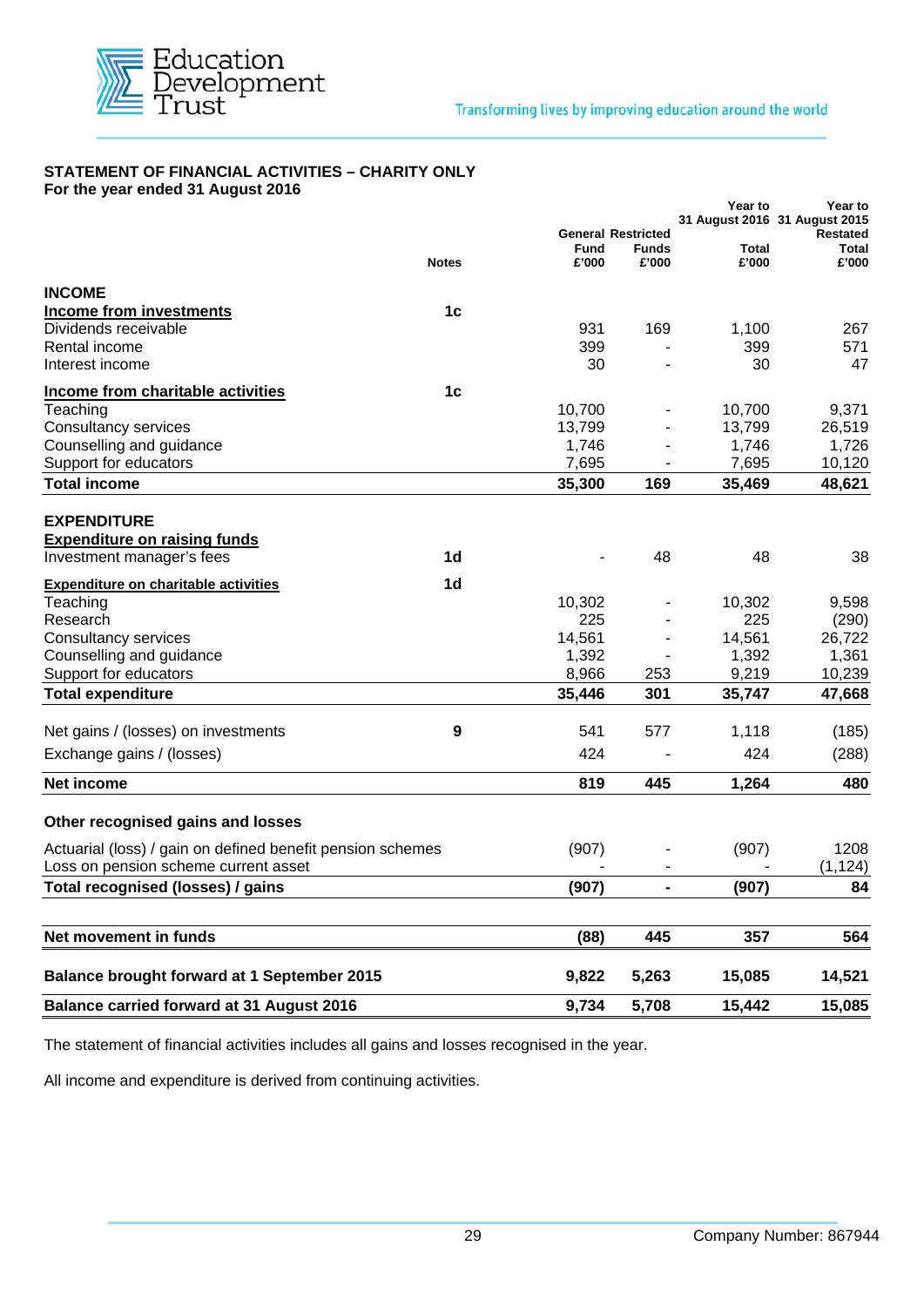

# **BALANCE SHEETS**

| As at 31 August 2016                                                          |              | ---------GROUP------------- | ---------CHARITY-----------          |                   |                                      |
|-------------------------------------------------------------------------------|--------------|-----------------------------|--------------------------------------|-------------------|--------------------------------------|
|                                                                               |              | As at<br>31/08/16           | As at<br>31/08/15<br><b>Restated</b> | As at<br>31/08/16 | As at<br>31/08/15<br><b>Restated</b> |
| <b>FIXED ASSETS</b>                                                           | <b>Notes</b> | £'000                       | £'000                                | £'000             | £'000                                |
|                                                                               |              |                             |                                      |                   |                                      |
| <b>Intangible Assets</b><br>Goodwill                                          | 1e, 7        |                             |                                      |                   |                                      |
| Negative goodwill                                                             | 1e, 7        |                             |                                      |                   |                                      |
|                                                                               |              |                             |                                      |                   |                                      |
| Tangible assets                                                               | 1f, 8        | 9,198                       | 9,091                                | 7,297             | 7,310                                |
| Investments                                                                   | 1h, 9        | 10,117                      | 9,004                                | 10,117            | 9,004                                |
| Investments in Group undertakings                                             | 10           |                             |                                      | 1,088             | 1,194                                |
| <b>Total fixed assets</b>                                                     |              | 19,315                      | 18,095                               | 18,502            | 17,508                               |
| <b>CURRENT ASSETS</b><br>Debtors:                                             |              |                             |                                      |                   |                                      |
| Amounts falling due within one year                                           | 11           | 14,028                      | 17,188                               | 8,018             | 12,547                               |
| Amounts falling due in more than one year                                     | 11           |                             | 7,976                                |                   | 7,976                                |
| Cash at bank and in hand                                                      |              | 14,623                      | 11,555                               | 4.399             | 2,863                                |
| <b>CURRENT LIABILITIES</b>                                                    |              | 28,651                      | 36,719                               | 12,417            | 23,386                               |
| Creditors:                                                                    |              |                             |                                      |                   |                                      |
| Amounts falling due within one year<br><b>Net current assets</b>              | 12           | (16,066)<br>12,585          | (18, 446)<br>18,273                  | (11, 939)<br>478  | (14, 833)<br>8,553                   |
|                                                                               |              |                             |                                      |                   |                                      |
| <b>Total assets less current liabilities</b>                                  |              | 31,900                      | 36,368                               | 18,980            | 26,061                               |
| Provision for liabilities and charges<br>Defined benefit pension schemes:     | 14           | (1,085)                     | (1,859)                              | (959)             | (1,662)                              |
| schemes in surplus                                                            | 15           |                             | 542                                  |                   |                                      |
| schemes in deficit                                                            | 15           | (24,600)                    | (21, 735)                            | (2,579)           | (9,314)                              |
| <b>NET ASSETS</b>                                                             |              | 6,215                       | 13,316                               | 15,442            | 15,085                               |
| <b>CHARITABLE FUNDS</b>                                                       |              |                             |                                      |                   |                                      |
| General fund (excluding pension liabilities and assets)                       |              | 21,559                      | 18,304                               | 12,313            | 11,160                               |
| <b>Restricted Funds</b>                                                       | 10, 13       | 5,791                       | 5,357                                | 5,708             | 5,363                                |
| SUB TOTAL FUNDS (excluding pension liabilities and assets)                    |              | 27,350                      | 23,661                               | 18,021            | 16,423                               |
| Defined benefit pension liability - general fund                              | 15           | (23,950)                    | (21, 153)                            | (2, 579)          | (9,314)                              |
| Defined benefit pension liability - restricted funds<br>Related pension asset | 15<br>11     | (650)                       | (40)<br>7,976                        |                   | 7,976                                |
| <b>TOTAL FUNDS (excluding Minority Interest)</b>                              |              | 2,750                       | 10,444                               | 15,442            | 15,085                               |
| Minority interests                                                            |              | 3,465                       | 2,872                                |                   |                                      |
| <b>TOTAL FUNDS</b>                                                            |              | 6,215                       | 13,316                               | 15,442            | 15,085                               |

The financial statements were approved by the Board and signed on its behalf by:

 $\mathcal{B}$ ulu

Philip Graf, Chairman Dated: 27 June 2017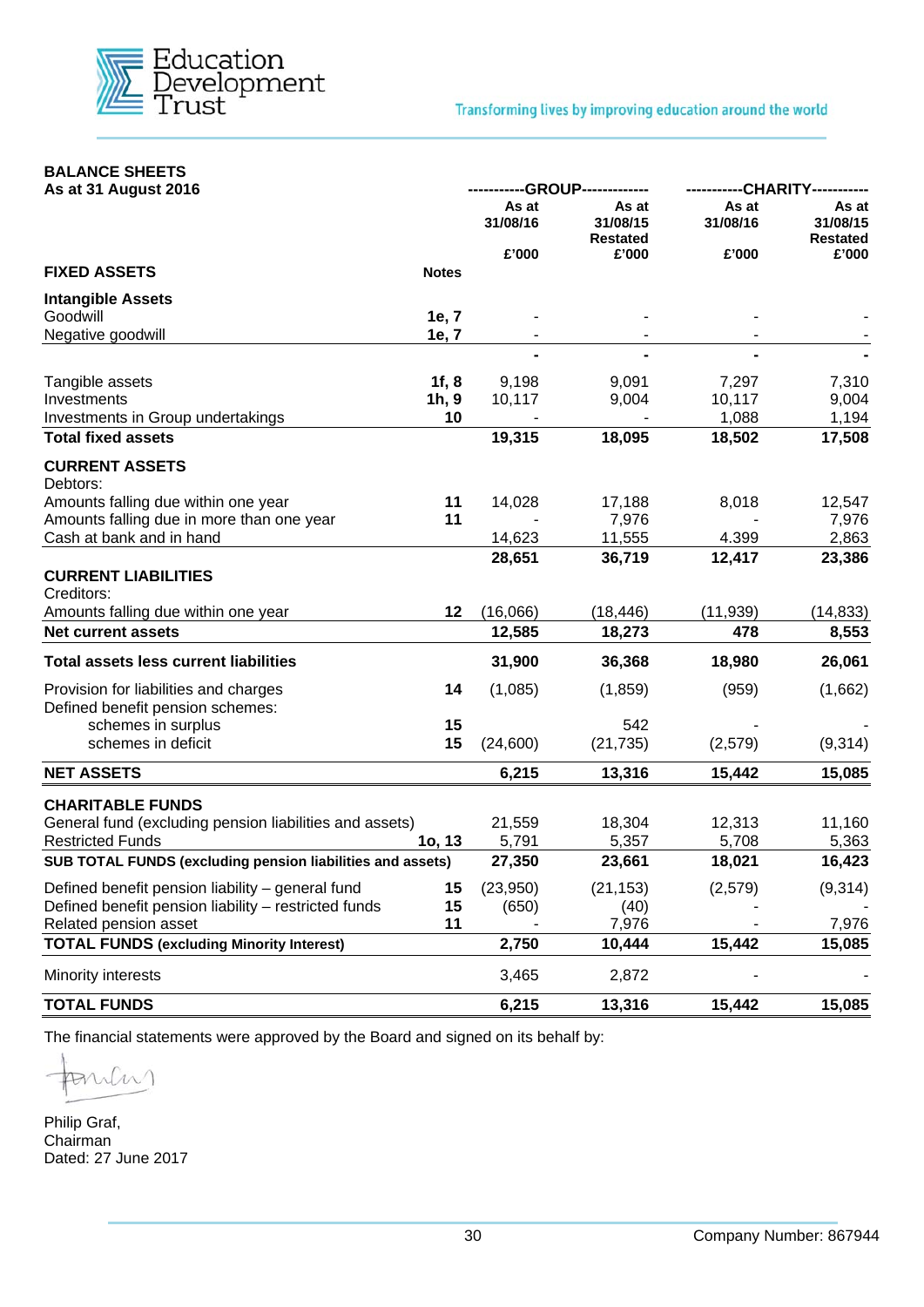

## **CONSOLIDATED CASH FLOW STATEMENT**

| For the year ended 31 August 2016                                       |                           |                                       |
|-------------------------------------------------------------------------|---------------------------|---------------------------------------|
|                                                                         | Year to<br>31 August 2016 | Year to<br>31 August 2015<br>Restated |
| <b>Cash flows from operating activities</b>                             | £'000                     | £'000                                 |
| Net income for the year                                                 | 2,306                     | 1,914                                 |
| <b>Adjustments for:</b>                                                 |                           |                                       |
| Depreciation on tangible fixed assets                                   | 1,216                     | 1,105                                 |
| Goodwill amortisation net charge                                        |                           | 69                                    |
| Fixed asset impairment                                                  |                           | 107                                   |
| Profit on sale of tangible fixed assets                                 | (112)                     | (27)                                  |
| Decrease in debtors                                                     | 3,160                     | 2,385                                 |
| Decrease in creditors                                                   | (2,380)                   | (1,981)                               |
| Decrease in provisions                                                  | (774)                     | (1, 114)                              |
| Less dividends receivable                                               | (305)                     | (267)                                 |
| Less interest receivable                                                | (63)                      | (74)                                  |
| Post-retirement benefits adjustment                                     | 352                       | 67                                    |
| Dividends paid to minority interest                                     | (229)                     |                                       |
| (Gains) / losses on investments                                         | (1, 118)                  | 185                                   |
| Exchange (loss) / gain on fixed assets                                  | (96)                      | 182                                   |
| Exchange gain / (loss) on minority interest                             | 25                        | (16)                                  |
| Exchange gain on conversion of cash                                     | (60)                      | (21)                                  |
| Exchange gain on conversion of opening reserves of foreign subsidiaries | 1,828                     | 233                                   |
| Net cash generated from operating activities                            | 3,750                     | 2,747                                 |
| <b>Cash flows from investing activities</b>                             |                           |                                       |
| Interest received                                                       | 63                        | 74                                    |
| Dividends received from investments                                     | 305                       | 267                                   |
| Purchase of tangible fixed assets                                       | (1664)                    | (1,309)                               |
| Sale of tangible fixed assets                                           | 549                       | 111                                   |
| Purchase of fixed asset investments                                     | (1, 479)                  | (1, 516)                              |
| Sale of fixed asset investments                                         | 1,590                     | 1,467                                 |
| Net cash used in investing activities                                   | (636)                     | (906)                                 |
| Net increase in cash and cash equivalents in the year                   | 3,114                     | 1,841                                 |
|                                                                         |                           |                                       |
| Cash and cash equivalents at the beginning of the year                  | 11,605                    | 9,743                                 |
| Change in cash and cash equivalents due to exchange rate movements      | 60                        | 21                                    |
| Total cash and cash equivalents at the end of the year                  | 14,779                    | 11,605                                |
|                                                                         |                           |                                       |
| <b>Cash and cash equivalents:</b>                                       |                           |                                       |
| Cash at bank and in hand                                                | 14,623                    | 11,555                                |
| Cash at investments managers - money market deposits                    | 156                       | 50                                    |
| <b>Total cash and cash equivalents</b>                                  | 14,779                    | 11,605                                |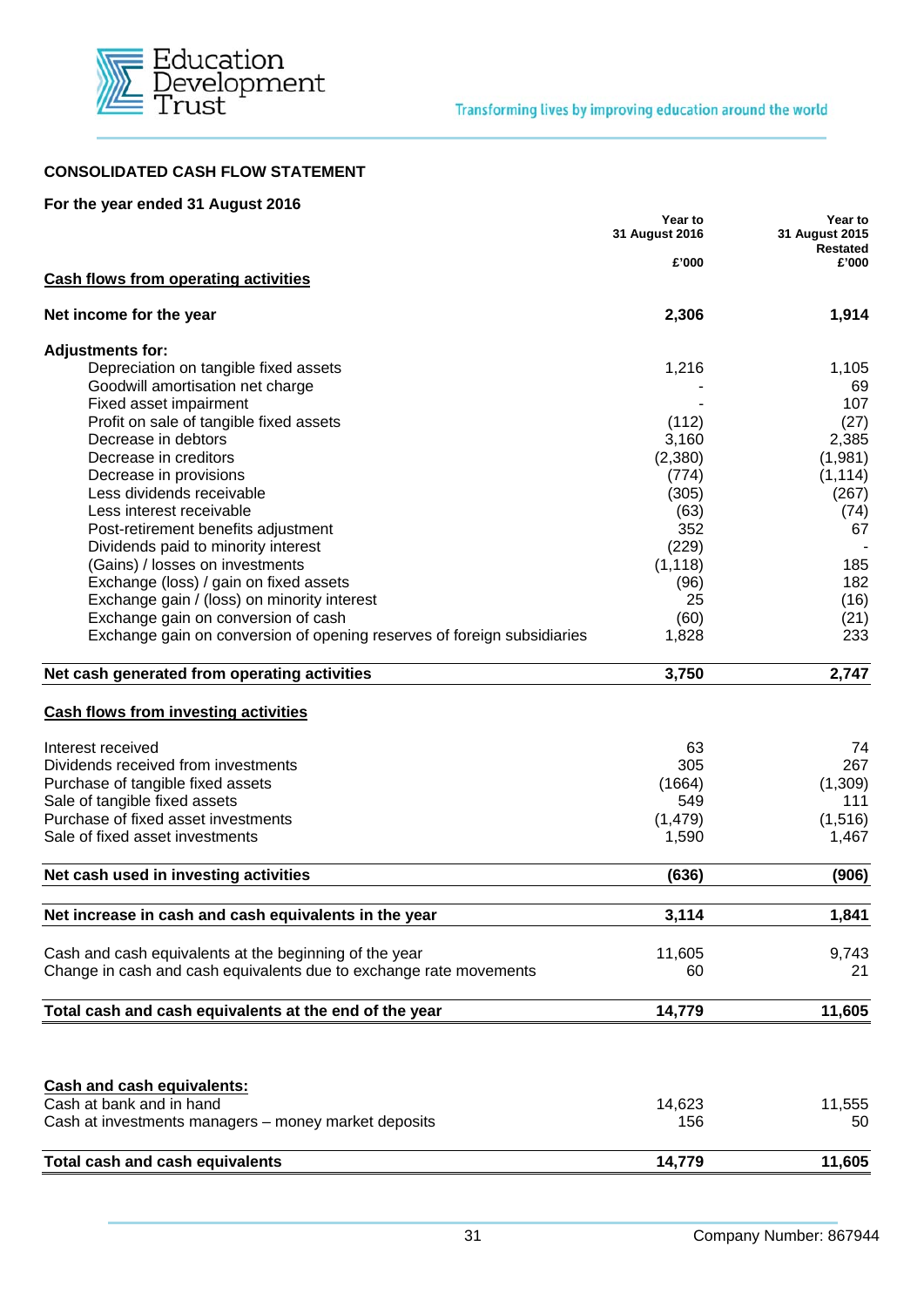

#### **1. PRINCIPAL ACCOUNTING POLICIES**

#### **a. Basis of accounting consolidation**

The financial statements have been prepared under the historical cost convention, except for investments which are included at market value. The financial statements have been prepared in accordance with the Accounting and Reporting by Charities: Statement of Recommended Practice applicable to charities preparing their accounts in accordance with the Financial Reporting Standard applicable in the UK and Republic of Ireland (FRS 102) (effective 1 January 2015) – (Charities SORP (FRS 102)), the Financial Reporting Standard applicable in the UK and Republic of Ireland (FRS 102) and the Companies Act 2006.

The accounts of the Charity have been prepared on a going concern basis.

At 31 August 2016 the balance sheet of CfBT Advice and Guidance Ltd shows net current liabilities of £0.4m and net liabilities of £22m which includes £21.4m (2014/15 £11.8m) of defined benefit pension scheme liabilities. As this position was no longer financially sustainable, CfBT Advice and Guidance Ltd is in the process of entering Administration. The Administrator will sell the trade and assets of CfBT Advice and Guidance Ltd. It is the intention of Education Development Trust to buy the trade and assets. In this event CfBT Advice and Guidance staff will transfer under TUPE into Education Development Trust, and the previous pension liabilities will remain in CfBT Advice and Guidance.

In preparing these accounts the Trustees have considered whether, in applying the accounting policies required by FRS 102 and the Charities SORP (FRS 102), a restatement of comparatives was required. The transition date was 1 September 2014. Information on the transition to FRS 102 is given in note 19.

The preparation of financial statements in compliance with FRS 102 requires the use of certain critical accounting estimates. It also requires the Group's management to exercise judgement in applying the Group's accounting policies (see note 1b).

In preparing the separate financial statements of the parent charity, advantage has been taken of the following disclosure exemptions available in FRS 102:

- No cash flow statement has been prepared for the parent charity; and

 - No disclosure has been given for the aggregate remuneration of the key management personnel of the parent charity because their remuneration is included in the totals for the group as a whole.

All branches are consolidated fully within the Charity. The results and balance sheet of Education Development Trust and its subsidiaries have been consolidated on a line by line basis.

The consolidated Statement of Financial Activities includes the financial activities of the Charity and its subsidiaries up to 31 August. The results of subsidiaries acquired or sold are included in the consolidated Statement of Financial Activities from, or up to, the date control passes. Intra-group transactions are eliminated fully on consolidation.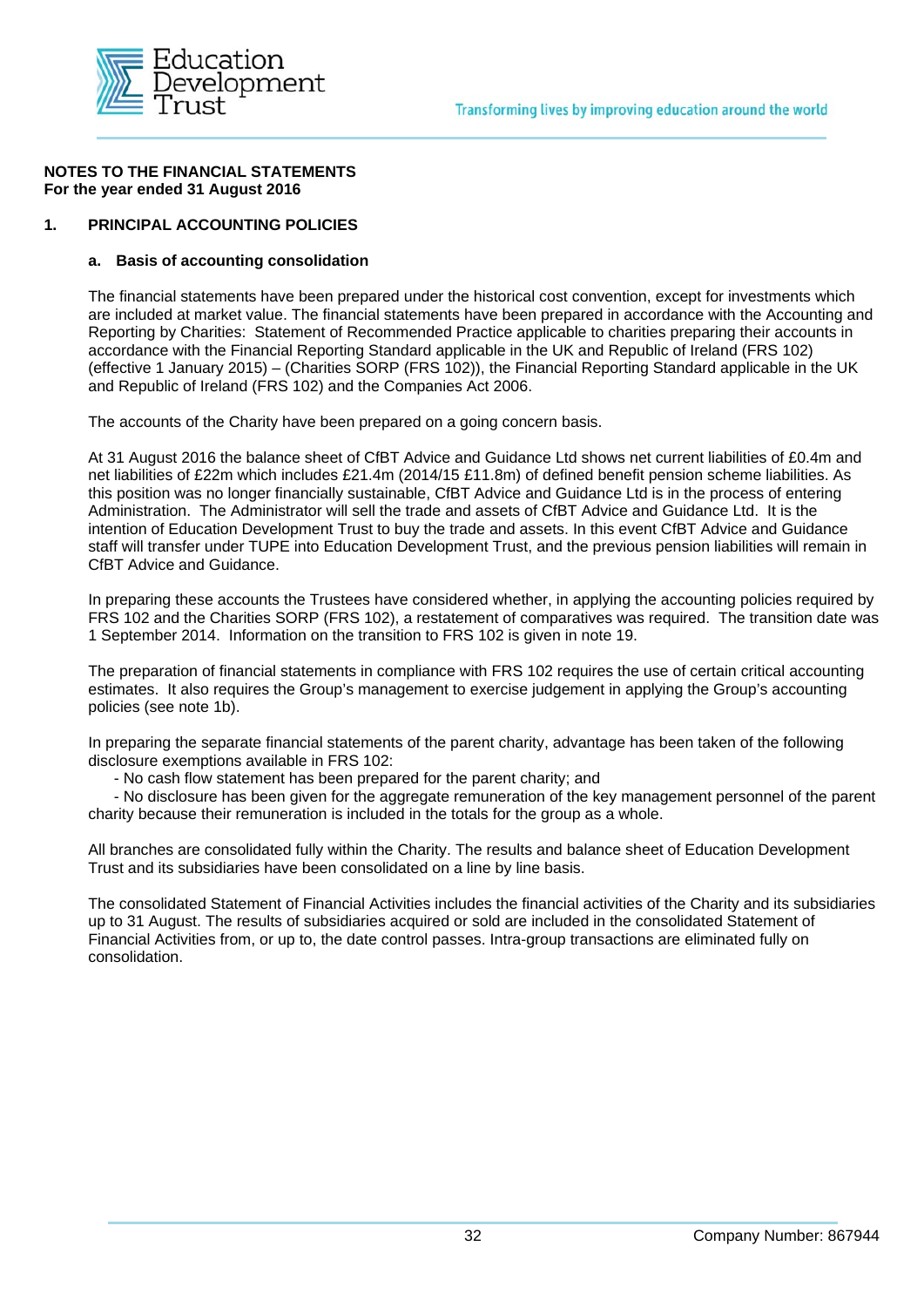

### **1. PRINCIPAL ACCOUNTING POLICIES (continued)**

On acquisition of subsidiaries, all of the assets and liabilities that exist at the date of acquisition are recorded at their fair values reflecting their condition at that date. Where the acquisition is akin to a gift (for example, the Group is given control of another entity with net assets and a sound business plan) the fair value of the assets and liabilities acquired are treated as a donation, in line with accounting policy 1e below. All other acquisitions are accounted for in accordance with policy 1e below. All changes to those assets and liabilities and the resulting surpluses or deficits that arise after the Group has gained control of the subsidiary are charged to the postacquisition Statement of Financial Activities.

The Charity meets the definition of a public benefit entity under FRS 102.

A summary of the accounting policies, which have been applied consistently, is set out below.

#### **b. Critical accounting judgements and estimations**

In preparing the financial statements, the trustees are required to make estimates and judgements. The items in the financial statements where these judgements and estimates have been made include:

(i) Actuarial assumptions in respect of defined benefit pension schemes - Actuarial valuations of defined benefit pension schemes are incorporated in the financial statements in accordance with FRS 102. The actuarial valuation process involves making assumptions about discount rates, future salary increases, mortality rates and future pension increases. Due to the complexity of the valuation, the underlying assumptions and the long-term nature of these plans, such estimates are subject to significant uncertainty. In applying FRS 102, advice is taken from independent qualified actuaries.

ii) Pension scheme deficit reduction payments - There is a deficit reduction plan in place in respect of Education Development Trust's membership of the Pension Trust's Growth Plan (see note 15). FRS 102 requires a liability to be recognised in respect of the present value of future contributions payable under the terms of the deficit recovery plan. The incorporation of this liability in the financial statements involves the exercise of judgement in several areas, including the selection of an appropriate discount rate.

(iii) Bad debts - The estimate for receivables relates to the recoverability of the balances outstanding at the year end. A review is performed on an individual debtor basis to consider whether each debt is recoverable.

(iv) Accruals - The estimate for payables relates to the liabilities not settled at the year end. A review is performed on an individual creditor basis to estimate the amount will be collected.

(v) Tangible Fixed Assets - A review is performed annually for indicators of impairment.

#### **c. Income**

In the Statement of Financial Activities, income is split between income received from investments and income received from charitable activities.

Income from investments includes dividend income, rental income and interest income, and is included in the Statement of Financial Activities on a receivable basis.

Income from charitable activities represents amounts receivable for goods and services provided in the UK and overseas, net of taxes levied on sales.

The income has been split under the five key activities identified to meet the Charity's objectives: Teaching, Research, Counselling and Guidance, Consultancy Services and Support for Educators.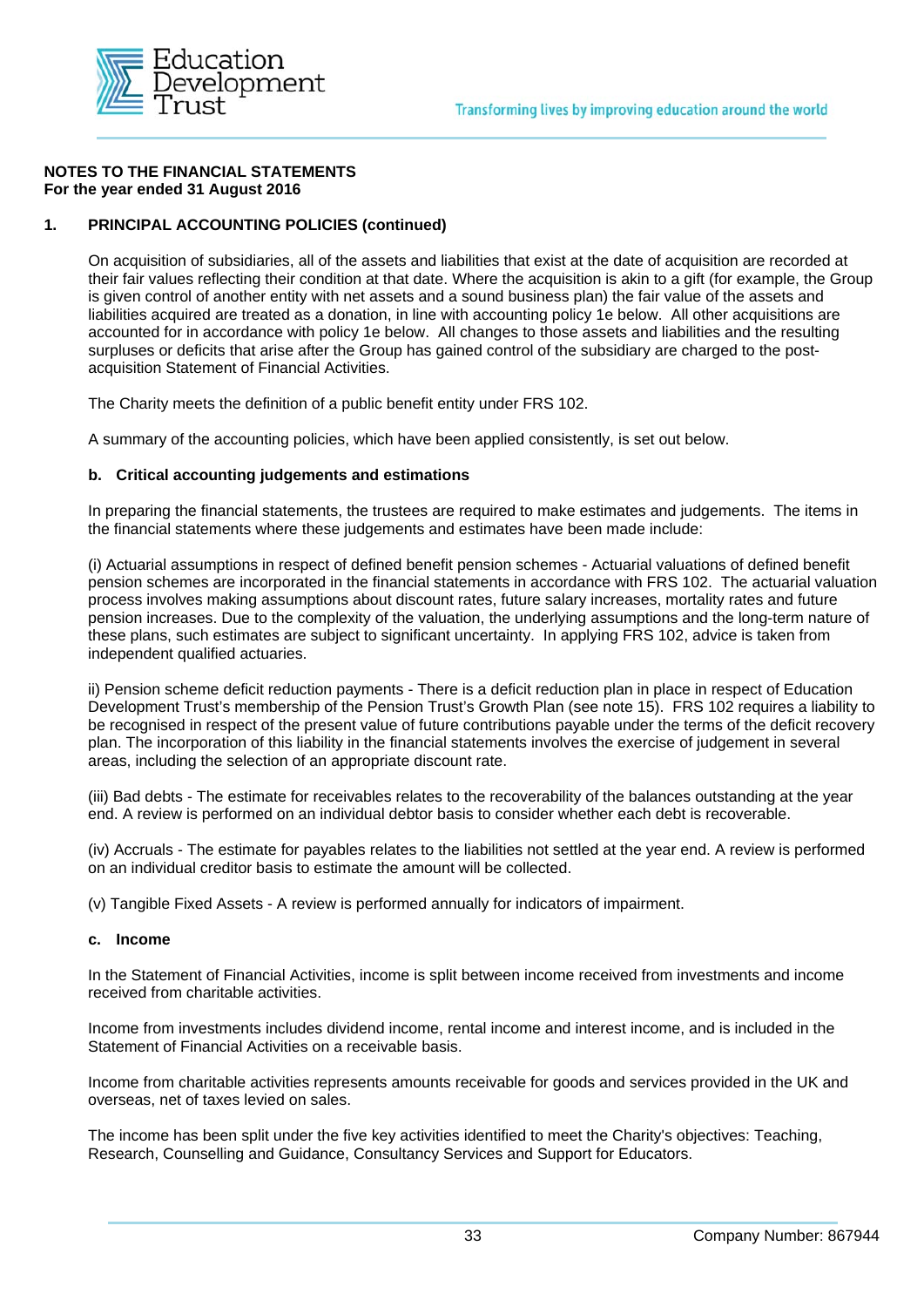

#### **1. PRINCIPAL ACCOUNTING POLICIES (continued)**

Income is included in the Statement of Financial Activities when the Group has entitlement to the funds, the amount can be quantified, and receipt is probable. Specifically:

- Income from tuition and nursery fees is recognised to the extent that the related services have been provided.
- Income from contracts is recognised using the stage of completion method which is equivalent to the aggregate of related expenditure incurred plus a portion of estimated surplus. Anticipated losses on contracts are charged to the Statement of Financial Activities in their entirety when losses become evident.

Income received in advance of the performance of the service is treated as deferred income.

Any associated expenditure is accounted for according to the accruals concept.

Donations are recognised at their open market value in the period in which they are receivable as incoming resources where the benefit to the Charity can be reliably measured. Where the donation relates to a fixed asset, it is independently assessed to obtain the depreciated replacement cost and the asset is included in the appropriate fixed asset category and depreciated over the remaining useful economic life in accordance with the Group policy.

#### **d. Expenditure**

Within the Statement of Financial Activities, expenditure is split between expenditure on raising funds and expenditure on charitable activities.

Expenditure on raising funds includes charges made by the investment managers, Newton Investment Management Limited and HSBC Global Asset Management (UK) Limited for the Group's portfolio management.

Expenditure on charitable activities has been split under the five key activities identified namely: Teaching, Research, Counselling and Guidance, Consultancy Services and Support for Educators. Further detail of the work within each of these areas is detailed in the Trustees' Report.

Expenditure incurred by subsidiaries is deemed to be direct operating expenditure. All expenditure is accounted for on an accruals basis and has been classified under headings that aggregate all costs related to the category. Where costs cannot be directly attributed to particular headings they have been allocated to activities on a fair basis. All other indirect expenditure (including central support, development and governance costs) is allocated based on the proportion of incoming resources of that activity as a percentage of the group incoming resources.

Development expenses, which include marketing expenses, both those of a promotional nature and those specific to negotiating and obtaining future projects, are written off in the period in which the expenses are incurred. Project start-up expenses are carried forward and charged in the period in which the project income commences.

Where input VAT is not recoverable on work undertaken by the Group it is treated as a cost of that project and reflected in the Statement of Financial Activities.

#### **e. Intangible fixed assets**

Intangible fixed assets represent goodwill arising on acquisitions less accumulated amortisation and any accumulated impairment losses. Goodwill arising on an acquisition of a subsidiary is the difference between the fair value of the consideration paid and the fair value of the assets and liabilities acquired. It is capitalised and amortised through the Statement of Financial Activities over the trustees' estimate of its useful economic life which ranges from 5 to 10 years.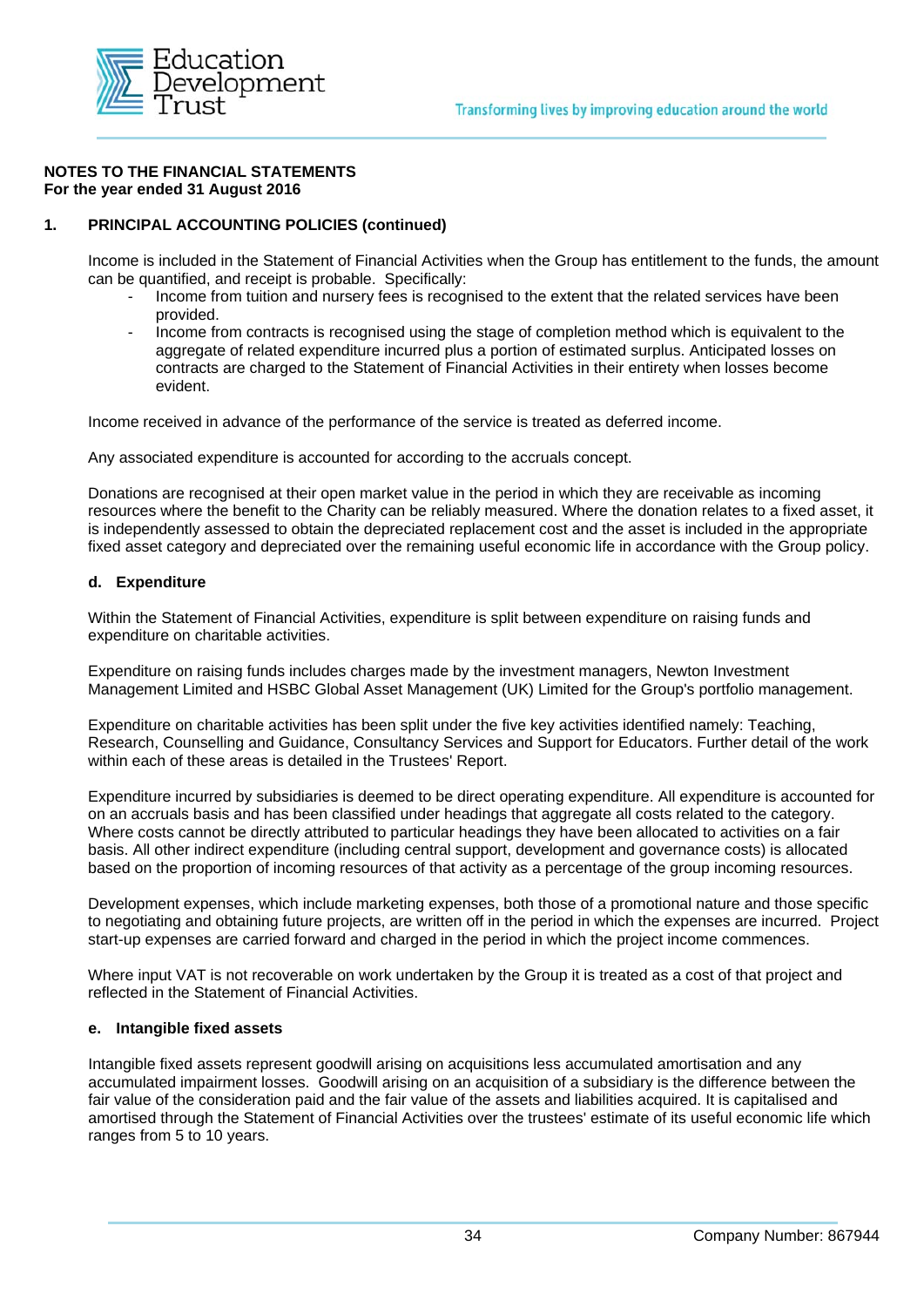

#### **1. PRINCIPAL ACCOUNTING POLICIES (continued)**

#### **f. Tangible fixed assets**

Tangible fixed assets are stated at cost, less depreciation and any impairment losses. Depreciation is provided on all tangible fixed assets at rates calculated to write off the cost, less estimated residual value, of each asset on a straight-line basis over its expected useful life as follows: -

| Freehold property                                        | Buildings over a period of 30 years or expected<br>remaining useful life whichever is the shorter.<br>Land is not depreciated                         |
|----------------------------------------------------------|-------------------------------------------------------------------------------------------------------------------------------------------------------|
| Long-term leasehold property                             | Buildings over a period of 30 years or expected<br>remaining useful life whichever is the shorter.<br>Land is depreciated over the life of the lease. |
| Freehold improvements                                    | 10%                                                                                                                                                   |
| Leasehold improvements                                   | Over lease term or remaining contract period,<br>whichever is shorter                                                                                 |
| Office furniture and equipment                           | <b>20%</b>                                                                                                                                            |
| Motor vehicles                                           | 25%                                                                                                                                                   |
| Enterprise Resource Planning (ERP) system                | 10%                                                                                                                                                   |
| Other computer equipment, software and IT infrastructure | 20% to 33%                                                                                                                                            |

For office furniture, equipment and computer equipment purchased second-hand, the depreciation rate is 50% straight-line.

Where assets are held for a specific contract, those assets are written off over the shorter of the estimated life of the asset and the underlying contract.

The Group policy is not to capitalise items costing under  $£1,000$ . VAT is normally excluded in the cost of the capital item unless it is irrecoverable in which case it will be treated as part of the cost of that asset.

Tangible fixed assets transferred to the group for no consideration are reflected within fixed assets at the point of transfer. The assets are independently valued and included in the statements at depreciated replacement cost and then depreciated according to the Group policy.

#### **g. Impairment of fixed assets and goodwill**

Assets that are subject to depreciation or amortisation are assessed at each reporting date to determine whether there is any indication that the assets are impaired. Where there is any indication that an asset may be impaired, the carrying value of the asset is tested for impairment. An impairment loss is recognised for the amount by which the asset's carrying amount exceeds its recoverable amount. The recoverable amount is the higher of an asset's fair value less costs to sell and value in use. Non-financial assets that have been previously impaired are reviewed at each reporting date to assess whether there is any indication that the impairment losses recognised in prior periods may no longer exist or may have decreased.

#### **h. Investments**

Investments in subsidiaries are measured at cost less accumulated impairment.

Other fixed asset investments comprise investment portfolios. The valuations of the investment portfolios were performed by the Group's investment managers, Newton Investment Management Limited and HSBC Global Asset Management (UK) Limited. Gains and losses are recognised in net income/expenditure in the Statement of Financial Activities. All investment income is derived from quoted investments and recorded in the books of the Charity when received.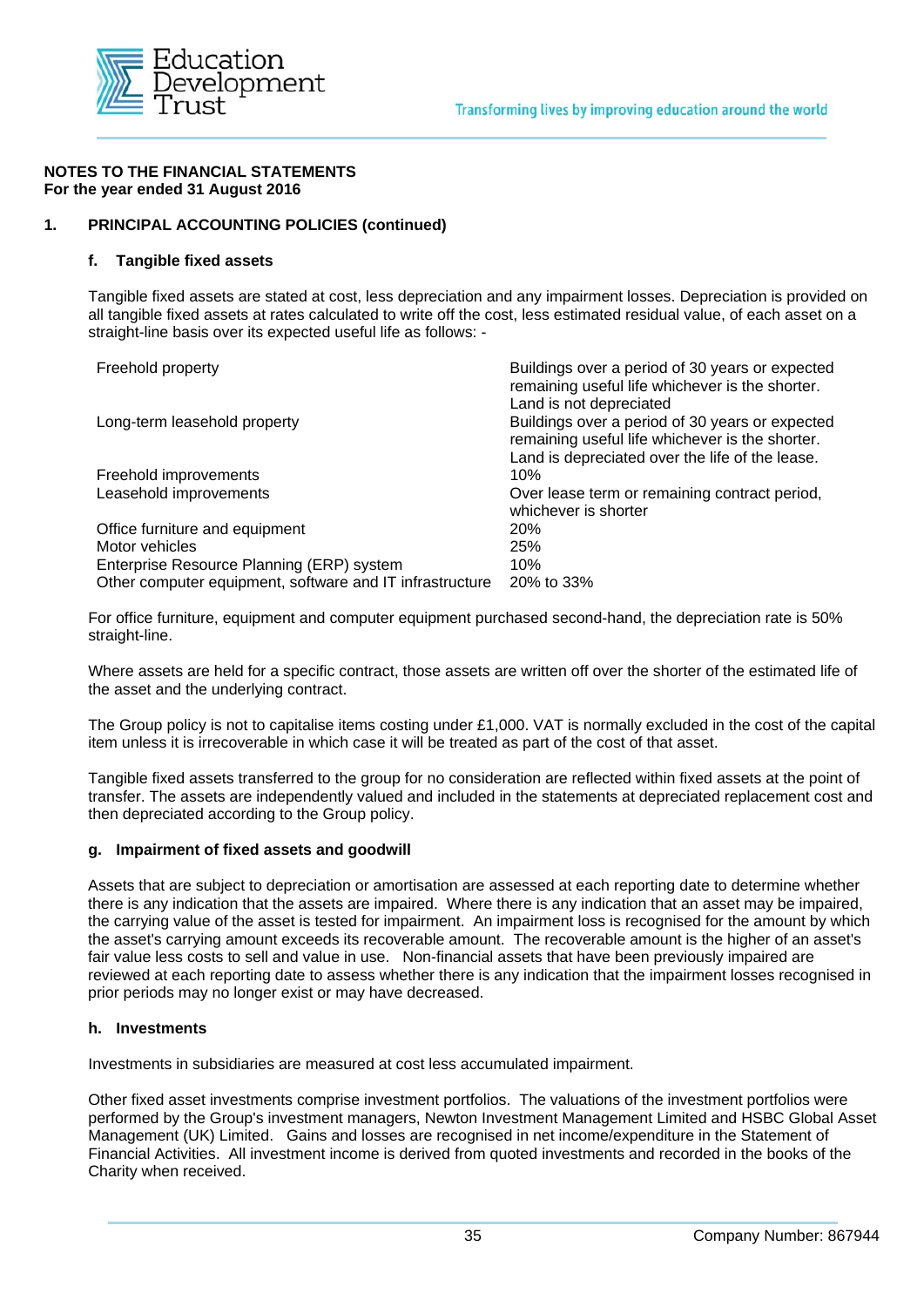

#### **1. PRINCIPAL ACCOUNTING POLICIES (continued)**

#### **i. Financial instruments**

The Charity only has financial assets and liabilities of a kind which qualify as basic financial instruments. Basic financial instruments are initially recognised at transaction value and subsequently measured at their settlement value.

Trade and other debtors are recognised at the settlement amount due after any trade discount offered. Prepayments are valued at the amount prepaid net of any trade discounts due.

Cash at bank and cash in hand includes cash and short term highly liquid investments with a short maturity of three months or less from the date of acquisition or opening of the deposit or similar account.

Creditors and provisions are recognised where the Charity has a present obligation resulting from a past event that will probably result in the transfer of funds to a third party and the amount due to settle the obligation can be measured or estimated reliably. Creditors and provisions are normally recognised at their settlement amount after allowing for any trade discounts due.

#### **j. Pension scheme arrangements**

#### (i) Defined contribution scheme

The parent charity and its subsidiaries operate defined contribution pension schemes whereby contributions are charged against revenue as they are made.

#### (ii) Defined benefit scheme

The parent charity and two of its subsidiaries contribute to defined benefit pension schemes.

Pension assets and liabilities are recorded in line with FRS 102, with scheme valuations undertaken by independent actuaries. FRS 102 measures the value of pension assets and liabilities at the balance sheet date and determines the benefits accrued in the year and the interest on assets and liabilities.

Current service costs, together with the net interest cost for the year, are allocated to relevant expenditure headings within the SOFA.

Scheme assets are measured at fair value at the balance sheet date. Scheme liabilities are measured on an actuarial basis at the balance sheet date using the projected unit method and discounted at a rate equivalent to the current rate of return on a high-quality corporate bond of equivalent term to the scheme liabilities.

The change in value of assets and liabilities arising from asset valuation, changes in benefits, actuarial assumptions, or change in the level of deficit attributable to members is recognised in the consolidated statement of financial activities within actuarial gains/losses on defined benefit pension schemes.

The resulting defined benefit asset or liability is presented separately on the face of the balance sheet. The Charity recognises assets for its defined benefit pension schemes to the extent that they are considered recoverable through reduced contributions in the future, or through refunds from the scheme.

#### **k. Holiday pay accrual**

A liability is recognised to the extent of any unused holiday pay entitlement which has accrued at the balance sheet date and carried forward to future periods. This is measured at the undiscounted salary cost of the future holiday entitlement so accrued at the balance sheet date.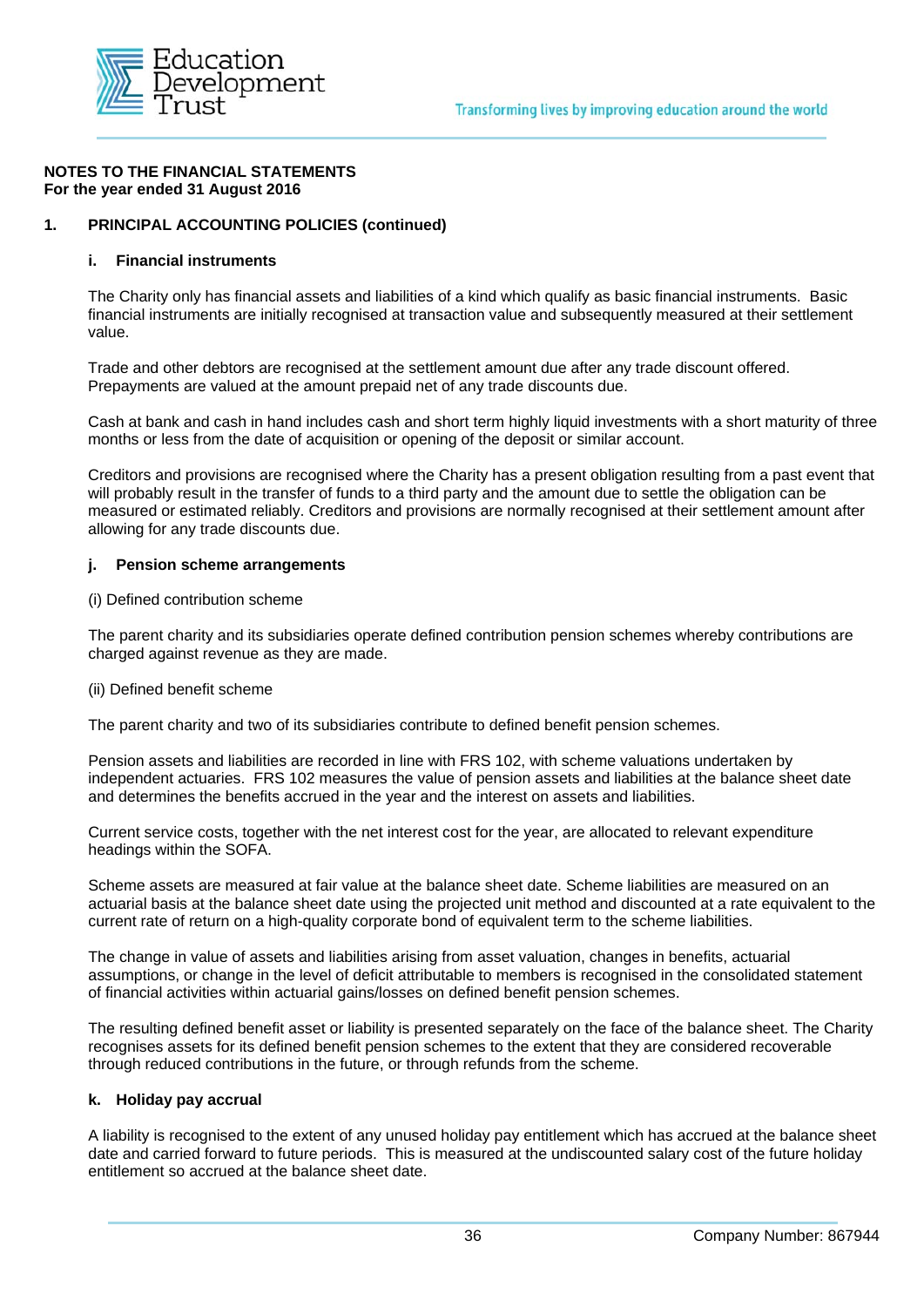

## **1. PRINCIPAL ACCOUNTING POLICIES (continued)**

#### **l. Operating leases**

Rentals paid under leases are charged against income on a straight-line basis over the lease term.

#### **m. Foreign currency translation**

#### (i) Functional and presentation currency

The individual financial statements of each group entity are presented in the currency of the primary economic environment in which the entity operates (the 'functional currency'). The consolidated financial statements are presented in Sterling, which is the Charity's and the Group's presentation currency.

(ii) Transactions and balances

In preparing the financial statements of the individual entities, transactions in currencies other than the functional currency of the individual entity are recognised at the spot rate at the dates of the transactions or at an average rate where this rate approximates the actual rate at the date of the transaction. At the end of each reporting period,

monetary items denominated in foreign currencies are retranslated at the rates prevailing at that date. Nonmonetary items that are measured in terms of historical cost in a foreign currency are not retranslated. Foreign exchange differences that arise are recognised in profit or loss, within 'Net income/expenditure' in the Statement of Financial Activities.

### (iii) Translation of group entities

For the purpose of presenting consolidated financial statements, the assets and liabilities of the Group's foreign operations are translated from their functional currency to Sterling using the exchange rate ruling on the balance sheet date. Income and expenses are translated using an average rate for the period, unless exchange rates fluctuated significantly during that period, in which case the exchange rates at the dates of the transactions are used. Exchange differences arising on translation of group companies are recognised within 'Other recognised gains/losses' in the Statement of Financial Activities.

#### **n. Awards and grants**

Resources expended are accounted for when commitments are made to grant recipients.

#### **o. Restricted funds**

The Charity's and Group reserves are allocated to two separate types or funds: restricted funds and unrestricted funds. Restricted funds are those relating to income which may only be used for specific purposes. All other funds, including designated funds, are unrestricted.

The Trustees may approve the transfer of funds from unrestricted to restricted funds if operating losses would otherwise result in negative restricted funds being carried forward and it is not anticipated that future operating profits will cover those losses.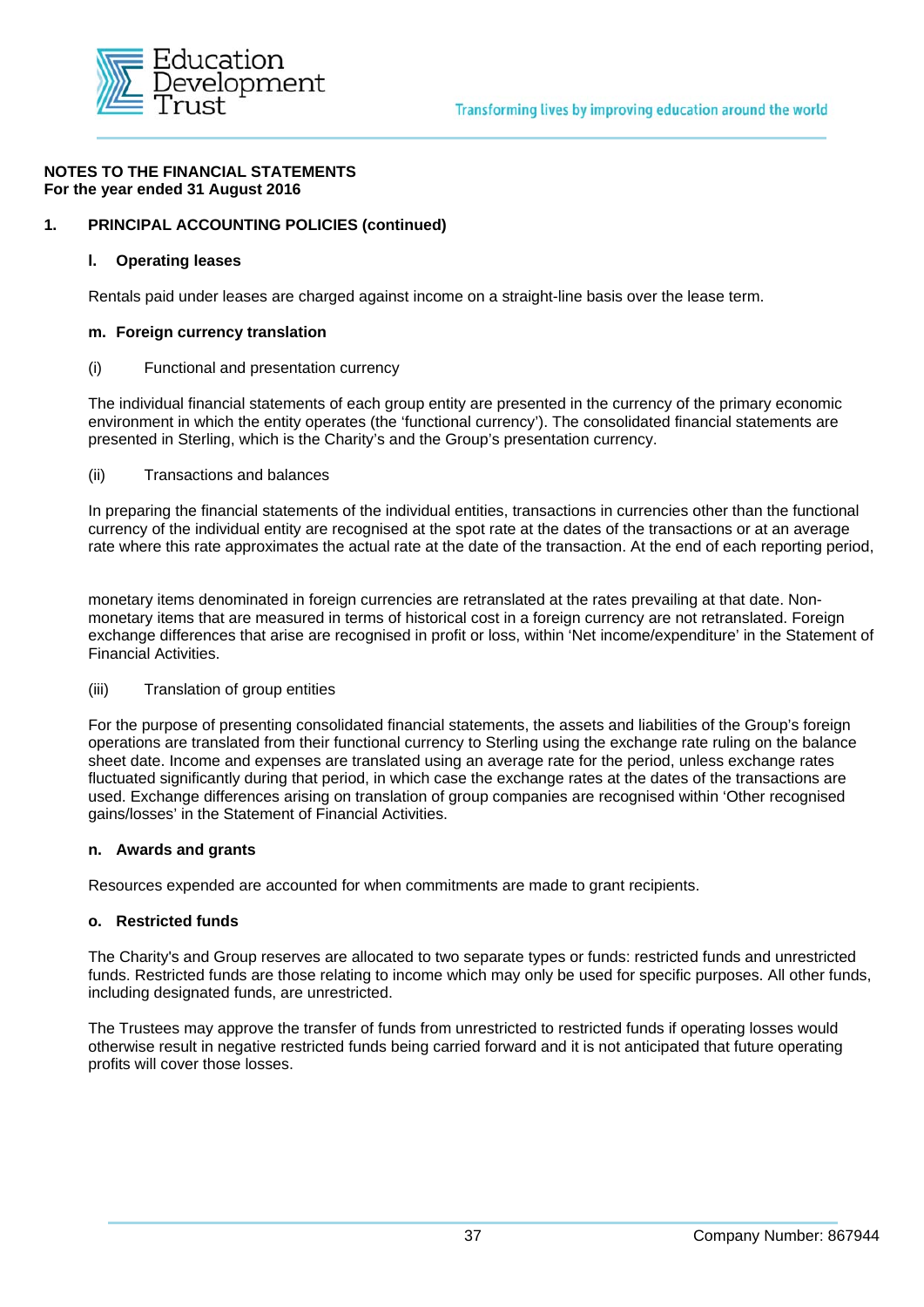

#### **2. SEGMENTAL ANALYSIS**

|                                                                       | Year to        | Year to                           |
|-----------------------------------------------------------------------|----------------|-----------------------------------|
| (a) Group income relating to operating activities                     | 31 August 2016 | 31 August 2015<br><b>Restated</b> |
|                                                                       | £'000          | £'000                             |
| An analysis of Group turnover by geographical segment is given below: |                |                                   |
| United Kingdom                                                        | 32,125         | 45,854                            |
| South Asia and South East Asia                                        | 19,609         | 18,344                            |
| Middle East                                                           | 8,062          | 12,447                            |
| Africa                                                                | 8,690          | 7,688                             |
| Europe and other                                                      | 359            | 649                               |
|                                                                       | 68,845         | 84,982                            |

Within Africa income of £6m (2014/15: £3.8m) relates to the DfID Girls Education Challenge Kenya contract. In addition £243k (2014/15: £410k) of income relates to a sub contract under the DfID Girls Education Challenge in Somalia.

| (b) Net income                                                             |          |         |
|----------------------------------------------------------------------------|----------|---------|
|                                                                            | £'000    | £'000   |
| An analysis of surplus / (deficit) by geographical segment is given below: |          |         |
| United Kingdom                                                             | (1, 155) | (3,077) |
| South Asia and South East Asia                                             | 2.229    | 1.929   |
| Middle East                                                                | 781      | 2,121   |
| Africa                                                                     | 259      | 945     |
| Europe and other                                                           | 192      | 286     |
|                                                                            | 2,306    | 2.204   |

## **3. STAFF AND TEACHER COSTS Year to Year to**

| <b>STALL AND TEACHER COSTS</b>               | τ θαι το<br>31 August 2016 | rear lo<br>31 August 2015<br><b>Restated</b> |
|----------------------------------------------|----------------------------|----------------------------------------------|
|                                              | £'000                      | £'000                                        |
| Wages and salaries                           | 32,518                     | 35,494                                       |
| Redundancy, termination or ex gratia payment | 443                        | 1.049                                        |
| Social security costs                        | 1,590                      | 2,070                                        |
| Pensions                                     | 1,090                      | 1,242                                        |
| Temporary staff                              | 332                        | 667                                          |
| Seconded staff                               | 109                        | 604                                          |
|                                              | 36,082                     | 41,126                                       |

Redundancy, termination and ex gratia payments were incurred as part of the ongoing development of the business.

Details of the amount payable to defined contribution pension schemes in respect of staff are detailed in pensions note 15a.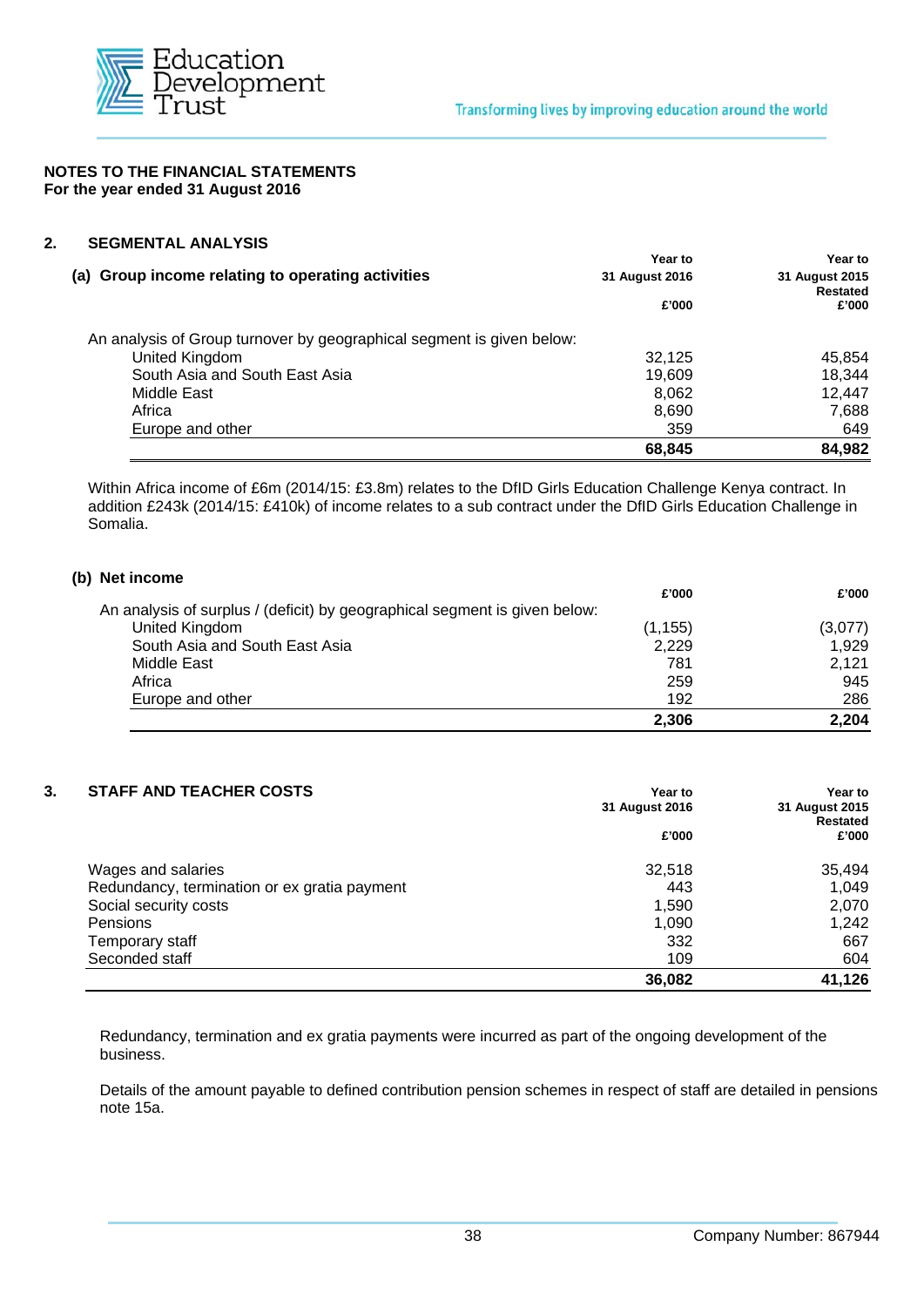

#### **3. STAFF AND TEACHER COSTS (continued)**

|                                                                  | Year to<br>31 August 2016 | Year to<br>31 August 2015 |
|------------------------------------------------------------------|---------------------------|---------------------------|
| Staff members whose total annual remuneration was in the ranges: | No. of Staff              | No. of Staff              |
| $£60,000 - £69,999$                                              | 13                        | 22                        |
| £70,000 $-$ £79,999                                              | 6                         | 9                         |
| $£80,000 - £89,999$                                              | 5                         | 20                        |
| $£90,000 - £99,999$                                              | 3                         | 8                         |
| £100,000 - £109,999                                              | 2                         | 4                         |
| £110,000 - £119,999                                              | 3                         | 2                         |
| £120,000 - £129,999                                              |                           | 4                         |
| £130,000 $-$ £139,999                                            |                           |                           |
| £160,000 $-$ £169,999                                            |                           |                           |
| £170,000 - £179,999                                              |                           |                           |
|                                                                  | 38                        | 71                        |

Total employer pension contributions for the provision of money purchase schemes totalled £161,365 (2014/15: £165,191) for those staff whose total remuneration was over £60,000.

|                                                                    | Year to<br>31 August 2016<br>No. of Staff | Year to<br>31 August 2015<br>No. of Staff |
|--------------------------------------------------------------------|-------------------------------------------|-------------------------------------------|
| The number of staff whose remuneration was over £60,000 to whom    |                                           |                                           |
| retirement benefits are accruing under:                            |                                           |                                           |
| money purchase schemes                                             | 20                                        | 29                                        |
| defined benefit schemes                                            | 5                                         | 10                                        |
| By activity, the average monthly number of persons employed by the |                                           |                                           |
| Group during the period was:                                       |                                           |                                           |
| Delivery staff                                                     | 989                                       | 1,153                                     |
| Services staff                                                     | 178                                       | 213                                       |
|                                                                    | 1,167                                     | 1,366                                     |

#### **Key Management Personnel**

The total employment benefits of the key management personnel were £672,167 (2014/15: £766,912) and total employer pension contributions for 5 people totalled £84,156 (2014/15: £107,288 for 6 people).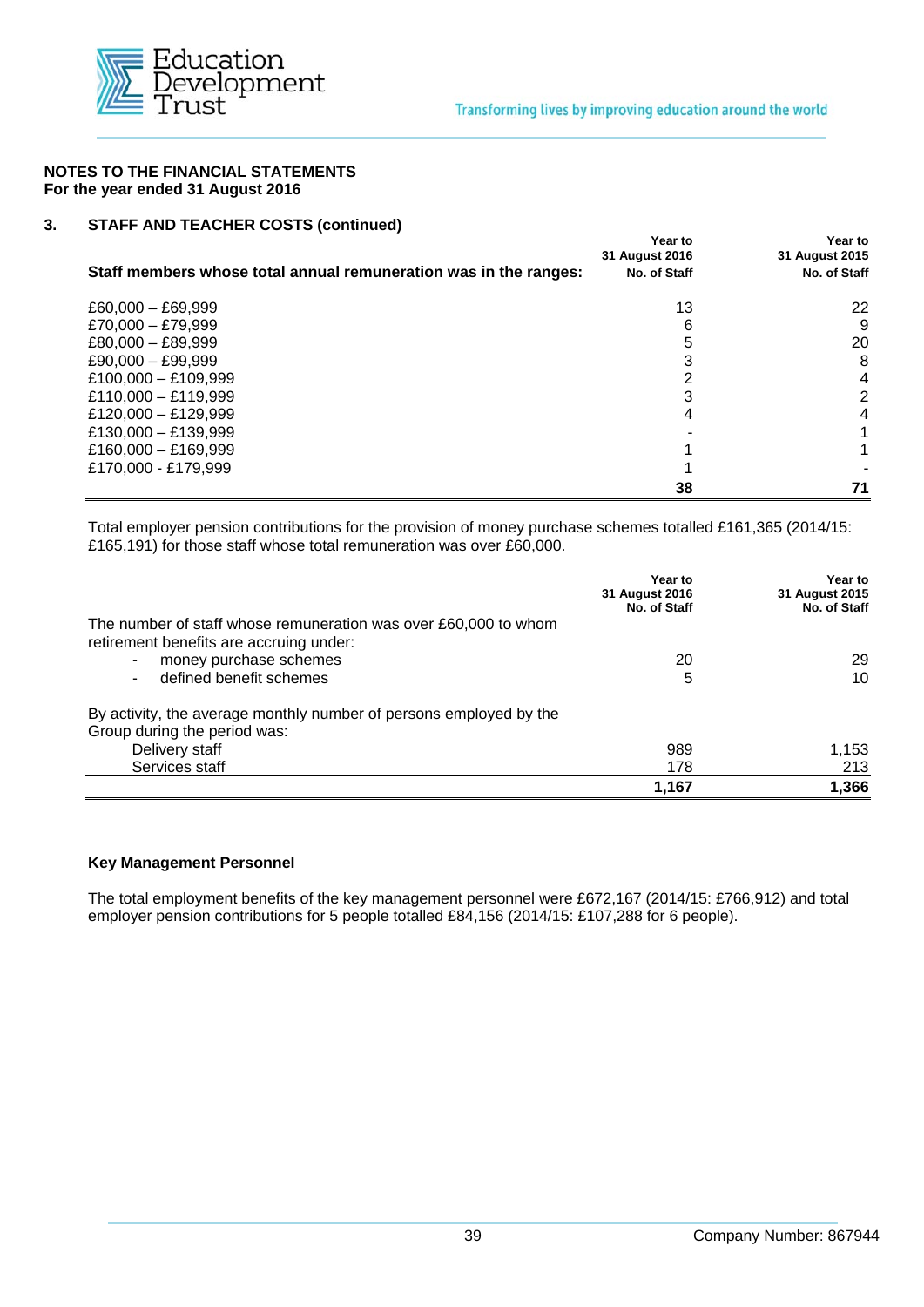

| 4.<br><b>NET INCOME / EXPENDITURE</b>              | Year to        | Year to                           |
|----------------------------------------------------|----------------|-----------------------------------|
| is stated after charging / (crediting)             | 31 August 2016 | 31 August 2015<br><b>Restated</b> |
|                                                    | £'000          | £'000                             |
| Auditors' remuneration:                            |                |                                   |
| Audit (Charity 2015/16: £37,260, 2014/15: £37,150) | 72             | 63                                |
| <b>Tax Advice</b>                                  | 10             | 8                                 |
| Other                                              | 2              | 7                                 |
| Depreciation (note 8)                              | 1,216          | 1,105                             |
| Goodwill amortisation (note 7)                     |                | 69                                |
| Remuneration of the Board of Trustees (note 6)     | 133            | 96                                |
| Exchange differences                               | 117            | 120                               |
| Governance costs                                   | 290            | 183                               |
| Operating lease rentals:                           |                |                                   |
| Hire of plant and machinery                        | 35             | 115                               |
| Property                                           | 1,456          | 1,863                             |
| Vehicles                                           | 5              | 10                                |
| Gain on sale of tangible fixed assets              | (112)          | (27)                              |
| Impairment of assets                               |                | 107                               |

### **5. ANALYSIS OF TOTAL EXPENDITURE – GROUP**

|                                             | <b>Direct Staff Costs</b> | <b>Support Staff</b><br>Costs | <b>Materials</b><br><b>Production</b><br>and Training<br>Delivery | Premises | <b>Other Project</b><br><b>Expenditure</b><br>(including | Other<br><b>Support</b> | Year to<br>depreciation) Expenditure 31 August 2016 | Year to<br>31 March 2015<br><b>Restated</b> |
|---------------------------------------------|---------------------------|-------------------------------|-------------------------------------------------------------------|----------|----------------------------------------------------------|-------------------------|-----------------------------------------------------|---------------------------------------------|
|                                             | £'000                     | £'000                         | £'000                                                             | £'000    | £'000                                                    | £'000                   | £'000                                               | £'000                                       |
| <b>Expenditure on charitable activities</b> |                           |                               |                                                                   |          |                                                          |                         |                                                     |                                             |
| Teaching                                    | 18.196                    | 1,656                         | 20                                                                | 1,625    | 6,382                                                    | 1,079                   | 28,958                                              | 28,603                                      |
| Research                                    | 81                        |                               | 84                                                                |          | 60                                                       |                         | 225                                                 | (290)                                       |
| Consultancy services                        | 3,502                     | 1,157                         | 109                                                               | 2        | 13,999                                                   | 753                     | 19,522                                              | 32,858                                      |
| Counselling and guidance                    | 6,252                     | 468                           | 68                                                                | 303      | 2,625                                                    | 306                     | 10,021                                              | 10,730                                      |
| Support for educators                       | 4,743                     | 27                            | 642                                                               | 156      | 3,722                                                    | 17                      | 9,307                                               | 10,656                                      |
|                                             | 32,774                    | 3,308                         | 923                                                               | 2,086    | 26,788                                                   | 2,154                   | 68,033                                              | 82,557                                      |
| Investment manager's fees                   |                           | $\overline{\phantom{0}}$      |                                                                   |          |                                                          | 48                      | 48                                                  | 38                                          |
| <b>Total expenditure</b>                    | 32,774                    | 3,308                         | 923                                                               | 2,086    | 26,788                                                   | 2,202                   | 68,081                                              | 82,595                                      |

All direct expenditure is charged to the relevant charitable activity on an accruals basis.

Expenditure has been shown under the main categories and split between direct and indirect costs. Other expenditure includes consultancy fees and other costs incurred in order to meet the Charity's contractual obligations.

Support, governance and development expenditure which is not directly attributable to a charitable activity has been allocated based on the income of that activity as a proportion of the Group incoming resources. Governance costs are reported in note 4.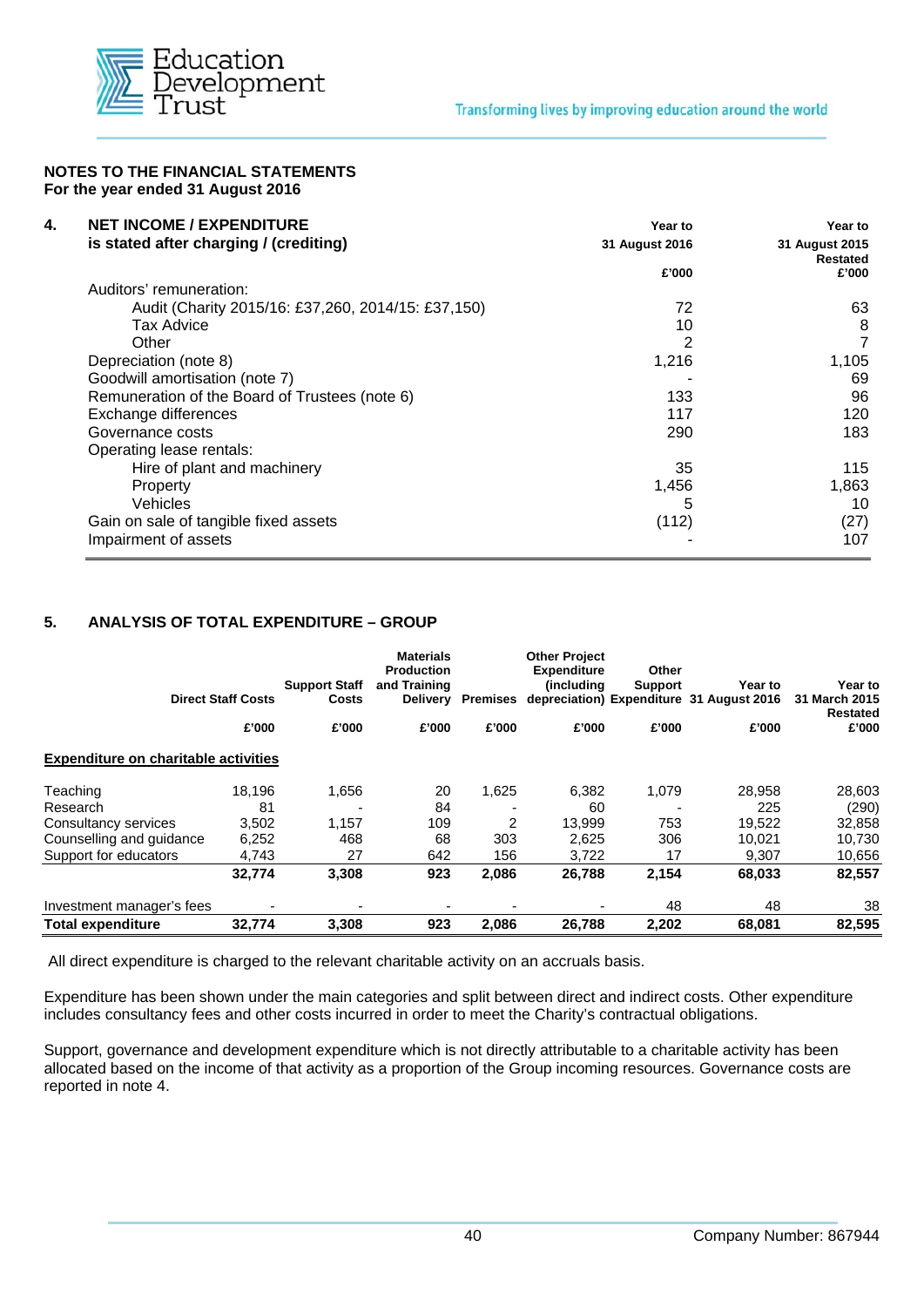

#### **6. TRANSACTIONS WITH TRUSTEES AND CONNECTED PARTIES**

|                    | (a) Trustees remuneration and transactions |               | Year to<br>31 August 2016 | Year to<br>31 August 2015 |
|--------------------|--------------------------------------------|---------------|---------------------------|---------------------------|
| <b>Recipient</b>   |                                            | <b>Nature</b> | £                         | £                         |
| P Graf             |                                            | Remuneration  | 20,000                    | 23,333                    |
| S Hunt             | until 24 May 2016                          | Remuneration  | 11,333                    | 15,567                    |
| S Laing            | until 24 May 2016                          | Remuneration  | 11,333                    | 15,567                    |
| P Wood             |                                            | Remuneration  | 15,500                    | 15,567                    |
| J Rose             | until 4 December 2015                      | Remuneration  |                           | 4,068                     |
| T Walsh            | from 1 January 2015                        | Remuneration  | 10,000                    | 3,333                     |
| A Macleod          | from 1 January 2015                        | Remuneration  | 15,500                    | 5,167                     |
| D Hawker           | from 1 January 2015                        | Remuneration  | 15,500                    | 5,167                     |
| P Rawlinson        | from 1 January 2015                        | Remuneration  | 15,500                    | 5,167                     |
| C Gilbert          | from 1 January 2015                        | Remuneration  | 10,000                    | 3,333                     |
| J Owen             | from 24 May 2016                           | Remuneration  | 4,208                     |                           |
| <b>B</b> Humphreys | from 24 May 2016                           | Remuneration  | 4,208                     |                           |
|                    |                                            |               | 133,082                   | 96,269                    |

The Trustees were appointed under clauses 14.1 and 14.2 of the Memorandum and Articles of Association.

Trustees are remunerated monthly based on their role as Trustee. The levels of remuneration were approved by the Charity Commission in 2014/15. Trustees with additional responsibilities such as chair to a committee are remunerated at a higher level.

| Year to        | Year to        | (b) Expenses reimbursed to, and paid on behalf of, the Board of Trustees |         |                                   |
|----------------|----------------|--------------------------------------------------------------------------|---------|-----------------------------------|
| 31 August 2015 | 31 August 2016 | <b>Number of Board Members</b>                                           |         |                                   |
|                |                | 2014/15                                                                  | 2015/16 |                                   |
|                |                |                                                                          |         | <b>Nature of expense</b>          |
| 2,594          | 5.859          | 10                                                                       |         | Travel expenses                   |
| 10             |                |                                                                          |         | Subsistence / meals / hospitality |
| 559            |                | 3                                                                        |         | Hotels / accommodation            |
| 359            | 866            |                                                                          |         | Other expenses                    |
| 3,522          | 6.725          |                                                                          |         |                                   |

#### (c) Transactions with connected parties

(i) Subsidiary Undertakings

The following management and other fees were charged by the Charity to its subsidiaries

|                                                 | Year to<br>31 August 2016<br>£'000 | Year to<br>31 August 2015<br>£'000 |
|-------------------------------------------------|------------------------------------|------------------------------------|
| CfBT Advice and Guidance Ltd                    | 932                                | 1.050                              |
| CfBT Education Services (B) Sdn Bhd             | 1.069                              | 791                                |
| CfBT for Education LLC                          | 407                                | 595                                |
| International School of Cape Town (Pty) Ltd     | 11                                 | 13                                 |
| <b>CfBT Education Services and Partners LLC</b> | 99                                 | 103                                |
| CfBT Multimedia Education Sdn Bhd               | 2                                  | 2                                  |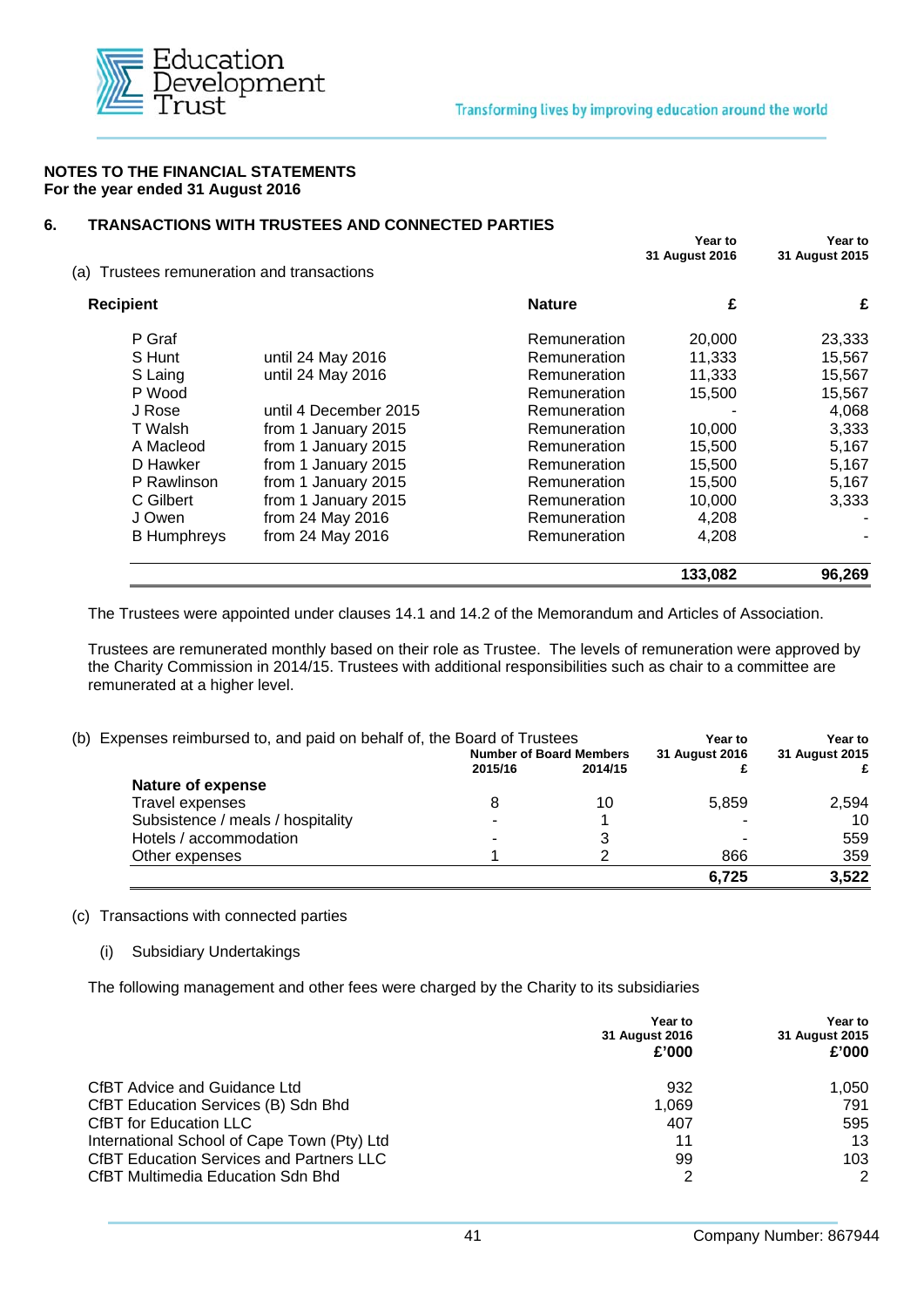

#### **6. TRANSACTIONS WITH TRUSTEES AND CONNECTED PARTIES (continued)**

The following balances were owed to / by the Charity at the year-end date:

|                                                             | Year to<br>31 August 2016<br>£'000 | Year to<br>31 August 2015<br>£'000 |
|-------------------------------------------------------------|------------------------------------|------------------------------------|
| CfBT Advice and Guidance Ltd                                | 583                                | 455                                |
| CfBT Education Services (B) Sdn Bhd                         | 794                                | 1.284                              |
| <b>CfBT</b> for Education LLC                               | (52)                               | 22                                 |
| International School of Cape Town (Pty) Ltd                 | 1,188                              | 1,058                              |
| <b>CfBT Education Services and Partners LLC</b>             | 1,578                              | 1.244                              |
| CfBT Multimedia Education Sdn Bhd                           | 135                                | 112                                |
| CfBT Education Services (Malaysia) Sdn Bhd                  | 160                                | 131                                |
| Monkton House Kings College (Cardiff) Educational Trust Ltd | 439                                | 1,039                              |
| League for the Exchange of Commonwealth Teachers            | (77)                               | (90)                               |
| Waverley School (Waverley Way) Ltd                          | 98                                 | 93                                 |

The above balances are repayable to the Charity; however, provisions have been made against balances where repayment is doubtful.

#### (ii) Other connected parties

Education Development Trust has representation on the Board of CfBT Schools Trust and Schools Trust is therefore treated as a related party of the Charity. All transactions between the parties are made on an arm's length basis.

The related party transactions during the period to 31 August were:

|                                                                                                                | 12 Months to<br>31 August 2016 | 12 Months to<br>31 August 2015<br><b>Restated</b><br>£'000 |
|----------------------------------------------------------------------------------------------------------------|--------------------------------|------------------------------------------------------------|
|                                                                                                                | £'000                          |                                                            |
| Recovery of transactional expenditure paid on behalf of Schools Trust                                          |                                | 19                                                         |
| Recovery of Schools Trust staff salary costs paid by Education Development Trust<br>on behalf of Schools Trust | 1.092                          | 914                                                        |
| Charge for Education Development Trust services supporting Schools Trust                                       | 69                             | 137                                                        |
| Services provided to Schools Trust Schools within normal Education Development                                 |                                |                                                            |
| Trust business<br>Services received from Schools Trust Schools as part of normal Education                     | 51                             | 89                                                         |
| Development Trust business                                                                                     | 123                            |                                                            |

CfBT Schools Trust owed £134,716 (2014/15: £126,948) to Education Development Trust as at 31 August and this amount is included within other debtors in both the Charity and Group figures.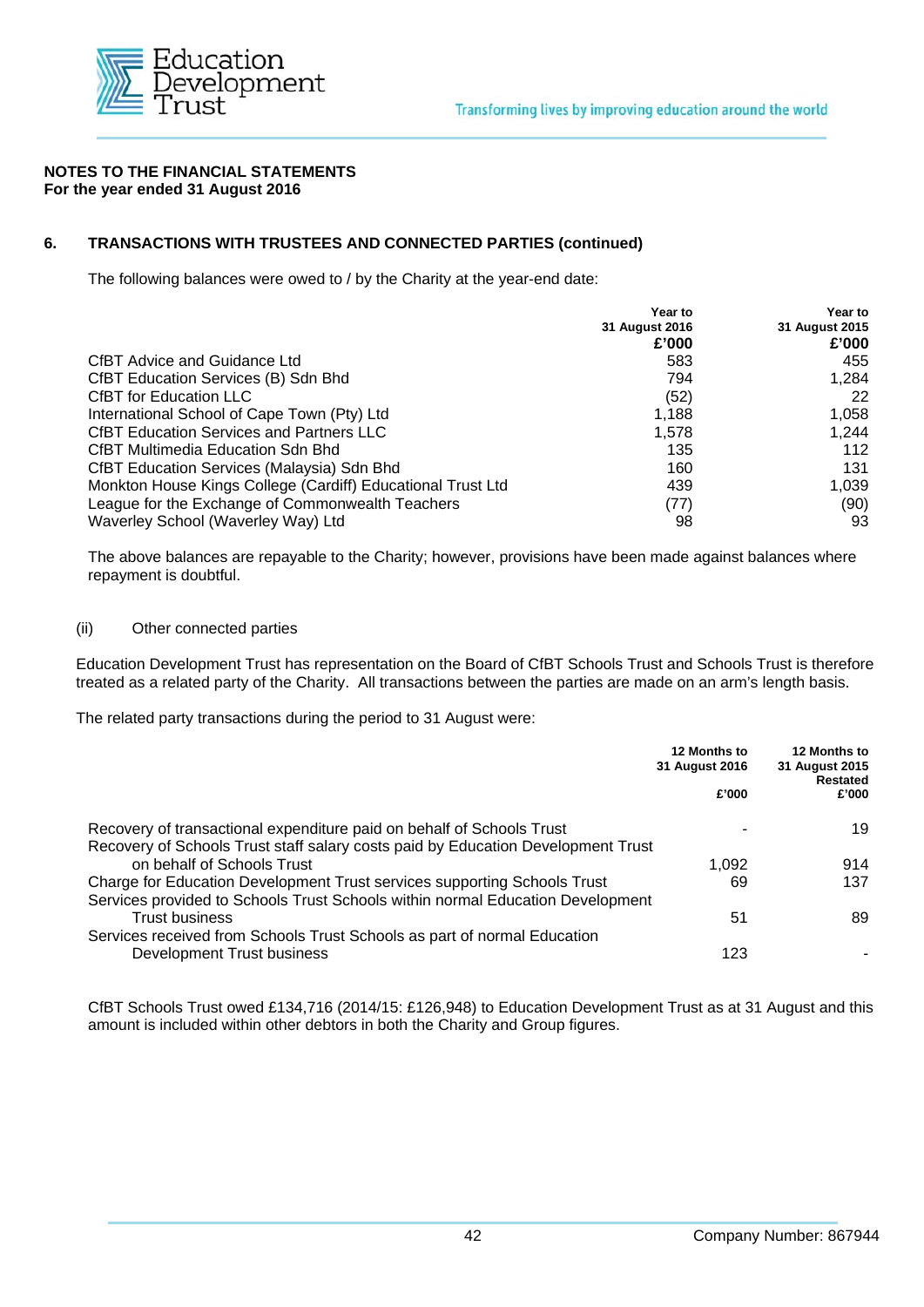

| <b>INTANGIBLE FIXED ASSETS</b>     |                  | -------------Group-------------- | --Charity-------------- |                  |  |
|------------------------------------|------------------|----------------------------------|-------------------------|------------------|--|
| <b>GOODWILL</b>                    | 2015/16<br>£'000 | 2014/15<br>£'000                 | 2015/16<br>£'000        | 2014/15<br>£'000 |  |
| Cost                               |                  |                                  |                         |                  |  |
| At 1 September                     | 9,786            | 11.130                           | 9,626                   | 9,938            |  |
| <b>Disposals</b>                   |                  | (1, 1344)                        |                         | (312)            |  |
| At 31 August                       | 9,786            | 9,786                            | 9,626                   | 9,626            |  |
| Accumulated aggregate amortisation |                  |                                  |                         |                  |  |
| At 1 September                     | (9,786)          | (11,061)                         | (9,626)                 | (9,938)          |  |
| Charge for the year                |                  | (69)                             |                         |                  |  |
| <b>Disposals</b>                   |                  | 1,344                            |                         | 312              |  |
| At 31 August                       | (9,786)          | (9,786)                          | (9,626)                 | (9,626)          |  |
| Net book amount at 31 August       |                  |                                  |                         |                  |  |

## **8. TANGIBLE FIXED ASSETS**

| <b>GROUP</b>                     | Freehold<br><b>Property</b> | Leasehold<br>Improvement | <b>Motor</b><br><b>Vehicles</b> | <b>Fixtures</b> | Office IT Systems and<br><b>Computers</b> | Total    |
|----------------------------------|-----------------------------|--------------------------|---------------------------------|-----------------|-------------------------------------------|----------|
|                                  | £'000                       | £'000                    | £'000                           | £'000           | £'000                                     | £'000    |
| Cost                             |                             |                          |                                 |                 |                                           |          |
| As at 1 September 2015           | 5,010                       | 5,160                    | 334                             | 1,892           | 5,844                                     | 18,240   |
| <b>Additions</b>                 | 148                         | 925                      | 40                              | 154             | 397                                       | 1.664    |
| <b>Disposals</b>                 | (601)                       | (919)                    | (56)                            | (646)           | (1,216)                                   | (3, 438) |
| Exchange adjustment              | 88                          | 15                       | 68                              | 78              | 41                                        | 290      |
| As at 31 August 2016             | 4,645                       | 5,181                    | 386                             | 1,478           | 5,066                                     | 16,756   |
| <b>Depreciation</b>              |                             |                          |                                 |                 |                                           |          |
| As at 1 September 2015           | 1,526                       | 2.377                    | 250                             | 1,691           | 3.305                                     | 9,149    |
| Charge for the year              | 125                         | 306                      | 42                              | 103             | 640                                       | 1,216    |
| Eliminated on disposal           | (259)                       | (937)                    | (56)                            | (639)           | (1, 110)                                  | (3,001)  |
| Exchange adjustment              | 21                          | 12                       | 56                              | 68              | 37                                        | 194      |
| As at 31 August 2016             | 1,413                       | 1,758                    | 292                             | 1,223           | 2,872                                     | 7,558    |
| Net book value at 31 August 2016 | 3,232                       | 3,423                    | 94                              | 255             | 2,194                                     | 9,198    |
| Net book value at 31 August 2015 | 3.484                       | 2.783                    | 84                              | 201             | 2,539                                     | 9,091    |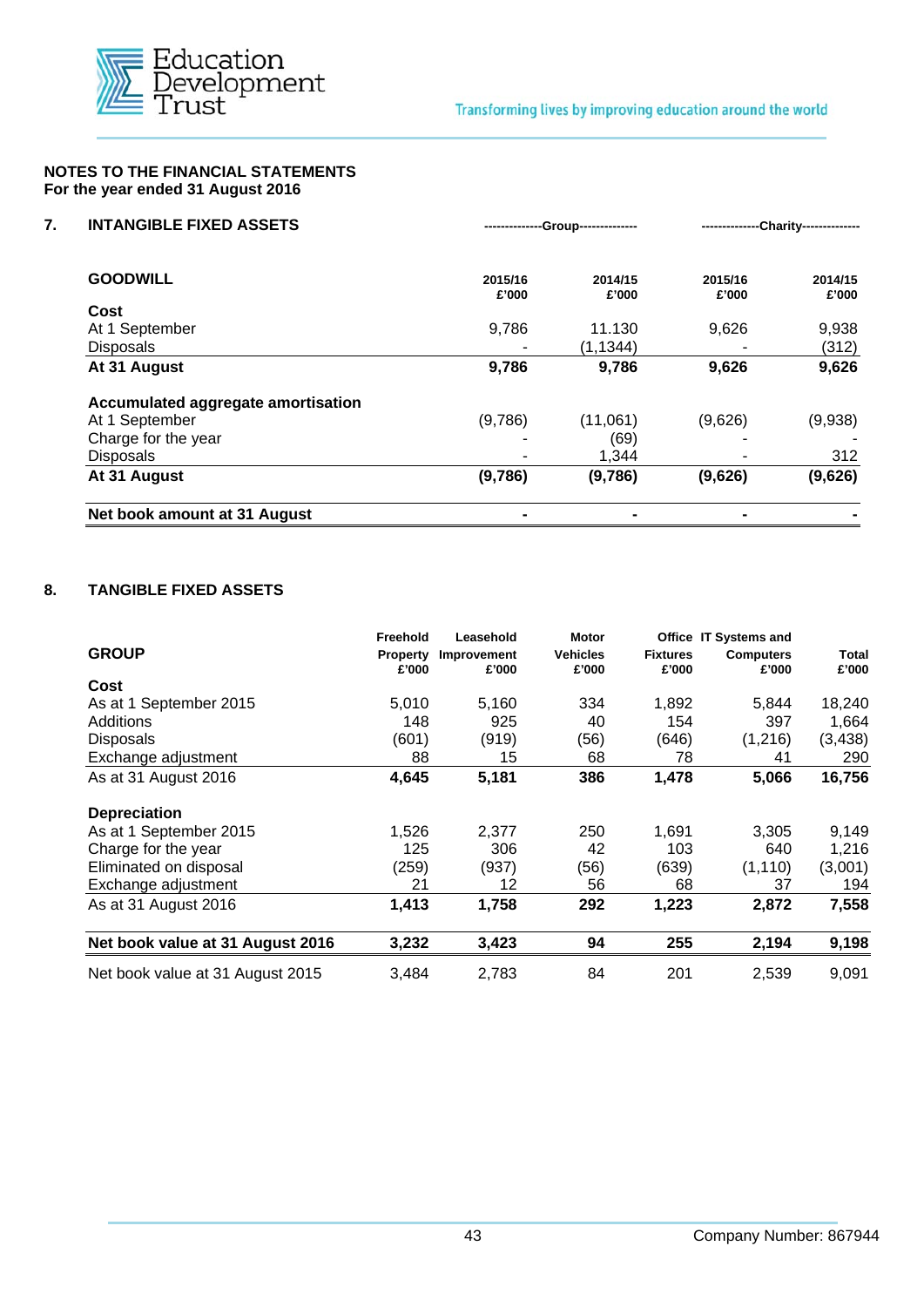

### **8. TANGIBLE FIXED ASSETS (continued)**

| <b>CHARITY</b>                   | Freehold<br><b>Property</b> | Leasehold<br>Improvement | <b>Motor</b><br><b>Vehicles</b> | <b>Fixtures</b> | <b>Office IT Systems and</b><br><b>Computers</b> | Total   |
|----------------------------------|-----------------------------|--------------------------|---------------------------------|-----------------|--------------------------------------------------|---------|
| Cost                             | £'000                       | £'000                    | £'000                           | £'000           | £'000                                            | £'000   |
| As at 1 September 2015           | 2,538                       | 4,984                    | 146                             | 1,525           | 5,627                                            | 14,820  |
| Additions                        |                             | 925                      | 13                              | 104             | 371                                              | 1,413   |
| <b>Disposals</b>                 | (601)                       | (896)                    | (28)                            | (577)           | (1, 197)                                         | (3,299) |
| Exchange adjustment              |                             | 5                        |                                 | 2               | 2                                                | 16      |
| As at 31 August 2016             | 1,937                       | 5,018                    | 138                             | 1,054           | 4,803                                            | 12,950  |
| <b>Depreciation</b>              |                             |                          |                                 |                 |                                                  |         |
| As at 1 September 2015           | 609                         | 2,267                    | 121                             | 1.377           | 3.136                                            | 7,510   |
| Charge for the year              | 45                          | 265                      | 11                              | 71              | 605                                              | 997     |
| Eliminated on disposal           | (259)                       | (913)                    | (28)                            | (569)           | (1,093)                                          | (2,862) |
| Exchange adjustment              |                             | 2                        | 3                               |                 | 2                                                | 8       |
| As at 31 August 2016             | 395                         | 1,621                    | 107                             | 880             | 2,650                                            | 5,653   |
| Net book value at 31 August 2016 | 1,542                       | 3,397                    | 31                              | 174             | 2,153                                            | 7,297   |
| Net book value at 31 August 2015 | 1,929                       | 2,717                    | 25                              | 148             | 2,491                                            | 7,310   |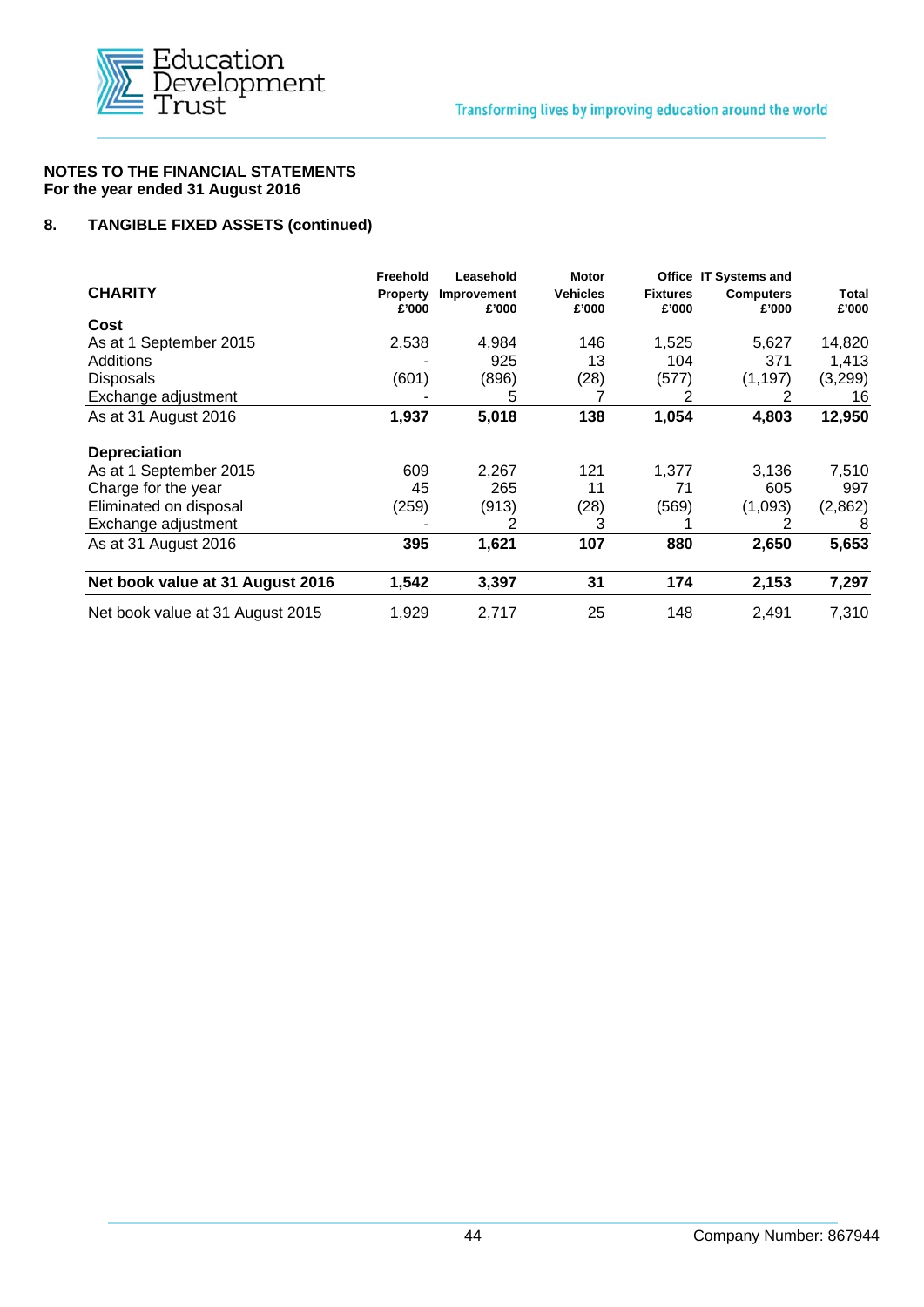

#### **9. FIXED ASSET INVESTMENTS**

| <b>Portfolio structure</b>                                  | ------------------------Group and Charity--------------------------- |                               |                                 |                  |  |  |
|-------------------------------------------------------------|----------------------------------------------------------------------|-------------------------------|---------------------------------|------------------|--|--|
|                                                             |                                                                      | -----------2015/16----------- | ------------2014/15------------ |                  |  |  |
|                                                             | $\frac{9}{6}$                                                        | £'000                         | %                               | £'000            |  |  |
| <b>GBP</b> bonds                                            | 2.5%                                                                 | 247                           | 5.4%                            | 486              |  |  |
| International bonds                                         | 10.3%                                                                | 1,044                         | 5.6%                            | 507              |  |  |
| UK equities                                                 | 21.1%                                                                | 2,133                         | 24.4%                           | 2,197            |  |  |
| International equities (other than IK)                      | 14.7%                                                                | 1,491                         | 13.1%                           | 1,182            |  |  |
| <b>UK Multi Asset Funds</b>                                 | 4.6%                                                                 | 467                           | 6.0%                            | 542              |  |  |
| International Multi Asset Funds                             | 0.2%                                                                 | 15                            | 0.2%                            | 18               |  |  |
| Multi Asset Funds non-region specific                       | 45.1%                                                                | 4,564                         | 44.7%                           | 4,022            |  |  |
| Cash held by investment managers in money market funds      | 1.5%                                                                 | 156                           | 0.6%                            | 50               |  |  |
| Market value as at 31 August                                | 100%                                                                 | 10,117                        | 100%                            | 9,004            |  |  |
| Balance at 1 September<br>Transfer to fixed assets (note 8) |                                                                      |                               |                                 | 750<br>(750)     |  |  |
| Total value of fixed asset investments at 31 August         |                                                                      | 10,117                        |                                 | 9,004            |  |  |
|                                                             |                                                                      |                               |                                 |                  |  |  |
| Movement in market value of investments                     |                                                                      | 2015/16<br>£'000              |                                 | 2014/15<br>£'000 |  |  |
| Opening market value as at 31 August                        |                                                                      | 9,004                         |                                 | 9,976            |  |  |
| Additions                                                   |                                                                      | 1,479                         |                                 | 1,516            |  |  |
| <b>Disposals</b>                                            |                                                                      | (1,590)                       |                                 | (1, 467)         |  |  |
| Transfer                                                    |                                                                      |                               |                                 | (750)            |  |  |
| Unrealised gains / (losses)                                 |                                                                      | 924                           |                                 | (336)            |  |  |
| Realised gains                                              |                                                                      | 194                           |                                 | 151              |  |  |
| Increase / (decrease) in cash                               |                                                                      | 106                           |                                 | (86)             |  |  |
| Closing market value as at 31 August                        |                                                                      | 10,117                        |                                 | 9.004            |  |  |

During 2014/15 the Charity decided that the investment property would be utilised for charitable activity, and no longer held as an investment. From the date of the decision the property was transferred and held as a fixed asset and reflected within freehold property. The property is being depreciated over a useful life of 30 years. The property was transferred at the last investment holding valuation of £750,000, undertaken by Lambert Smith Hampton, property surveyors, on 2 March 2010. Refurbishment costs of bringing the property into use of £883,691 were capitalised on completion and are being depreciated over 10 years.

| Historical cost of investment portfolio | --------Group and Charity-------- |                  |  |
|-----------------------------------------|-----------------------------------|------------------|--|
|                                         | 2015/16<br>£'000                  | 2014/15<br>£'000 |  |
| Costs as at 31 August                   | 7.649                             | 7.465            |  |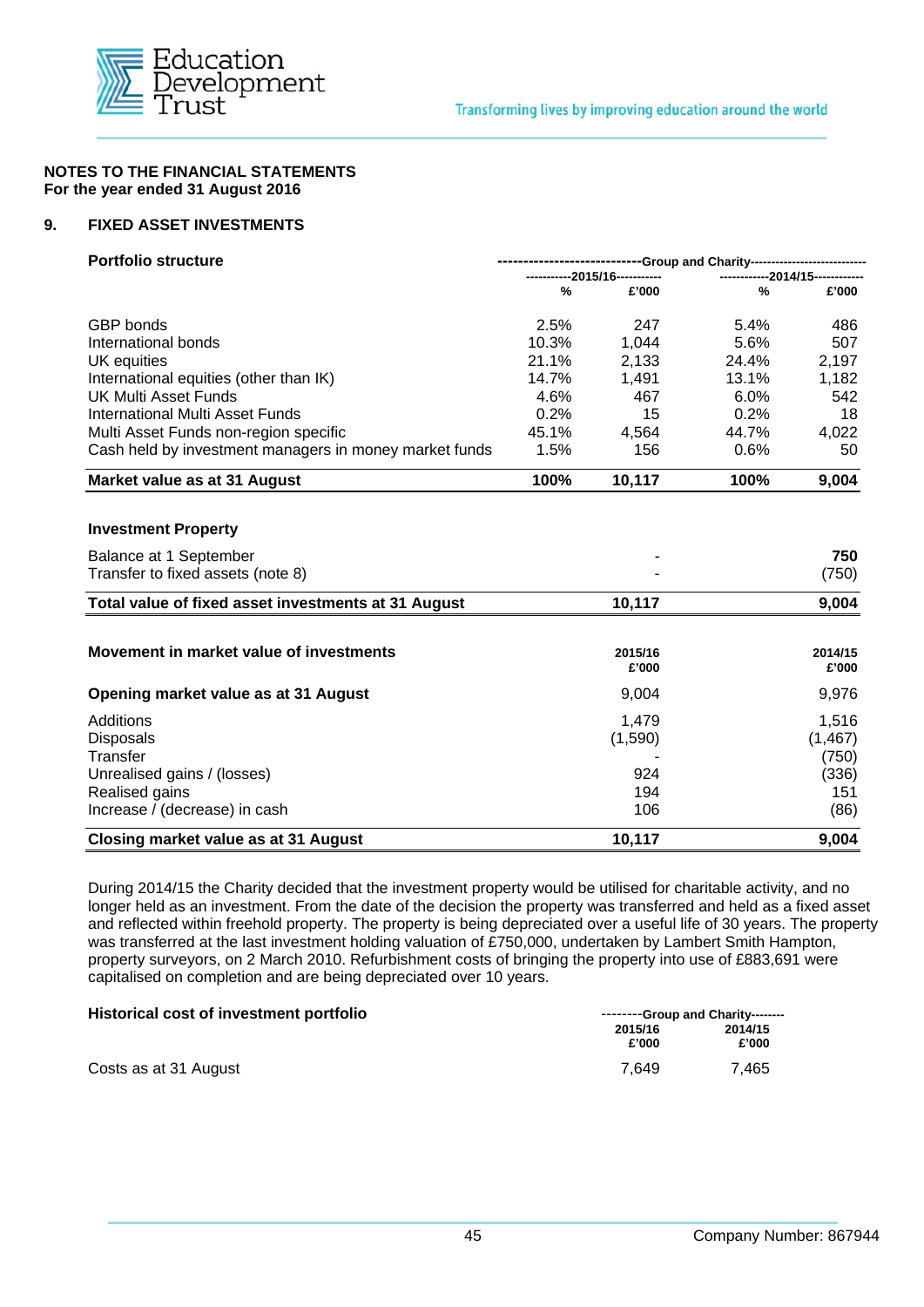

#### **10. INVESTMENTS IN SUBSIDIARIES**

#### **The Charity holds investments in principal undertakings as follows:**

|                                                                          | <b>Country of</b><br>Registration | <b>Company / Charity No</b>       | % Holding of<br><b>Issued Share Turnover Expenditure</b><br>Capital | £'000                    | £'000  | <b>Net Assets/</b><br>(Liabilities)<br>£'000 |
|--------------------------------------------------------------------------|-----------------------------------|-----------------------------------|---------------------------------------------------------------------|--------------------------|--------|----------------------------------------------|
| <b>Teaching</b>                                                          |                                   |                                   |                                                                     |                          |        |                                              |
| CfBT Education Services (B) Sdn Bhd                                      | <b>Brunei</b>                     | n/a                               | 55%                                                                 | 18,184                   | 17,531 | 5,271                                        |
| International School of Cape Town (Pty) Ltd                              |                                   | South Africa 2002/026764/07 / n/a | 100%                                                                | 1,366                    | 1,293  | 454                                          |
| Waverley School (Waverley Way) Ltd                                       |                                   | Great Britain 3181579 / n/a       | 100%                                                                | $\blacksquare$           | 44     | 379                                          |
| Monkton House Kings College (Cardiff) Education<br>Development Trust Ltd |                                   | Great Britain 894179 / 525759     | 100%                                                                | 3                        | 2      | (450)                                        |
| <b>CfBT Multimedia Education Sdn Bhd</b>                                 | Malaysia                          | 482193-M                          | 100%                                                                | 113                      | 105    | 779                                          |
| CfBT Education Services (Malaysia) Sdn Bhd                               | Malaysia                          | 262696-M                          | 100%                                                                | $\overline{\phantom{a}}$ | 218    | (1,002)                                      |
| <b>Consultancy services</b>                                              |                                   |                                   |                                                                     |                          |        |                                              |
| <b>CfBT</b> for Education LLC                                            | Abu Dhabi                         | n/a                               | 49%                                                                 | 6,045                    | 6,072  | 5,720                                        |
| League for the Exchange of Commonwealth<br><b>Teachers</b>               |                                   | Great Britain 4294081 / 1089920   | 100%                                                                |                          | 621    | (567)                                        |
| <b>Counselling and Guidance</b>                                          |                                   |                                   |                                                                     |                          |        |                                              |
| CfBT Advice and Guidance Ltd                                             |                                   | Great Britain 3370728 / 270901-01 | 100%                                                                | 9,319                    | 18,629 | (21, 969)                                    |
| <b>Support for Educators</b>                                             |                                   |                                   |                                                                     |                          |        |                                              |
| <b>CfBT Education Services and Partners LLC</b>                          | Oman                              | n/a                               | 70%                                                                 | 1,136                    | 1,301  | (170)                                        |
| <b>CfBT Education Services</b>                                           | India                             | n/a                               | 100%                                                                | 256                      | 272    | 83                                           |
| <b>CfBT Education Resource Management</b><br>Private Ltd                 | India                             | n/a                               | 100%                                                                | 122                      | 112    | 30                                           |

As explained in Note 20 CfBT Advice and Guidance Ltd is in the process of entering Administration. It is the intention of Education Development Trust to acquire the trade and assets of CfBT Advice and Guidance Ltd from the Administrators. This has been accounted for as a non-adjusting post balance sheet event.

The Charity has a 49% shareholding in CfBT for Education LLC, a company which delivers education and training services in Abu Dhabi. The Charity has effective control and as such the LLC's results have been consolidated within the Group.

Transactions with subsidiaries are detailed in the related parties note 6c.

#### **INVESTMENTS DURING THE YEAR**

| <b>INVESTMENTS DURING THE TEAN</b><br><b>CHARITY</b>             | Subsidiary<br><b>Investment Total</b><br>£'000 |
|------------------------------------------------------------------|------------------------------------------------|
| Cost as at 1 September 2015<br>Less provision against investment | 1.194<br>(106)                                 |
| Cost as at 31 August 2016                                        | 1.088                                          |

During the year a provision was made against an investment in one of the subsidiaries.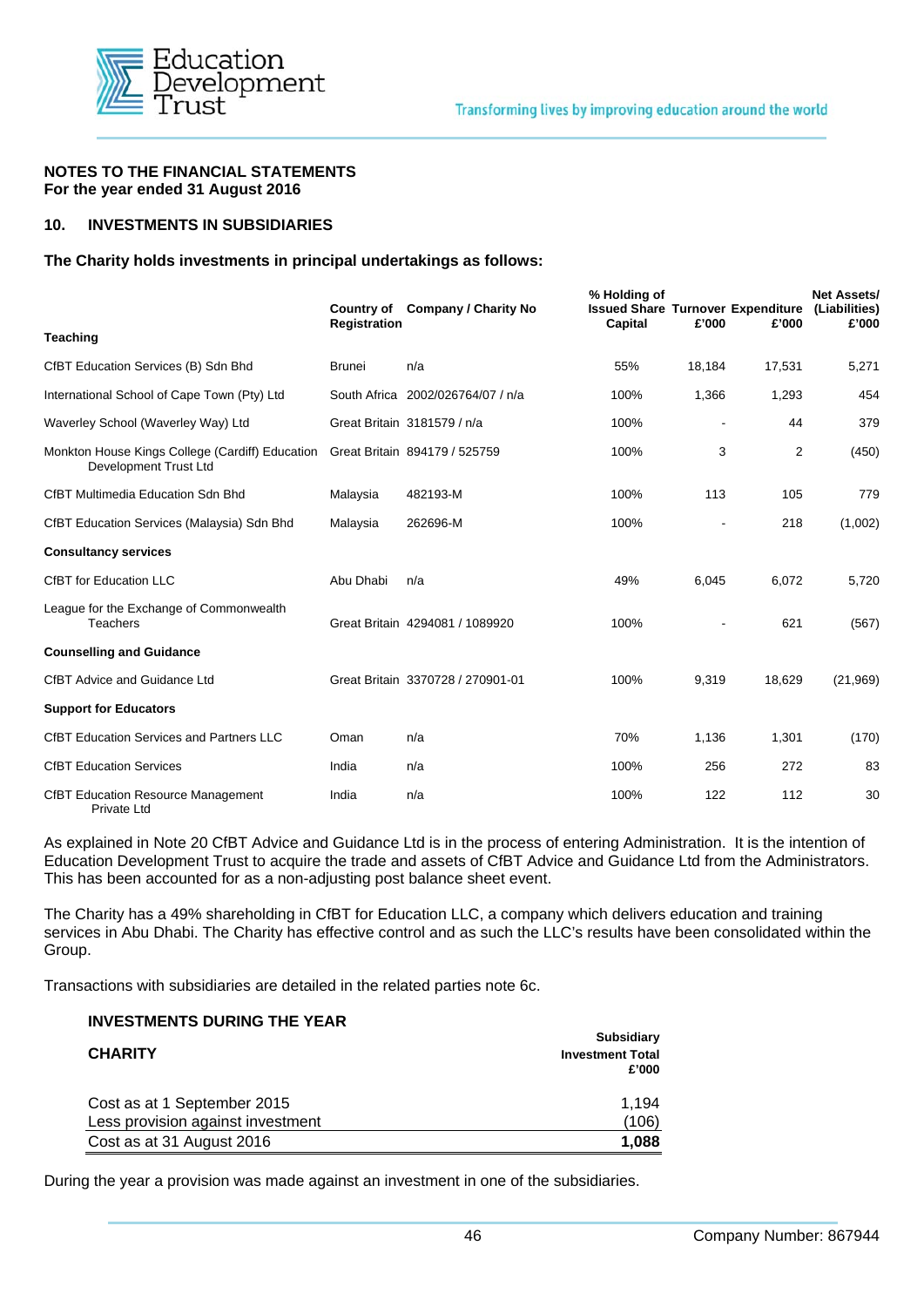

#### **11. DEBTORS**

|                                           |          | Group    | Charity  |          |  |
|-------------------------------------------|----------|----------|----------|----------|--|
|                                           | As at    | As at    | As at    | As at    |  |
| Amounts falling due within one year       | 31/08/16 | 31/08/15 | 31/08/16 | 31/08/15 |  |
|                                           | £'000    | £'000    | £'000    | £'000    |  |
| Trade debtors                             | 4,961    | 7,230    | 4,160    | 5,411    |  |
| Amounts owed by Group undertakings        |          |          | 1,204    | 3,048    |  |
| Other debtors                             | 3,464    | 3,772    | 605      | 805      |  |
| Prepayments                               | 594      | 727      | 295      | 428      |  |
| Accrued income                            | 5,009    | 5,459    | 1.754    | 2,855    |  |
|                                           | 14,028   | 17,188   | 8,018    | 12,547   |  |
| Amounts falling due in more than one year |          |          |          |          |  |
| Pension asset                             |          | 7,976    |          | 7,976    |  |
|                                           |          | 7,976    |          | 7,976    |  |

Under a contract with a local authority, the latter has assumed responsibility for a part of any pension deficit that may exist at the end of the contract. As a result, an amount equal to an appropriate share of the pension deficit calculated in accordance with FRS 102 was included as a current asset recoverable in more than one year. The contract ended on 31st August 2016. Immediately prior to this the current pension asset was revalued up to £12,581k and then this asset was extinguished on settlement of the contract. All movements are included in other recognised gains and losses within the SOFA.

## **12. CREDITORS**

|                                        |          | Group    | Charity  |                 |  |
|----------------------------------------|----------|----------|----------|-----------------|--|
|                                        | As at    | As at    | As at    | As at           |  |
| Amounts falling due within one year    | 31/08/16 | 31/08/15 | 31/08/16 | 31/08/15        |  |
|                                        |          | Restated |          | <b>Restated</b> |  |
|                                        | £'000    | £'000    | £'000    | £'000           |  |
| Trade creditors                        | 2,013    | 1,659    | 1.795    | 1,425           |  |
| Amounts owed to Group undertakings     |          |          | 133      | 357             |  |
| Monies held on behalf of third parties | 816      | 800      | 812      | 795             |  |
| Taxation and social security           | 504      | 566      | 289      | 373             |  |
| Awards & grants committed funds        | 45       | 81       | 45       | 81              |  |
| Other creditors                        | 3.861    | 3.810    | 1.322    | 1,918           |  |
| Accruals                               | 4.103    | 5.846    | 3.022    | 4,546           |  |
| Deferred income                        | 4,552    | 5,514    | 4,521    | 5,338           |  |
| Tax                                    | 172      | 170      |          |                 |  |
|                                        | 16.066   | 18.446   | 11,939   | 14,833          |  |

Comparatives for 2014/15 have been restated under the Charities SORP (FRS102) for the holiday pay accrual for the Group (£350k) and Charity only (£200k) figures.

Comparatives for 2014/15 have been restated to reclass £19k of pension scheme deficit recovery payments paid to the Pensions Trust from other creditors to provisions (see note 14).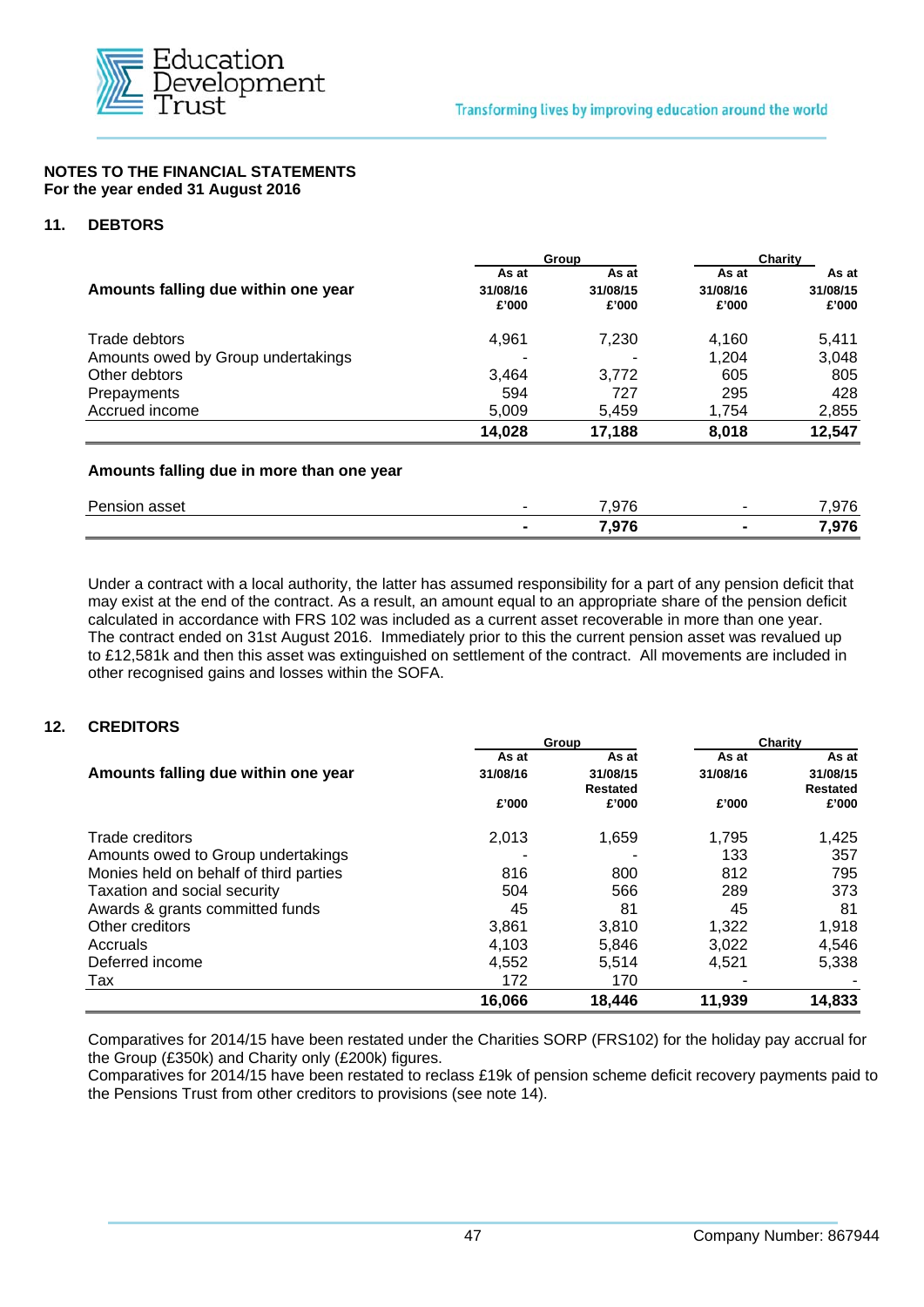

#### **12. CREDITORS (continued)**

|                                | Group             | Charity           |                   |                   |
|--------------------------------|-------------------|-------------------|-------------------|-------------------|
|                                | As at             | As at             | As at             | As at             |
| Movement in deferred income    | 31/08/16<br>£'000 | 31/08/15<br>£'000 | 31/08/16<br>£'000 | 31/08/15<br>£'000 |
| Opening balance at 1 September | 5.514             | 6.827             | 5.338             | 6.075             |
| Utilised in the year           | (3,992)           | (6, 721)          | (3, 815)          | (5,954)           |
| Income deferred in the year    | 3,030             | 5,408             | 2,998             | 5,217             |
| Closing balance at 31 August   | 4,552             | 5.514             | 4,521             | 5,338             |

#### **13. RESTRICTED FUNDS League for the**

|                                              | -vuguv 1v. 111v<br><b>Exchange of</b><br><b>Commonwealth</b><br><b>Teachers</b> | <b>Kings</b><br><b>Monkton</b><br>College | Alexandria<br><b>Schools</b><br><b>Trust</b> | Year to<br>31 August<br>2016 | Year to<br>31 August<br>2015<br><b>Restated</b> |
|----------------------------------------------|---------------------------------------------------------------------------------|-------------------------------------------|----------------------------------------------|------------------------------|-------------------------------------------------|
| <b>Balance at 31 August 2015</b>             | £'000<br>55                                                                     | £'000                                     | £'000<br>5,262                               | £'000<br>5,317               | £'000<br>5,403                                  |
|                                              |                                                                                 |                                           |                                              |                              |                                                 |
| Income                                       |                                                                                 | 3                                         | 169                                          | 172                          | 153                                             |
| Expenditure                                  | (14)                                                                            | (2)                                       | (301)                                        | (317)                        | (163)                                           |
| Net gains / (losses) on investments          |                                                                                 |                                           | 577                                          | 577                          | (66)                                            |
| <b>Transfers</b>                             |                                                                                 | (1)                                       |                                              | (1)                          | (41)                                            |
| Other recognised (losses) / gains            | (607)                                                                           |                                           |                                              | (607)                        | 31                                              |
| <b>Balance at 31 August 2016</b>             | (566)                                                                           |                                           | 5,707                                        | 5,141                        | 5,317                                           |
| <b>Restricted Fund Balance Sheet</b>         |                                                                                 |                                           |                                              |                              |                                                 |
| Tangible Fixed Assets / Investments          |                                                                                 | ٠                                         | 5,552                                        | 5,552                        | 4,982                                           |
| Current Assets (excluding Cash)              | 77                                                                              |                                           |                                              | 77                           | 697                                             |
| Cash                                         | 18                                                                              |                                           | 221                                          | 239                          | 461                                             |
| <b>Current Liabilities</b>                   | (11)                                                                            | (450)                                     | (66)                                         | (527)                        | (1, 234)                                        |
| <b>Transfers from General funds</b>          |                                                                                 | 450                                       |                                              | 450                          | 451                                             |
| Net Assets before pension scheme liabilities | 84                                                                              | $\blacksquare$                            | 5,707                                        | 5,791                        | 5,357                                           |
| Defined benefit pension scheme liabilities   | (650)                                                                           |                                           |                                              | (650)                        | (40)                                            |
| Net Assets as at 31 August 2016              | (566)                                                                           |                                           | 5,707                                        | 5,141                        | 5,317                                           |

The charitable objectives of Monkton House Kings College (Cardiff) Educational Trust Ltd and the League for the Exchange of Commonwealth Teachers are narrower than those of Education Development Trust.

Alexandria Schools Trust was acquired on 8 December 2011. The assets of the Trust were transferred to Education Development Trust on 1 April 2014. As part of the transfer agreement the former Trustees of Alexandria Schools Trust placed restrictions on the use of the funds and therefore the fund is still treated as restricted in the Charity. The use of these funds is restricted to the advancement of education in Egypt and other countries, in accordance with British educational principles and practice.

In prior years funds have been transferred from unrestricted (general) to restricted reserves to fund the shortfall recorded in the separate accounts of the subsidiary. The surplus of £1k generated by Kings Monkton College in 2015/16 has now been transferred back into General funds.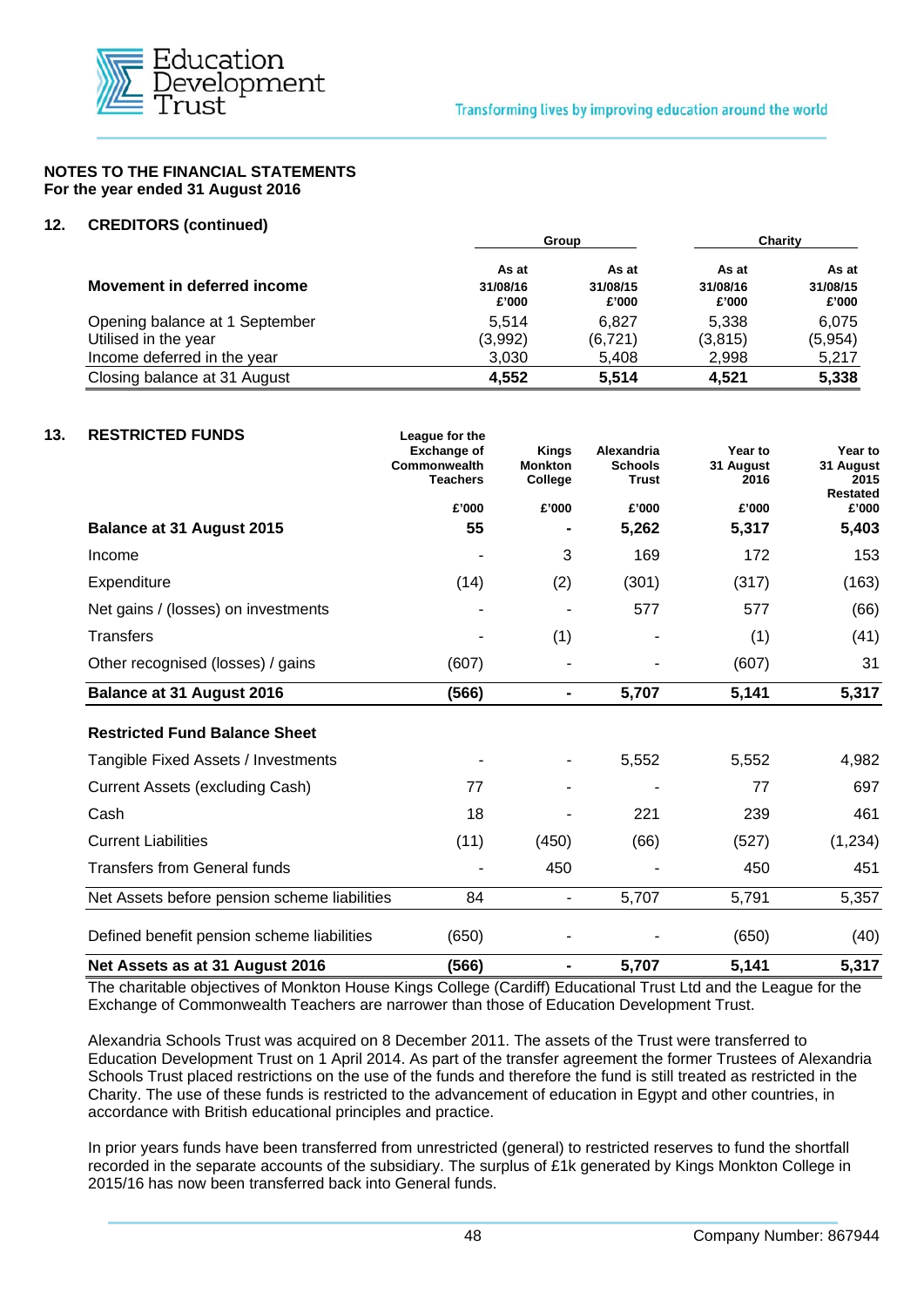

#### **14. PROVISION FOR LIABILITIES AND CHARGES**

| Transfer                          | ۰              | 101                  |       |                   |                        | 101   |
|-----------------------------------|----------------|----------------------|-------|-------------------|------------------------|-------|
| Charge / (release) for the year   | 2              | (26)                 | (152) | 5                 | (23)                   | (194) |
| Utilised during the year          | (24)           | (47)                 | (44)  | (495)             |                        | (610) |
| As at 1 September 2015 (restated) | 71             | 700                  | 196   | 512               | 183                    | 1,662 |
| <b>CHARITY</b>                    |                |                      |       |                   |                        |       |
|                                   |                |                      |       |                   |                        |       |
| As at 31 August 2016              | 49             | 728                  | 125   | 23                | 160                    | 1,085 |
| Charge / (release) for the year   |                | 6                    | (149) | 5                 | (23)                   | (161) |
| Utilised during the year          | (24)           | (49)                 | (45)  | (495)             |                        | (613) |
| As at 1 September 2015 (restated) | 73             | 771                  | 319   | 513               | 183                    | 1,859 |
| £'000                             | £'000          | £'000                | £'000 | payments<br>£'000 | Total<br>£'000         |       |
|                                   | Leases         | <b>Dilapidations</b> | Tax   | Other             | reduction              |       |
| <b>GROUP</b>                      | <b>Onerous</b> |                      |       |                   | <b>Pension deficit</b> |       |

#### **Provisions due in over one year**

Within the figures reported for both the Group and the Charity the following provisions are due after one year

| £'000          | £'000                | £'000 | £'000 | £'000                               | £'000 |
|----------------|----------------------|-------|-------|-------------------------------------|-------|
|                |                      |       |       |                                     |       |
|                |                      |       |       | payments                            | Total |
| <b>Onerous</b> | Leases Dilapidations | Tax   | Other | <b>Pension deficit</b><br>reduction |       |

The provision for dilapidations is a best estimate of the Group's liability as tenant for the repair and redecoration of leased buildings on termination of the leases. The transfer in the year relates to dilapidation provisions for properties which are sublet to a subsidiary company. In prior years the provision has only been reflected in the subsidiary's financial statements.

Provisions at 1 September 2015 have been restated under the Charities SORP (FRS 102) for the pension scheme deficit reduction payments, which relate to the deficit recovery plan in place in respect of Education Development Trust's membership of the Pension Trust's Growth Plan. The £160k provision as at 31 August 2016 (2015: £183k) shown above represents the present value of contributions payable by Education Development Trust that result from the terms of the deficit recovery plan in respect of the Growth Plan.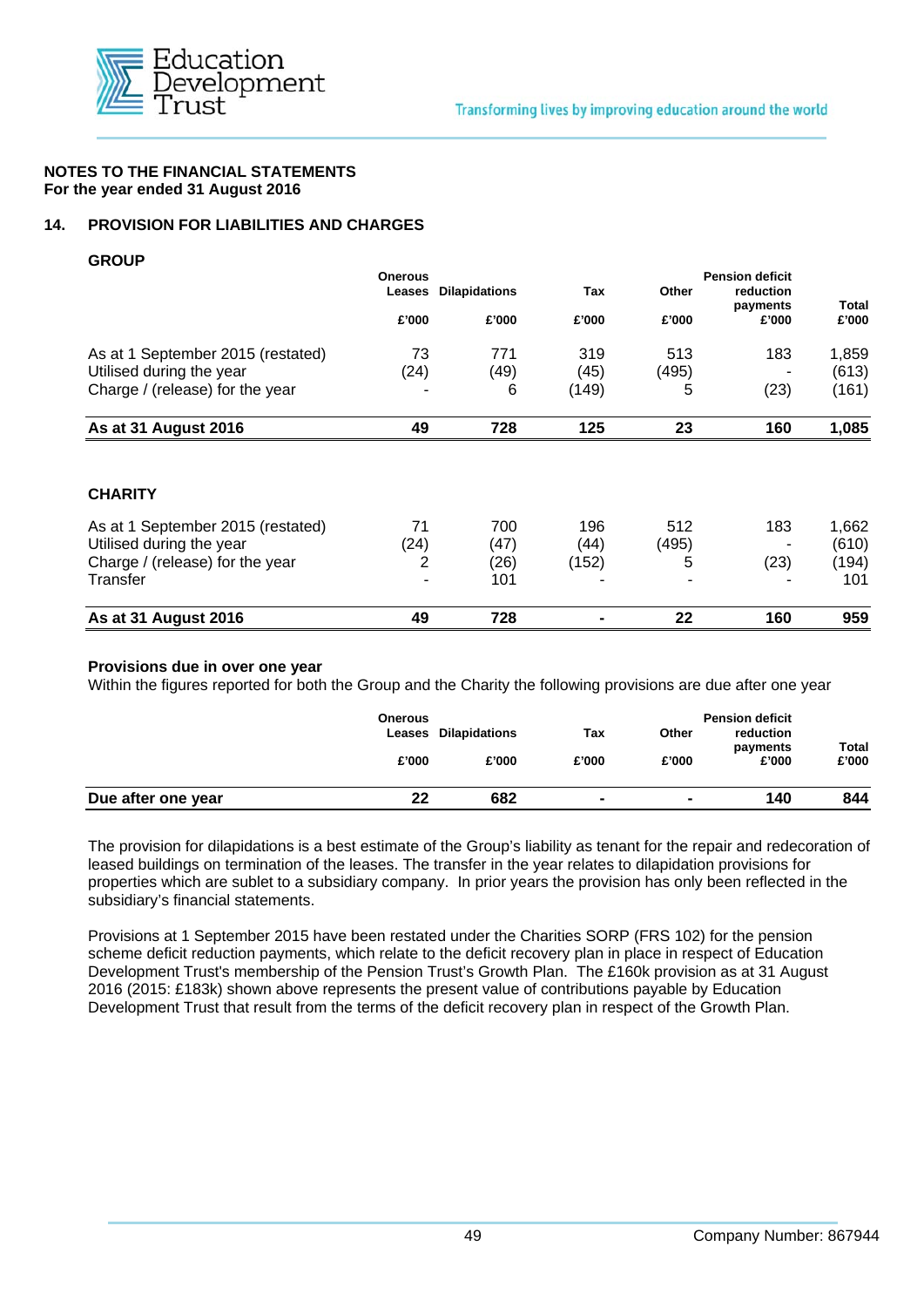

### **15. PENSIONS**

The group operates both defined contribution and defined benefit pension schemes.

#### **a. Defined contribution schemes**

The assets of these schemes are held separately from those of the Group in independently administered funds. The pension cost charge represents contributions payable by the Group to the fund and amounted to £595,055 (2014/15: £757,124). Contributions totalling £85,102 (2014/15: £103,104) were payable to the fund at the year end and are included in creditors.

The Group also contributes to the Teachers' Pension Scheme which is an unfunded, statutory, final salary scheme. Under this scheme benefits are paid out of monies provided by Parliament and teachers' and employers' contributions are credited to the Exchequer. The pension cost charge represents contributions payable by the Group to the fund and amounted to £186,019 (2014/15: £189,488). Contributions totalling £23,540 (2014/15: £23,175) were payable to the fund at the year end and are included in creditors.

The Group also participates in the Pension Trust's Growth Plan. This is a funded, multi-employer scheme with defined benefit characteristics. As it is not possible to identify on a consistent basis the share of underlying assets and liabilities belonging to an individual employer, this scheme is treated as a defined contribution scheme. Contributions payable in the year, amounted to £22,399 (2014/15: £22,275).

The results of the Growth Plan scheme valuation as at 30 September 2014 show a deficit of £177m. A recovery plan has been established which aims to eliminate the funding deficit over a period of 12 years and 6 months from April 2016. The additional employer contributions required from Education Development Trust as part of this recovery plan are £0.03m per annum. In line with the requirements of the SORP and FRS 102, the present value of contributions payable under the terms of this recovery plan must be recognised as a liability and this is detailed at note 14 to the consolidated financial statements.

#### **b. Defined benefit scheme**

The parent and one subsidiary participate in local government pension schemes (LGPS) operated by The Royal Borough of Windsor & Maidenhead (the Berkshire County Council scheme), Oxfordshire County Council, The London Pension Fund Authority and Lincolnshire County Council, providing benefits based on final pensionable salary. The assets of the schemes are held separately from those of the Group.

A subsidiary also participates in the multi-employer Prudential Platinum defined benefit pension scheme. The assets of each employer in the scheme are kept entirely separate. Another subsidiary, the League for the Exchange of Commonwealth Teachers, has a closed scheme.

The pension costs for each scheme are assessed in accordance with the advice of independent qualified actuaries using the projected unit method.

As explained in Note 20, CfBT Advice and Guidance Ltd, a subsidiary which participated in the Berkshire, Oxfordshire and London LGPS and in the Prudential Platinum scheme, is in the process of entering Administration.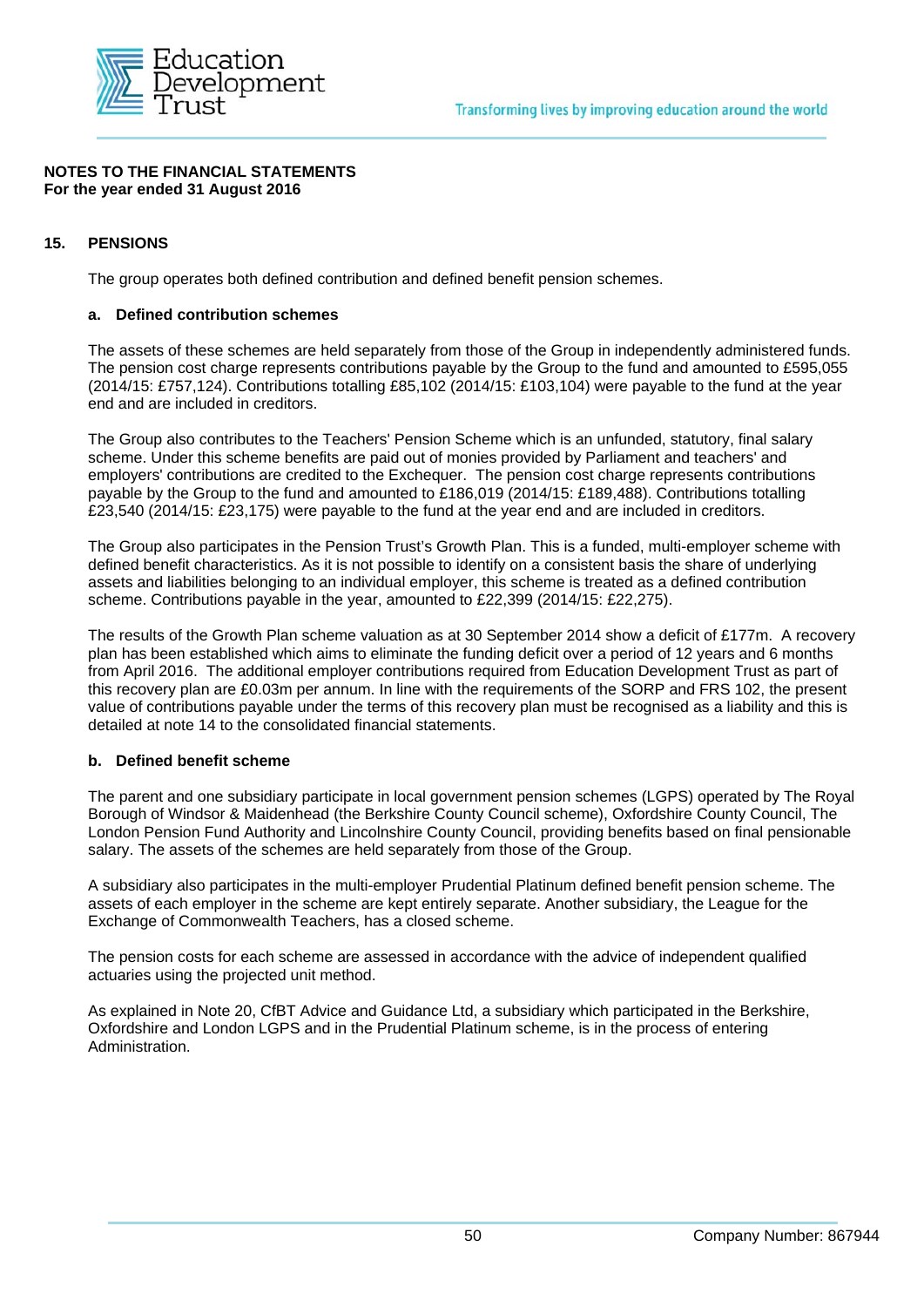

#### **15. PENSIONS (continued)**

#### **Derivation of figures**

With the exception of the Prudential Platinum pension scheme where the figures disclosed below have been derived by approximate methods from the full actuarial valuation carried out by Xafnity Consulting Limited as at 31 December 2012, and the closed subsidiary scheme, where the figures have been derived by approximate methods from the full actuarial valuation carried out by JLT Pension Capital Strategies Ltd as at 1 April 2015, the figures disclosed below have been derived by approximate methods from the full actuarial valuations of the funds at 31 March 2013 carried out by Barnett Waddingham LLP (Berkshire County Council scheme, Oxfordshire County Council scheme and The London Pension Fund Authority scheme) and Hymans Robertson (Lincolnshire County Council Pension Fund).

There is no provision for unitising the assets of a fund under the LGPS. The assets of each fund as a whole are allocated to participating bodies on a consistent and reasonable basis. The assumptions used in calculating defined benefit assets and liabilities are shown in the following table:

|                              | 2015/16         | 2014/15         |
|------------------------------|-----------------|-----------------|
| <b>Assumptions</b>           |                 |                 |
| <b>RPI</b>                   | 2.8%-3.2%       | $3.1\% - 3.4\%$ |
| CPI                          | $2.2\% - 2.3\%$ | $2.4\% - 2.5\%$ |
| Salary increases per annum   | $3.3\% - 4.1\%$ | $3.6\% - 4.3\%$ |
| Pensions increases per annum | 2.0%-3.0%       | $2.3\% - 2.8\%$ |
| Discount rate per annum      | 1.9%-2.1%       | $3.7\% - 3.9\%$ |

The above salary increases are the long-term rates. The current short-term pay freezes are reflected in the valuations.

#### **Mortality assumptions**

Each fund uses assumptions appropriate to that fund. The Prudential Platinum Scheme uses the S2PA tables, long cohort with a 1% improvement. The closed scheme uses the PCA00 tables with a 1.5% underpin. The local government schemes use both Club Vita and SP1A tables. Both tables are used with a long cohort projection and 1.25–1.5% underpin.

|                                               | Year to<br>31 August 2016 31 August 2015<br>£'000 | Year to<br>£'000 |
|-----------------------------------------------|---------------------------------------------------|------------------|
| <b>Composition of assets and liabilities:</b> |                                                   |                  |
| Equities                                      | 15,487                                            | 29,860           |
| Gilts                                         | 7,477                                             | 8,934            |
| Other bonds/property                          | 7,762                                             | 10,709           |
| Cash/other                                    | 4,324                                             | 6,714            |
| Plan assets at fair value                     | 35,050                                            | 56,217           |
| Present value of funded liabilities           | (59,563)                                          | (77,342)         |
|                                               | (24, 513)                                         | (21, 125)        |
| Present value of unfunded liabilities         | (87)                                              | (68)             |
| <b>Net liability</b>                          | (24, 600)                                         | (21,193)         |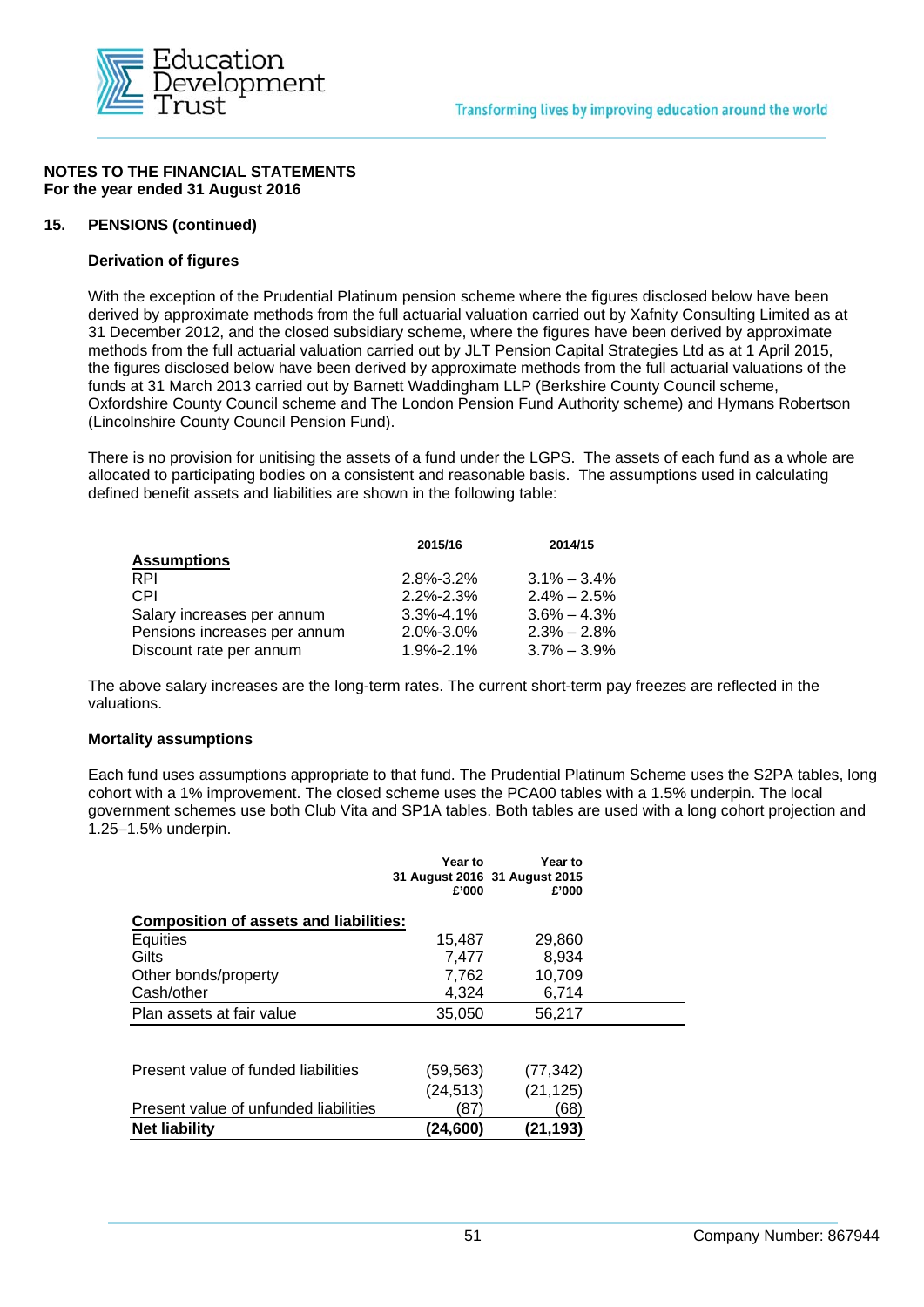

### **15. PENSIONS (continued)**

| Reconciliation of the present value of liabilities<br>Opening present value of liabilities<br>77,410<br>Current service cost<br>Interest cost<br>Contributions by participants<br>Net benefits paid out<br>(3,218)<br>Settlements<br>Actuarial (gains) / losses<br>21,558<br>Extinguished on cessation<br>(39, 541)<br><b>Closing present value of liabilities</b><br>59,650<br>Reconciliation of the fair value of assets<br>Opening fair value of assets<br>Interest income<br>2,068<br>Re-measurement gains / (losses): return on<br>scheme assets excluding interest income<br>5,806<br>Contributions by employer | 376<br>2,856<br>93<br>116<br>56,217 | 78,737<br>547<br>2,902<br>135<br>(3,007)<br>15<br>(1, 919)<br>77,410 |                                                   |  |
|-----------------------------------------------------------------------------------------------------------------------------------------------------------------------------------------------------------------------------------------------------------------------------------------------------------------------------------------------------------------------------------------------------------------------------------------------------------------------------------------------------------------------------------------------------------------------------------------------------------------------|-------------------------------------|----------------------------------------------------------------------|---------------------------------------------------|--|
|                                                                                                                                                                                                                                                                                                                                                                                                                                                                                                                                                                                                                       |                                     |                                                                      |                                                   |  |
|                                                                                                                                                                                                                                                                                                                                                                                                                                                                                                                                                                                                                       |                                     |                                                                      |                                                   |  |
|                                                                                                                                                                                                                                                                                                                                                                                                                                                                                                                                                                                                                       |                                     |                                                                      |                                                   |  |
|                                                                                                                                                                                                                                                                                                                                                                                                                                                                                                                                                                                                                       |                                     |                                                                      |                                                   |  |
|                                                                                                                                                                                                                                                                                                                                                                                                                                                                                                                                                                                                                       |                                     |                                                                      |                                                   |  |
|                                                                                                                                                                                                                                                                                                                                                                                                                                                                                                                                                                                                                       |                                     |                                                                      |                                                   |  |
|                                                                                                                                                                                                                                                                                                                                                                                                                                                                                                                                                                                                                       |                                     |                                                                      |                                                   |  |
|                                                                                                                                                                                                                                                                                                                                                                                                                                                                                                                                                                                                                       |                                     |                                                                      |                                                   |  |
|                                                                                                                                                                                                                                                                                                                                                                                                                                                                                                                                                                                                                       |                                     |                                                                      |                                                   |  |
|                                                                                                                                                                                                                                                                                                                                                                                                                                                                                                                                                                                                                       |                                     |                                                                      |                                                   |  |
|                                                                                                                                                                                                                                                                                                                                                                                                                                                                                                                                                                                                                       |                                     |                                                                      |                                                   |  |
|                                                                                                                                                                                                                                                                                                                                                                                                                                                                                                                                                                                                                       |                                     | 56,600                                                               |                                                   |  |
|                                                                                                                                                                                                                                                                                                                                                                                                                                                                                                                                                                                                                       |                                     | 2,082                                                                |                                                   |  |
|                                                                                                                                                                                                                                                                                                                                                                                                                                                                                                                                                                                                                       |                                     |                                                                      |                                                   |  |
|                                                                                                                                                                                                                                                                                                                                                                                                                                                                                                                                                                                                                       |                                     | (908)                                                                |                                                   |  |
|                                                                                                                                                                                                                                                                                                                                                                                                                                                                                                                                                                                                                       | 1,014                               | 1,351                                                                |                                                   |  |
| Contributions by participants                                                                                                                                                                                                                                                                                                                                                                                                                                                                                                                                                                                         | 93                                  | 135                                                                  |                                                   |  |
| Net benefits paid out<br>(3,219)                                                                                                                                                                                                                                                                                                                                                                                                                                                                                                                                                                                      |                                     | (3,008)                                                              |                                                   |  |
| Administration expenses                                                                                                                                                                                                                                                                                                                                                                                                                                                                                                                                                                                               | (85)                                | (35)                                                                 |                                                   |  |
| Extinguished on cessation<br>(26,844)                                                                                                                                                                                                                                                                                                                                                                                                                                                                                                                                                                                 |                                     |                                                                      |                                                   |  |
| <b>Closing fair value of assets</b><br>35,050                                                                                                                                                                                                                                                                                                                                                                                                                                                                                                                                                                         |                                     | 56,217                                                               |                                                   |  |
| Fair value of plan assets<br>35,050<br>Present value of plan liabilities<br>(59, 60)                                                                                                                                                                                                                                                                                                                                                                                                                                                                                                                                  |                                     | 56,217<br>(77,410)                                                   |                                                   |  |
| <b>Net liability</b><br>(24, 600)                                                                                                                                                                                                                                                                                                                                                                                                                                                                                                                                                                                     |                                     | (21,193)                                                             |                                                   |  |
| <b>Return on assets</b>                                                                                                                                                                                                                                                                                                                                                                                                                                                                                                                                                                                               |                                     |                                                                      |                                                   |  |
| Actual return on assets                                                                                                                                                                                                                                                                                                                                                                                                                                                                                                                                                                                               | 7,874                               | 1,174                                                                |                                                   |  |
| <b>Amount recognised in the SOFA</b>                                                                                                                                                                                                                                                                                                                                                                                                                                                                                                                                                                                  |                                     |                                                                      |                                                   |  |
| Current service cost                                                                                                                                                                                                                                                                                                                                                                                                                                                                                                                                                                                                  | 376                                 | 547                                                                  |                                                   |  |
| Administration expenses                                                                                                                                                                                                                                                                                                                                                                                                                                                                                                                                                                                               | 85                                  | 36                                                                   |                                                   |  |
| Settlement cost                                                                                                                                                                                                                                                                                                                                                                                                                                                                                                                                                                                                       | 116                                 | 15                                                                   |                                                   |  |
| Net interest on defined benefit liability                                                                                                                                                                                                                                                                                                                                                                                                                                                                                                                                                                             | 788                                 | 820                                                                  |                                                   |  |
| Expense recognised                                                                                                                                                                                                                                                                                                                                                                                                                                                                                                                                                                                                    | 1,365                               | 1,418                                                                |                                                   |  |
|                                                                                                                                                                                                                                                                                                                                                                                                                                                                                                                                                                                                                       |                                     |                                                                      | Year to<br>31 August 2016 31 August 2015<br>£'000 |  |
| Analysis of actuarial loss recognised within the SOFA gains                                                                                                                                                                                                                                                                                                                                                                                                                                                                                                                                                           |                                     |                                                                      |                                                   |  |
|                                                                                                                                                                                                                                                                                                                                                                                                                                                                                                                                                                                                                       |                                     |                                                                      | 5,806                                             |  |
| and losses category                                                                                                                                                                                                                                                                                                                                                                                                                                                                                                                                                                                                   |                                     |                                                                      | (1, 207)                                          |  |
| Actual return less interest income included in net interest income                                                                                                                                                                                                                                                                                                                                                                                                                                                                                                                                                    |                                     |                                                                      |                                                   |  |
| Experience gains and losses arising on scheme liabilities                                                                                                                                                                                                                                                                                                                                                                                                                                                                                                                                                             |                                     |                                                                      | (20, 352)                                         |  |
| Changes in assumptions underlying the present value of scheme                                                                                                                                                                                                                                                                                                                                                                                                                                                                                                                                                         |                                     |                                                                      |                                                   |  |
| liabilities<br>Assets and liabilities extinguished on cessation                                                                                                                                                                                                                                                                                                                                                                                                                                                                                                                                                       |                                     |                                                                      | 12,697                                            |  |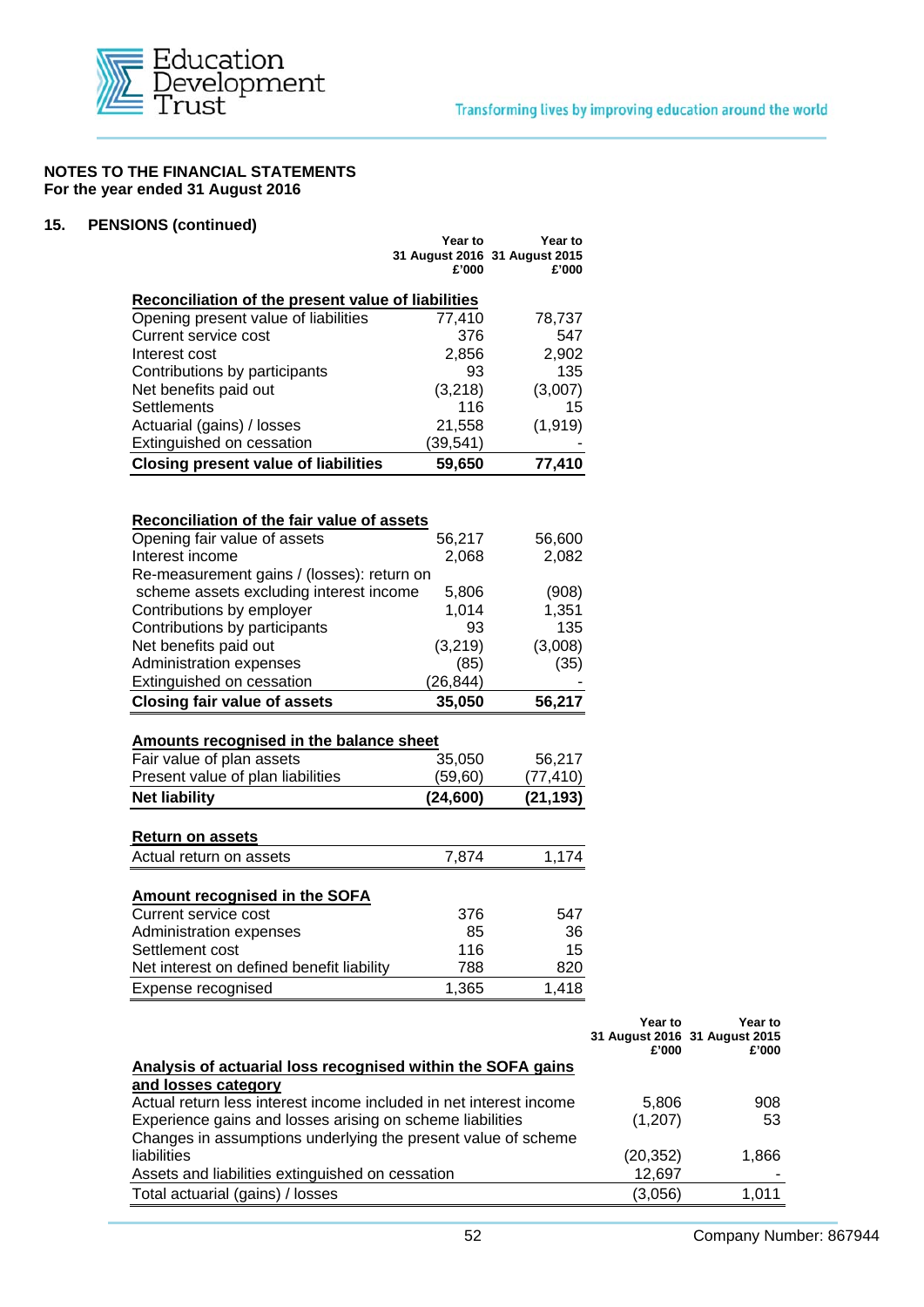

#### **16. OPERATING LEASE COMMITMENTS**

| operating leases expiring as follows: | At 31 August<br>2016 | At 31 August<br>2015     |
|---------------------------------------|----------------------|--------------------------|
|                                       | £'000                | <b>Restated</b><br>£'000 |
| <b>Land and buildings</b>             |                      |                          |
| Group                                 |                      |                          |
| Within one year                       | 726                  | 757                      |
| Within two to five years              | 2,296                | 3,443                    |
| After five years                      | 12,254               | 12,888                   |
|                                       | 15,276               | 17,088                   |
| <b>Charity</b>                        |                      |                          |
| Within one year                       | 57                   | 245                      |
| Within two to five years              | 151                  | 318                      |
| After five years                      | 12,254               | 12,888                   |
|                                       | 12,462               | 13,451                   |
| <b>Other operating leases</b>         |                      |                          |
| Group                                 |                      |                          |
| Within one year                       | 14                   | 21                       |
| Within two to five years              |                      | 22                       |
|                                       | 14                   | 43                       |
| <b>Charity</b>                        |                      |                          |
| Within one year                       | 6                    | 15                       |
| Within two to five years              |                      | 22                       |
|                                       | $6\phantom{1}$       | 37                       |

The land and building lease commitment figure for both the Charity and the Group includes a total of £4.5m relating to properties which are sub-let to another organisation.

## **17. AWARDS AND GRANTS**

|                                                                                          | Group and<br>Charity |
|------------------------------------------------------------------------------------------|----------------------|
| Research grants awarded during the 12 months for 2015/16                                 |                      |
| Research Grant English Language Trends 2015/16                                           | 21,545               |
| Research Grant Welsh Language Trends 2015/16                                             | 18,847               |
| Research Grant Vietnamese Reform Story                                                   | 30,000               |
| Research Grant Promising Reform India                                                    | 25,000               |
| Research Grant Rapid School Improvement                                                  | 22,000               |
| Other small grants awarded (under £10k per grant) and other direct research expenditure  | 49,656               |
| <b>Sub Total of Research Grants Awarded</b>                                              | 167,048              |
| Administration expenditure 2015/16                                                       | 88,412               |
| Grants awarded in prior years no longer required                                         | (30, 815)            |
| Net Movement on Awards and Grants 2015/16                                                | 224,645              |
| Further information regarding the recipients of these grants can be provided on request. |                      |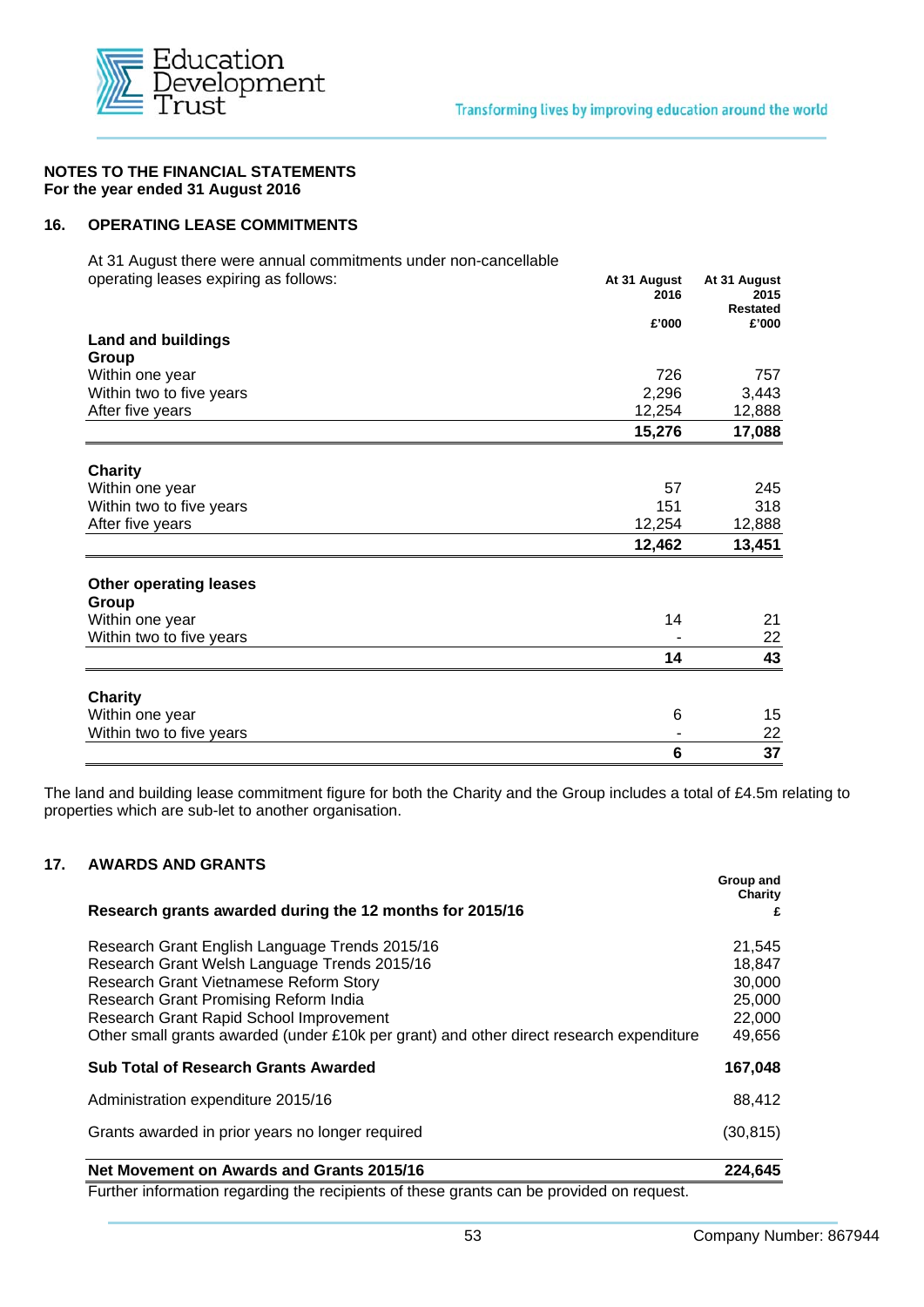

#### **18. PRIOR YEAR COMPARATIVE STATEMENT OF FINANCIAL ACTIVITIES**

|                                                      |                          |                                            | ---------------GROUP--------------------- |                                 | -------------------------CHARITY----------------- |                           |
|------------------------------------------------------|--------------------------|--------------------------------------------|-------------------------------------------|---------------------------------|---------------------------------------------------|---------------------------|
|                                                      | General<br>Fund<br>£'000 | <b>Restricted</b><br><b>Funds</b><br>£'000 | Total<br>2014/15<br>£'000                 | General<br><b>Fund</b><br>£'000 | <b>Restricted</b><br><b>Funds</b><br>£'000        | Total<br>2014/15<br>£'000 |
| <b>INCOME</b>                                        |                          |                                            |                                           |                                 |                                                   |                           |
| <b>Income from investments</b>                       |                          |                                            |                                           |                                 |                                                   |                           |
| Dividends receivable                                 | 114                      | 153                                        | 267                                       | 114                             | 153                                               | 267                       |
| Rental income                                        | 573                      |                                            | 573                                       | 571                             |                                                   | 571                       |
| Interest income                                      | 74                       |                                            | 74                                        | 47                              |                                                   | 47                        |
| Income from charitable activities                    |                          |                                            |                                           |                                 |                                                   |                           |
| Teaching                                             | 28,479                   |                                            | 28,479                                    | 9,371                           |                                                   | 9,371                     |
| <b>Consultancy services</b>                          | 34,421                   |                                            | 34,421                                    | 26,519                          |                                                   | 26,519                    |
| Counselling and guidance                             | 9,651                    |                                            | 9,651                                     | 1,726                           | $\overline{\phantom{0}}$                          | 1,726                     |
| Support for educators                                | 11,517                   |                                            | 11,517                                    | 10,120                          | $\overline{\phantom{a}}$                          | 10,120                    |
| <b>Total income</b>                                  | 84,829                   | 153                                        | 84,982                                    | 48,468                          | 153                                               | 48,621                    |
| <b>EXPENDITURE</b>                                   |                          |                                            |                                           |                                 |                                                   |                           |
| <b>Expenditure on raising funds</b>                  |                          |                                            |                                           |                                 |                                                   |                           |
| Investment managers' fees                            | 38                       |                                            | 38                                        | 38                              |                                                   | 38                        |
| <b>Expenditure on charitable activities</b>          |                          |                                            |                                           |                                 |                                                   |                           |
| Teaching                                             | 28,644                   | (41)                                       | 28,603                                    | 9,598                           |                                                   | 9,598                     |
| Research                                             | (290)                    |                                            | (290)                                     | (290)                           |                                                   | (290)                     |
| <b>Consultancy services</b>                          | 32,839                   | 19                                         | 32,858                                    | 26,722                          | $\overline{\phantom{a}}$                          | 26,722                    |
| Counselling and guidance                             | 10,730                   |                                            | 10,730                                    | 1,361                           | $\overline{\phantom{0}}$                          | 1,361                     |
| Support for educators                                | 10,471                   | 185                                        | 10,656                                    | 10,054                          | 185                                               | 10,239                    |
| <b>Total expenditure</b>                             | 82,432                   | 163                                        | 82,595                                    | 47,483                          | 185                                               | 47,668                    |
| Exchange (losses) / gains                            | (328)                    | 40                                         | (288)                                     | (288)                           |                                                   | (288)                     |
| Net (losses) / gains on investments                  | (119)                    | 66                                         | (185)                                     | (119)                           | (66)                                              | (185)                     |
| Net income / (expenditure) before transfers          | 1,950                    | (36)                                       | 1,914                                     | 578                             | (98)                                              | 480                       |
| Transfers between funds                              | 41                       | (41)                                       |                                           |                                 |                                                   |                           |
| Net income / (expenditure)                           | 1,991                    | (77)                                       | 1,914                                     | 578                             | (98)                                              | 480                       |
|                                                      |                          |                                            |                                           |                                 |                                                   |                           |
| Other recognised gains and losses                    |                          |                                            |                                           |                                 |                                                   |                           |
| Actuarial gain on defined benefit<br>pension schemes | 980                      | 31                                         | 1,011                                     | 1,208                           |                                                   | 1,208                     |
| Loss on pension scheme current asset                 | (1, 124)                 |                                            | (1, 124)                                  | (1, 124)                        |                                                   | (1, 124)                  |
| Exchange gain                                        | 233                      |                                            | 233                                       |                                 |                                                   |                           |
| Total recognised gains for period                    | 89                       | 31                                         | 120                                       | 84                              |                                                   | 84                        |
| Net movement in funds before minority interest       | 2,080                    | (46)                                       | 2,034                                     | 662                             | (98)                                              | 564                       |
|                                                      |                          |                                            |                                           |                                 |                                                   |                           |
| Less: minority interest                              | (426)                    |                                            | (426)                                     |                                 |                                                   |                           |
| Net movement in funds after minority interest 1,654  |                          | (46)                                       | 1,608                                     | 662                             | (98)                                              | 564                       |
| Balance brought forward at 1 Sept 2014               | 3,433                    | 5,403                                      | 8,836                                     | 9,160                           | 5,361                                             | 14,521                    |
| Balance carried forward at 31 Aug 2015               | 5,087                    | 5,357                                      | 10,444                                    | 9,822                           | 5,263                                             | 15,085                    |
|                                                      |                          |                                            |                                           |                                 |                                                   |                           |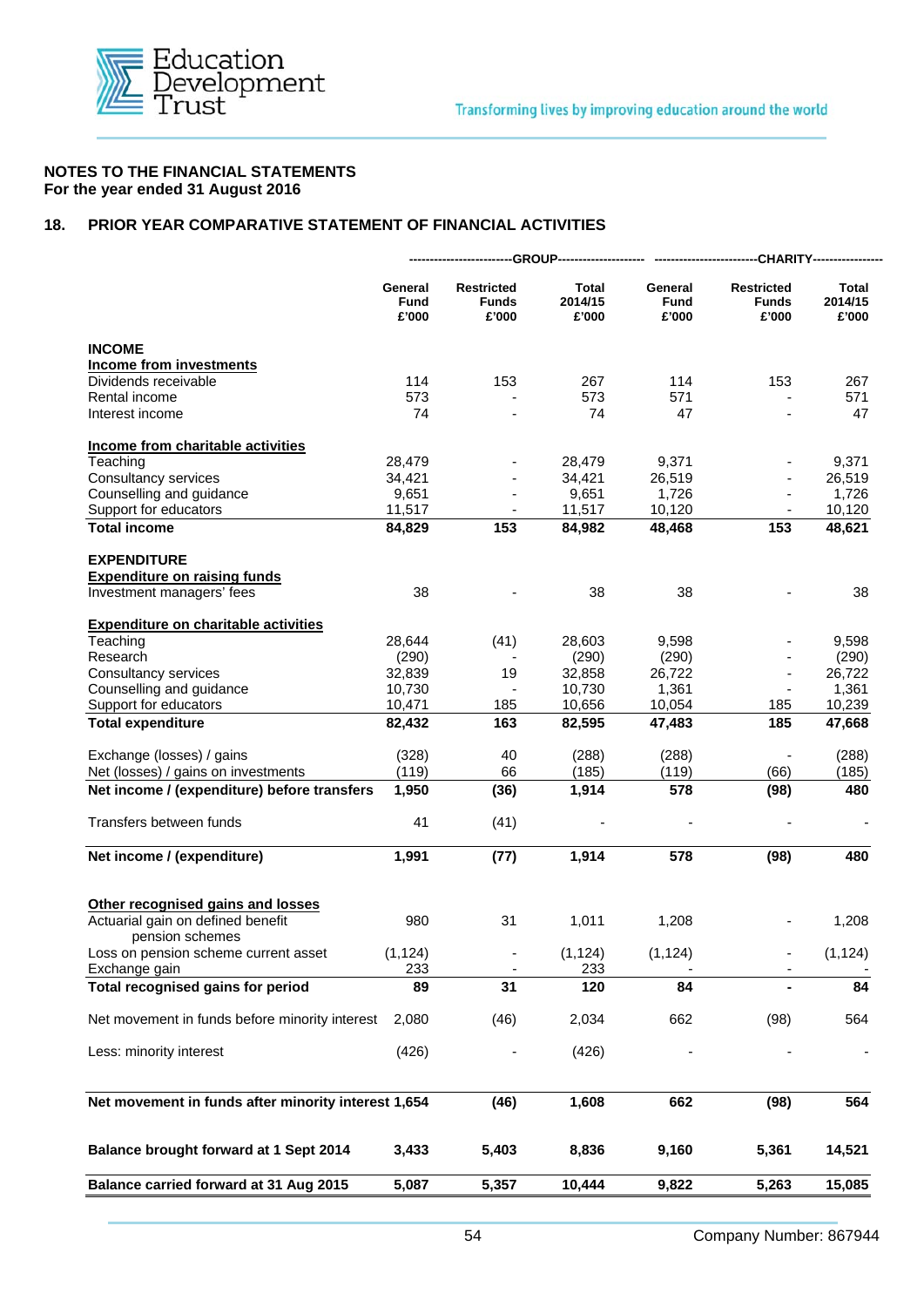

#### **19. TRANSITION TO FRS 102**

This is the first year that the Group and the Charity have presented their results under FRS 102. The last financial statements prepared under the previous UK GAAP were for the year ended 31 August 2015. The date of transition to FRS 102 was 1 September 2014.

Set out below are the changes in accounting policies and a reconciliation of total funds as at 1 September 2014, net income for the year ended 31 August 2015 and total funds as at 31 August 2015 as previously reported under UK GAAP and restated under FRS 102.

|                                                                   |                                             | ----------------------GROUP---------------------      |                                             |                                                    | -CHARITY-----------------                             |                                                    |
|-------------------------------------------------------------------|---------------------------------------------|-------------------------------------------------------|---------------------------------------------|----------------------------------------------------|-------------------------------------------------------|----------------------------------------------------|
|                                                                   | Total funds<br>as at<br>01/09/2014<br>£'000 | Movement in<br>funds for yr<br>to 31/08/2015<br>£'000 | Total funds<br>as at<br>31/08/2015<br>£'000 | <b>Total funds</b><br>as at<br>01/09/2014<br>£'000 | Movement in<br>funds for yr<br>to 31/08/2015<br>£'000 | <b>Total funds</b><br>as at<br>31/08/2016<br>£'000 |
| As previously stated under UK GAAP                                | 9,063                                       | 1,637                                                 | 10,700                                      | 14,920                                             | 567                                                   | 15,487                                             |
| Transitional adjustments                                          |                                             |                                                       |                                             |                                                    |                                                       |                                                    |
| Release negative goodwill<br>Provision for pension scheme deficit | 322<br>a                                    | (26)                                                  | 296                                         |                                                    |                                                       |                                                    |
| recovery payments                                                 | (199)<br>b                                  | (3)                                                   | (202)                                       | (199)                                              | (3)                                                   | (202)                                              |
| Holiday pay accrual                                               | (350)<br>C                                  | ٠                                                     | (350)                                       | (200)                                              |                                                       | (200)                                              |
| <b>Restated in accordance with FRS 102</b>                        | 8,836                                       | 1,608                                                 | 10,444                                      | 14,521                                             | 564                                                   | 15,085                                             |

- a. The Charities SORP (FRS102) requires that for non-exchange transactions, any excess of the fair value of the assets received over the fair value of the liabilities assumed is recognised as a gain in income and expenditure. This has resulted the negative goodwill balance of £322k being released to opening reserves on the transition date and the related amortisation credit of £26k previously recognised in income for the year ended 31 August 2015 being reversed.
- b. The provision for pension scheme deficit reduction payments relates to the deficit recovery plan in place in respect of Education Development Trust's membership of the Pension Trust's Growth Plan. As further explained at note 14, and in line with the Charities SORP (FRS 102), the provision represents the present value of contributions payable by Education Development Trust that result from the terms of the deficit recovery plan in respect of the Growth Plan. The provision at 31 August 2015 was £183k and movements in the year to 31 August 2015 were £3k interest expense (unwinding discount) and £19k of deficit contributions which were already held on the balance sheet (in other creditors).
- c. In applying the requirement to recognise employee benefits, a liability has been recognised at the date of transition and at subsequent reporting dates for the short term compensated absence arising from employee entitlement to annual leave.

All restatements affect unrestricted funds only.

There are two other significant restatements, which do not affect funds or net movement in funds: